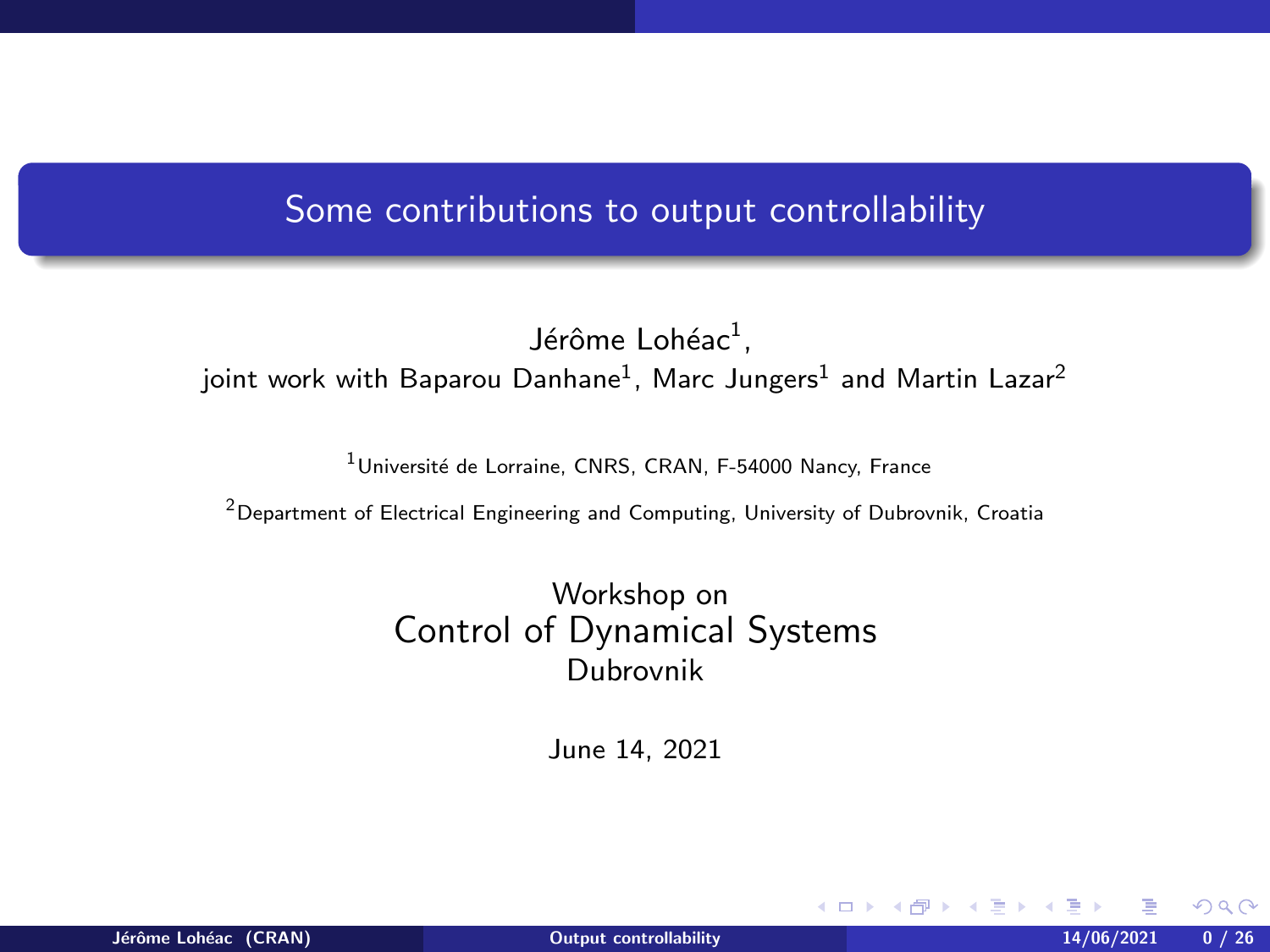# General Problem

We consider the finite dimensional system

<span id="page-1-1"></span>
$$
\dot{x} = Ax + Bu, \qquad x(0) = x^0,
$$
 (1a)

with output

<span id="page-1-0"></span>
$$
y = Cx + Du, \tag{1b}
$$

メロトメ 伊 トメ ミトメ ミト

where  $x(t) \in \mathbb{R}^n$ ,  $u(t) \in \mathbb{R}^m$  and  $y(t) \in \mathbb{R}^q$ .

 $2Q$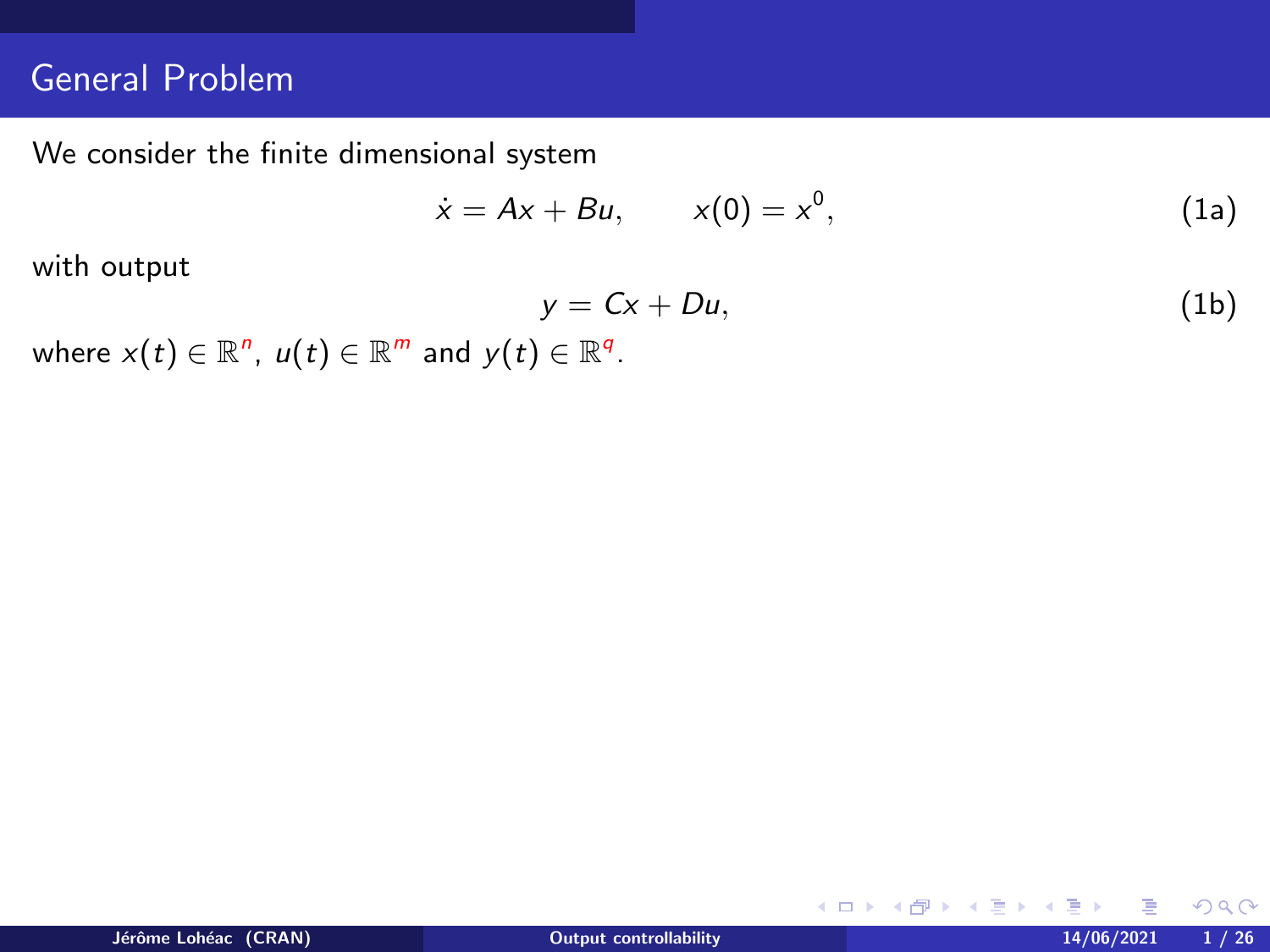# General Problem

We consider the finite dimensional system

$$
\dot{x} = Ax + Bu, \qquad x(0) = x^0,
$$
 (1a)

with output

$$
y = Cx + Du, \tag{1b}
$$

where  $x(t) \in \mathbb{R}^n$ ,  $u(t) \in \mathbb{R}^m$  and  $y(t) \in \mathbb{R}^q$ .

Problem (Output and Long-time output controllability)

Given  $x^0 \in \mathbb{R}^n$  and  $y^1 \in \mathbb{R}^q$  and  $T > 0$ ,

Find  $u \in C^0([0, T], \mathbb{R}^m)$  such that the solution of  $(1)$  satisfies:

$$
y(T)=y^1,
$$

Output controllability

Find  $u \in L^2_{loc}(\mathbb{R}_+, \mathbb{R}^m)$  such that the solution of  $(1)$  satisfies:

$$
y(t)=y^1, \quad \forall t \geqslant T.
$$

Long-time output controllability

イロト イ押ト イヨト イヨト

Output controllability  $\leftarrow$  Long-time output controllability

Jérôme Lohéac (CRAN) and the controllability of the controllability of the controllability of the controllability of the controllability of the controllability of the controllability of the controllability of the controlla

 $\Omega$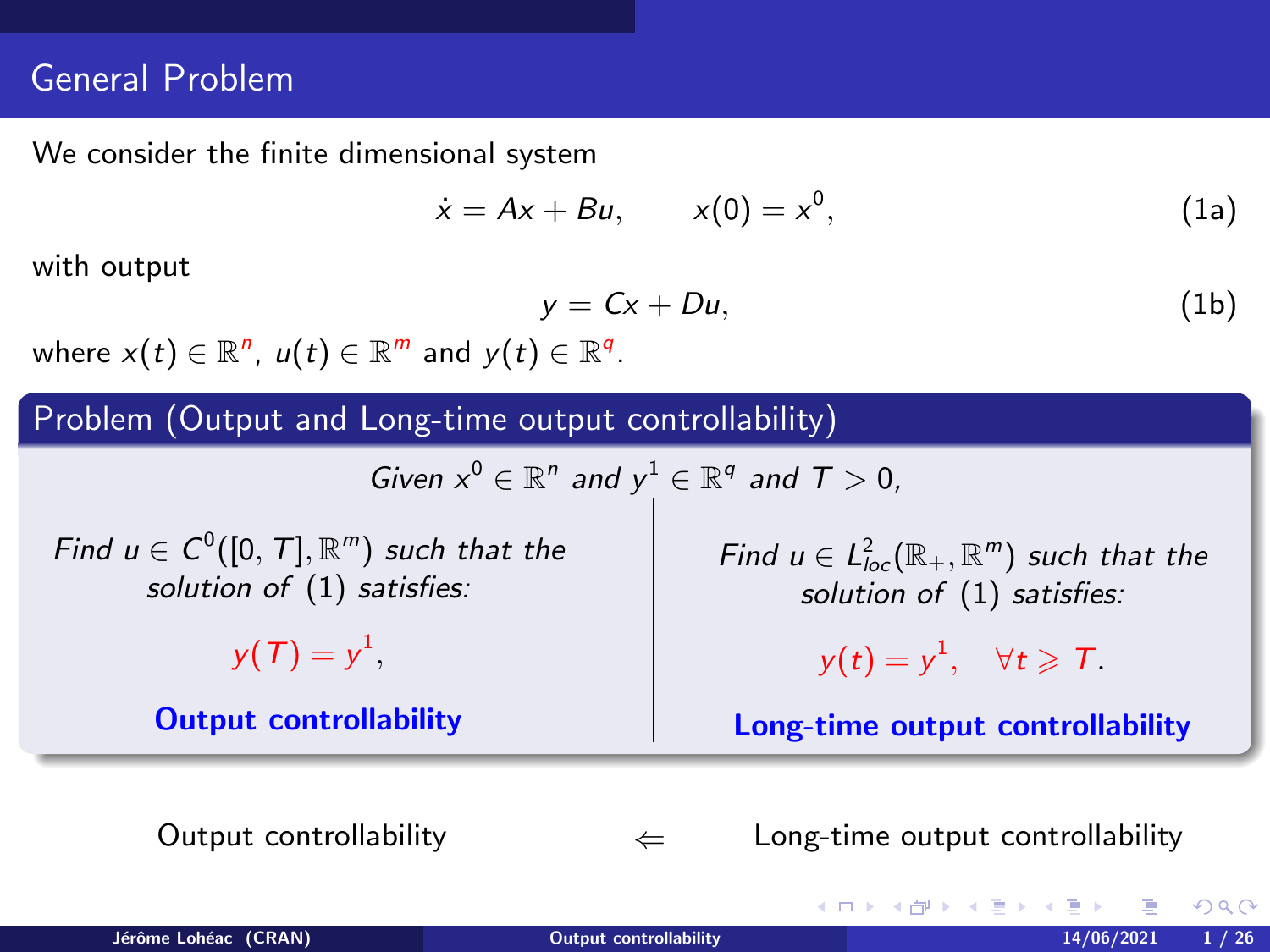# State of art

The notion of output controllability first appears in

• J. Bertram and P. Sarachik. "On optimal computer control". IFAC Proceedings Volumes 1.1 (1960)

Conditions in terms of Gramian and rank are given in

- E. Kreindler and P. E. Sarachik. "On the concepts of controllability and observability of linear systems". IEEE Trans. Automatic Control AC-9 (1964) Some of these results have been reported in
	- C.-T. Chen. Introduction to linear system theory. 1970
	- H. D'Angelo. Linear time-varying systems: Analysis and synthesis. 1970

The notion of long-time output controllability has to be related to the ones of functional output controllability,

- W. Wonham. Linear multivariable control. A geometric approach. 1985
- G. Basile and G. Marro. Controlled and conditioned invariants in linear system theory. 1992

and dead-beat control.

T. R. Crossley and B. Porter. "Dead-beat control of sampled-data systems with bounded input". Internat. J. Control 19 (1974) イロメ イ部メ イ君メ イ君メ

Jérôme Lohéac (CRAN) **[Output controllability](#page-0-0)** 14/06/2021 2 / 26

 $QQ$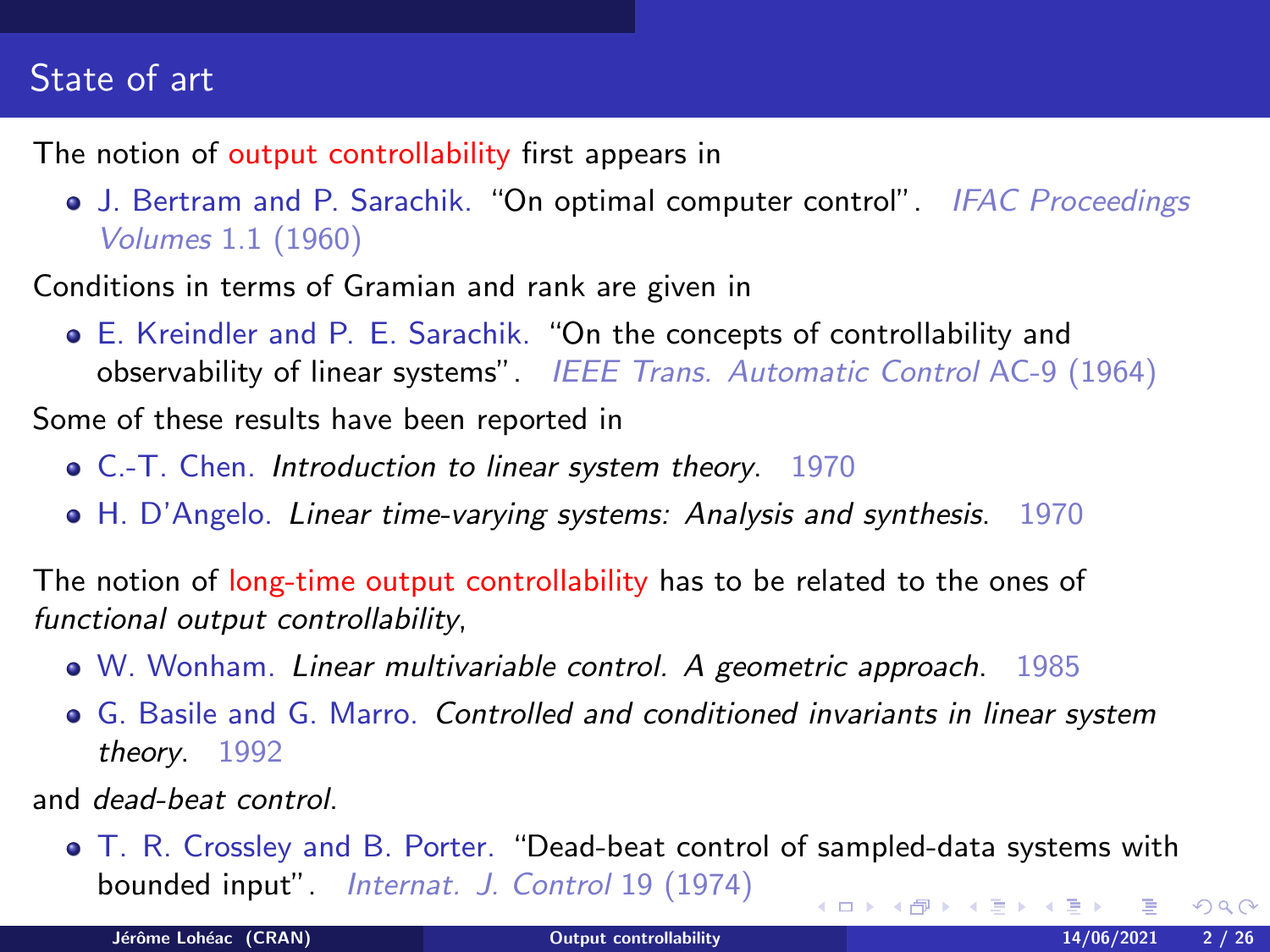### [First considerations](#page-5-0)

### [Output controllability](#page-9-0)

[Long-time output controllability](#page-18-0)

# [Conclusion](#page-46-0)

メロトメ 伊 トメ ミトメ ミト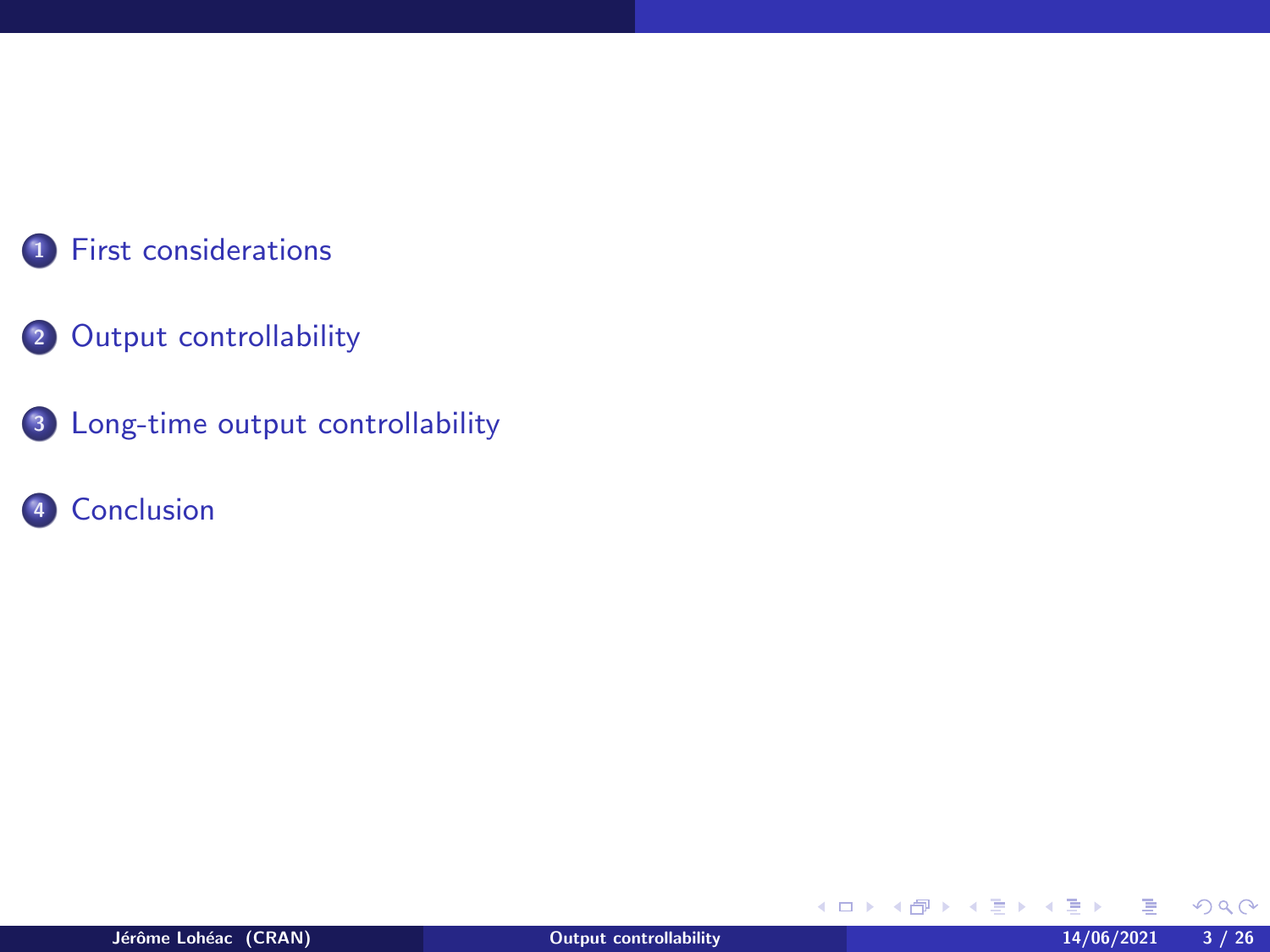# <span id="page-5-0"></span>Elimination of D I

# Remark (A necessary condition) Output controllability  $\Rightarrow$  rk  $(C \ D) = q$ .

Jérôme Lohéac (CRAN) **[Output controllability](#page-0-0)** 14/06/2021 4/26

 $299$ 

<span id="page-5-1"></span>メロメメ 御き メミメ メミメ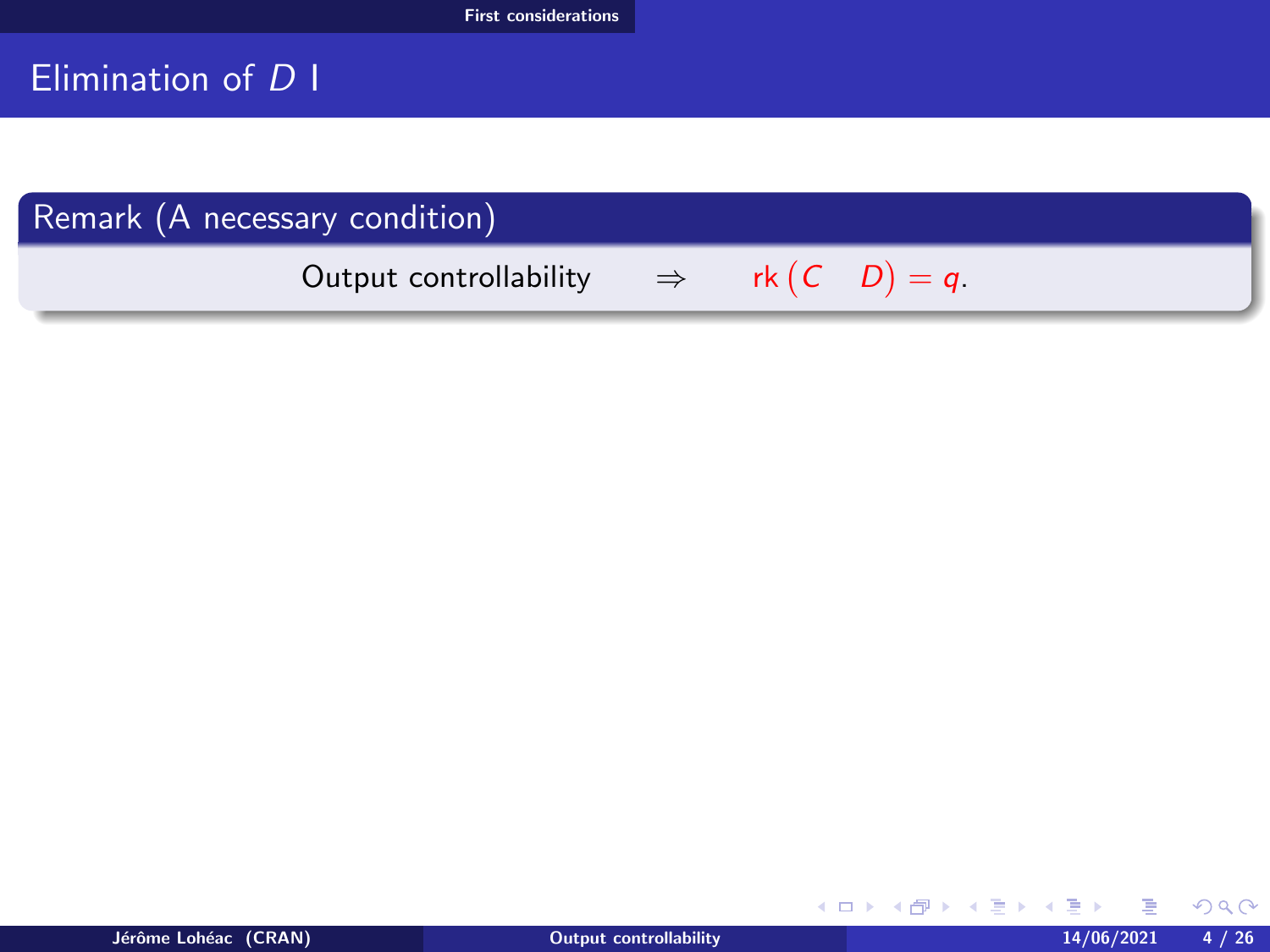# <span id="page-6-0"></span>Elimination of D I

# Remark (A necessary condition)

Output controllability  $\Rightarrow$  rk  $(C \ D) = q$ .

#### Lemma

The system [\(1\)](#page-1-0) is output controllable if and only if the system

$$
\dot{X} = \begin{pmatrix} A & B \\ 0 & 0 \end{pmatrix} X + \begin{pmatrix} 0 \\ l_m \end{pmatrix} v,
$$
\n(2a)\n  
\n
$$
y = \begin{pmatrix} C & D \end{pmatrix} X
$$
\n(2b)

is output controllable.

### Remark (A sufficient condition)

State controllability and rk  $(C \quad D)$ 

output controllability.

メロメメ 御き メ 君 とく 君 と

 $QQ$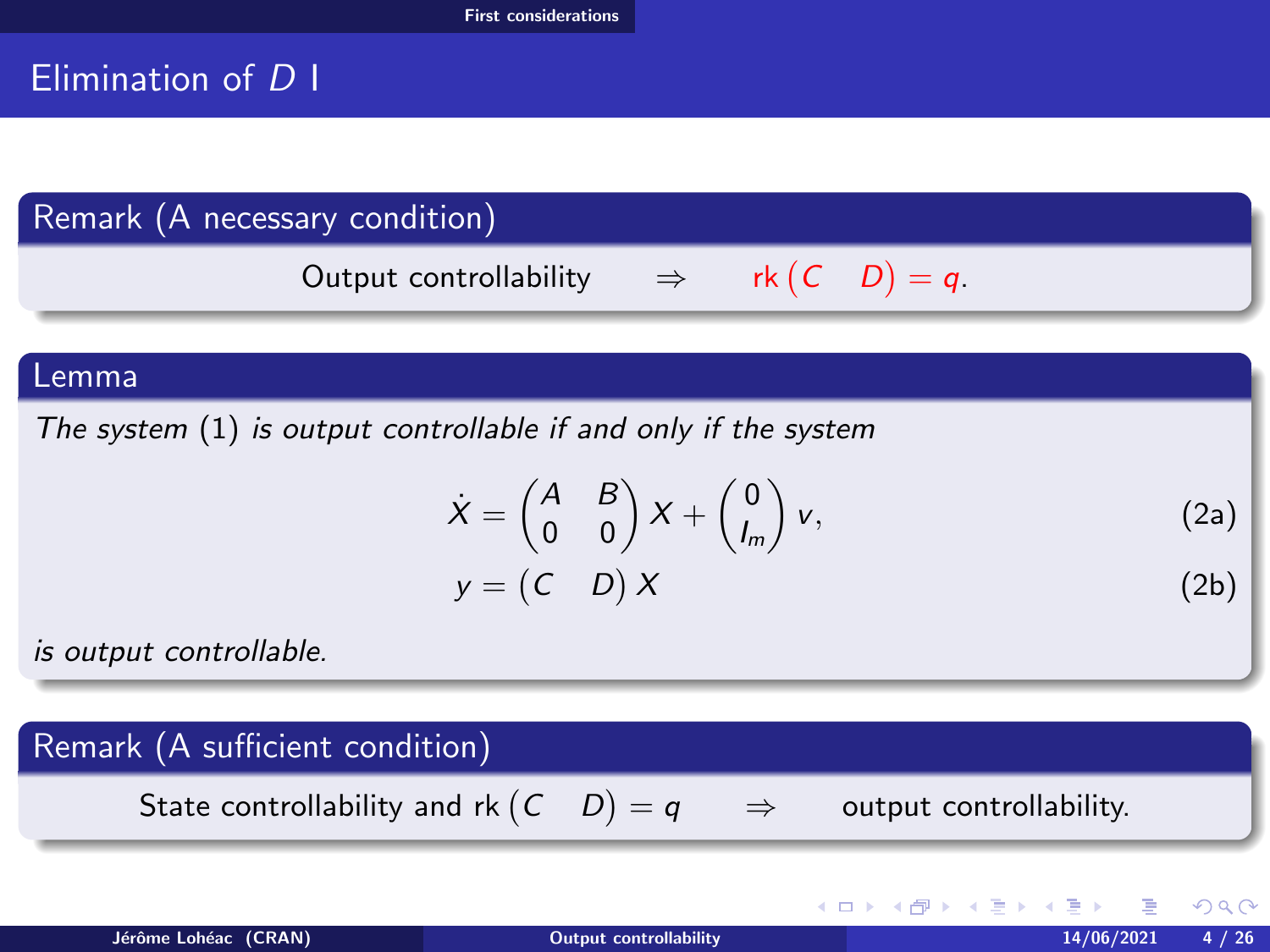# <span id="page-7-0"></span>Elimination of D II

#### Proof of the Lemma.

- $\bullet$  Of course, [\(2\)](#page-5-1) is output controllable implies that [\(1\)](#page-1-0) is output controllable.
- Reciprocally, if  $(1)$  is output controllable, then for every  $x^0\in\mathbb{R}^n$  and every  $y^1\in\mathbb{R}^q,$ there exist  $x^1 \in \{e^{TA}x^0\} + \textsf{Im}\left(B-AB- \dots - A^{n-1}B\right)$  and  $u^1 \in \mathbb{R}^m$  such that

$$
y^1 = Cx^1 + Du^1.
$$

Furthermore, for every  $u^0\in \mathbb{R}^m$ , there exist  $u\in C^1([0,\,T],\mathbb{R}^m)$  such that  $u(0)=u^0,$  $u(T) = u^1$  and  $x(T; u, x^0) = x^1$ . We conclude by taking  $v = \dot{u}$  in [\(2\)](#page-5-1).

 $290$ 

イロト イ押ト イヨト イヨト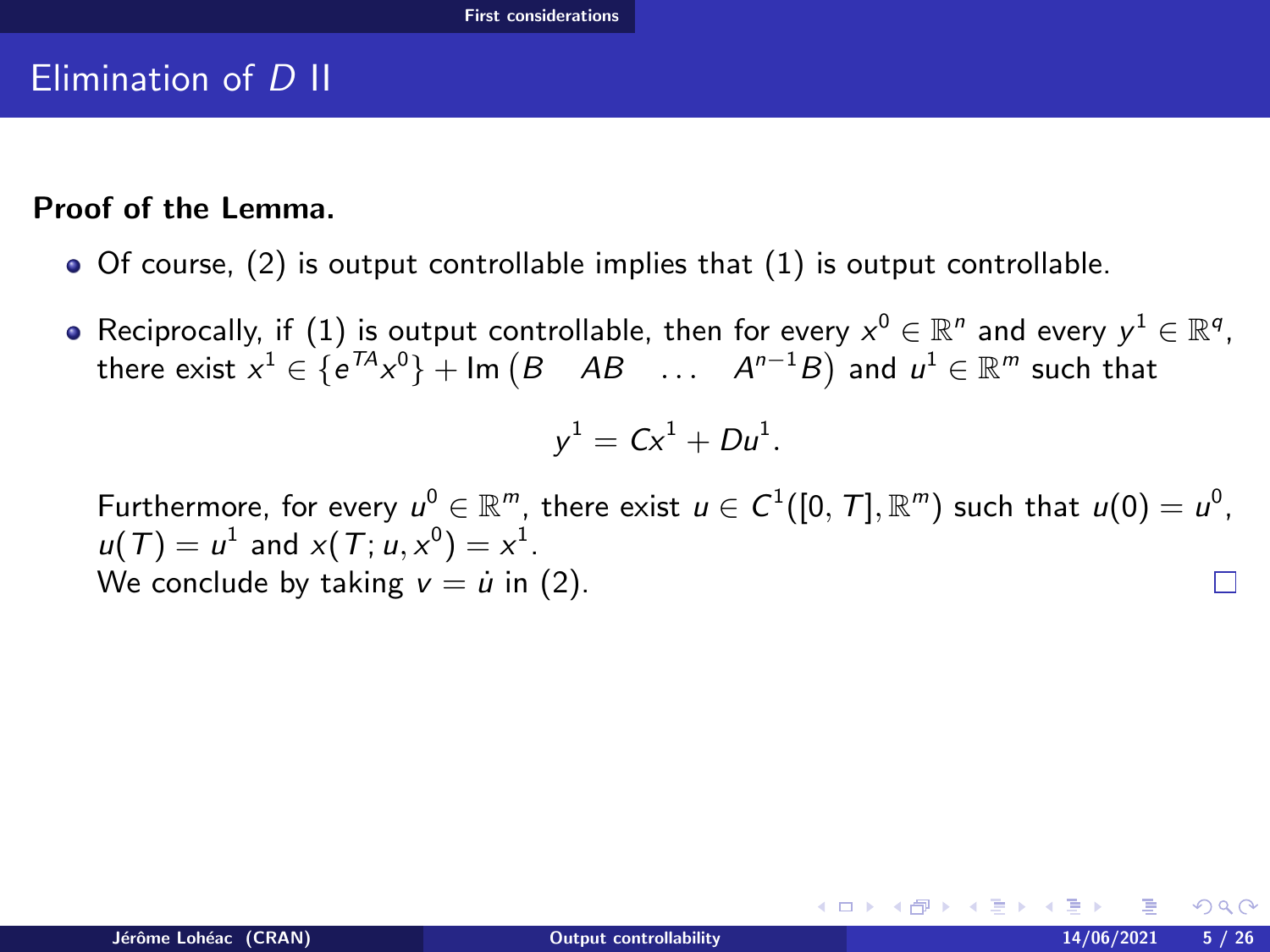# <span id="page-8-0"></span>Elimination of D II

#### Proof of the Lemma.

- $\bullet$  Of course, [\(2\)](#page-5-1) is output controllable implies that [\(1\)](#page-1-0) is output controllable.
- Reciprocally, if  $(1)$  is output controllable, then for every  $x^0\in\mathbb{R}^n$  and every  $y^1\in\mathbb{R}^q,$ there exist  $x^1 \in \{e^{TA}x^0\} + \textsf{Im}\left(B-AB- \dots - A^{n-1}B\right)$  and  $u^1 \in \mathbb{R}^m$  such that

$$
y^1 = Cx^1 + Du^1.
$$

Furthermore, for every  $u^0\in \mathbb{R}^m$ , there exist  $u\in C^1([0,\,T],\mathbb{R}^m)$  such that  $u(0)=u^0,$  $u(T) = u^1$  and  $x(T; u, x^0) = x^1$ . We conclude by taking  $v = \dot{u}$  in [\(2\)](#page-5-1).

#### As consequence, we only consider [\(1\)](#page-1-0) with  $D = 0$ .

In addition, instead of considering a control  $u\in C^0([0,\,T],\mathbb{R}^m)$ , we will consider  $u \in L^2([0, T], \mathbb{R}^m)$ .

つくい

イロト イ押 トイヨ トイヨト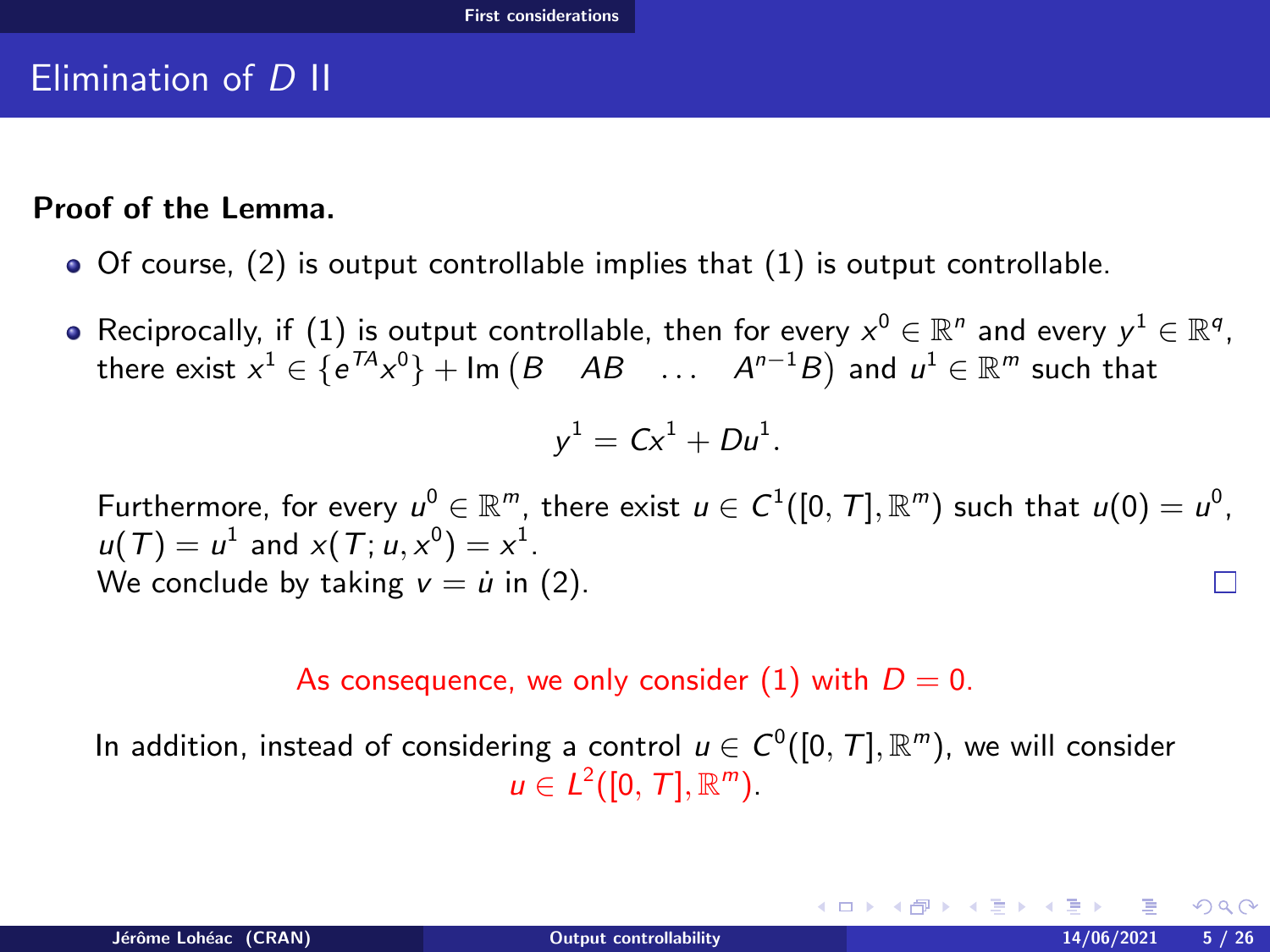### <span id="page-9-0"></span>[First considerations](#page-5-0)

## 2 [Output controllability](#page-9-0)

<sup>3</sup> [Long-time output controllability](#page-18-0)

**[Conclusion](#page-46-0)** 

 $299$ 

メロメ メタメ メモメ メモメ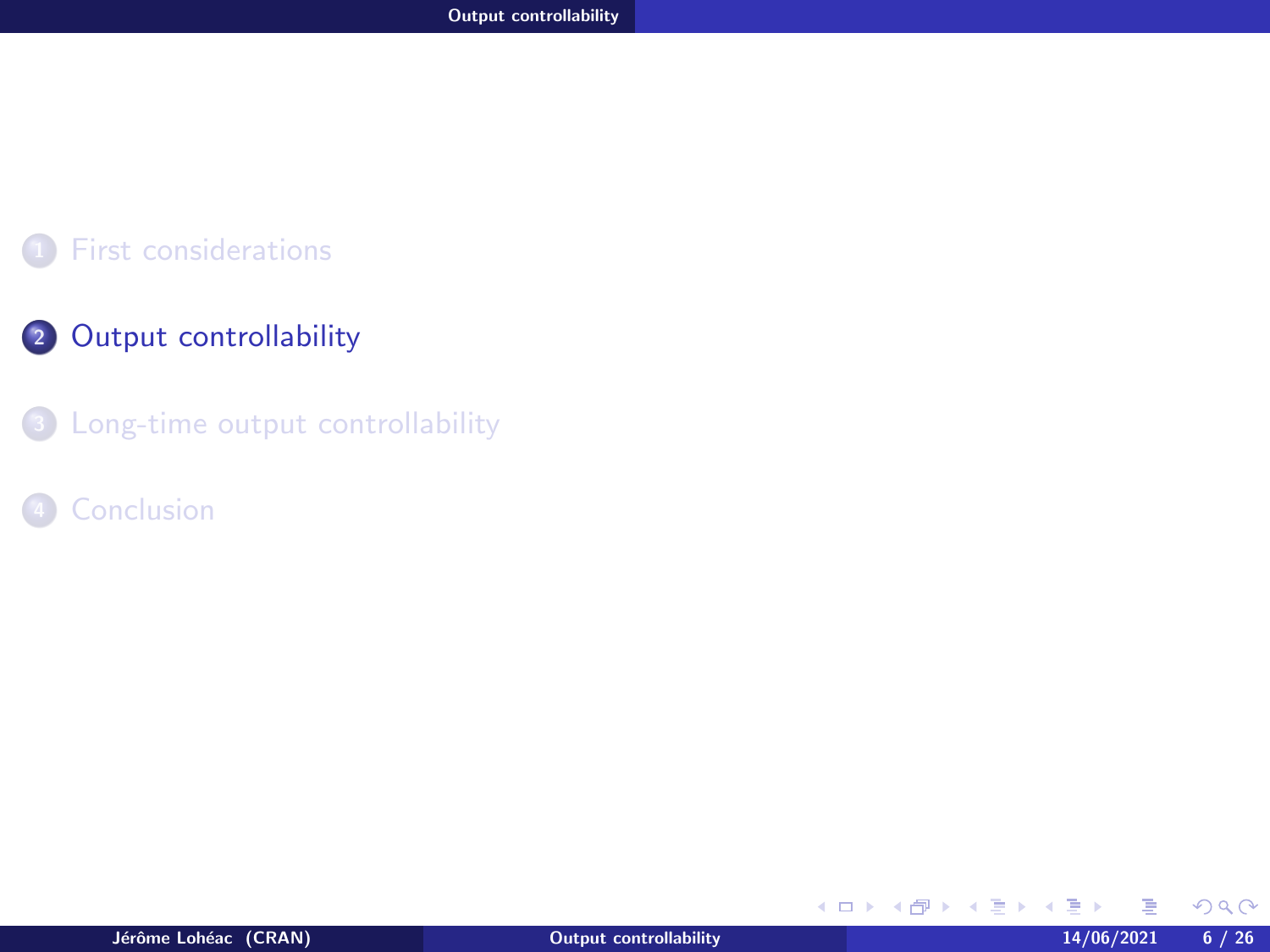# <span id="page-10-0"></span>Results of Kreindler and Sarachik<sup>2</sup>

#### Theorem

The following properties are equivalent.

**O** The system [\(1\)](#page-1-0) is output controllable. **D** rk  $(C(B \ AB \ ... \ A^{n-1}B)) = q$ .  $2 \mathcal{K}_\mathcal{T} := \mathcal{C} \int^\mathcal{T}$  $\int\limits_0^{\tau} \mathrm{e}^{(T-t)A}BB^\top \mathrm{e}^{(T-t)A^\top} \, \mathrm{d}t \; C^\top \in \mathbb{R}^{q \times q}$  is positive definite for some  $T > 0$ .

Automatic Control AC-9 (1964)

つくい

 $1R$ . E. Kalman. "Contributions to the theory of optimal control". Bol. Soc. Mat. Mexicana (2) 5 (1960) <sup>2</sup>E. Kreindler and P. E. Sarachik. "On the concepts of controllability and obser[vabi](#page-9-0)lit[y o](#page-11-0)[f l](#page-9-0)[in](#page-10-0)[ea](#page-12-0)[r](#page-13-0) [sys](#page-8-0)[te](#page-9-0)[m](#page-17-0)[s"](#page-18-0)[.](#page-8-0) [I](#page-9-0)[EE](#page-17-0)[E](#page-18-0) [Tra](#page-0-0)[ns.](#page-51-0)<br>Itomatic Control AC-9 (1964)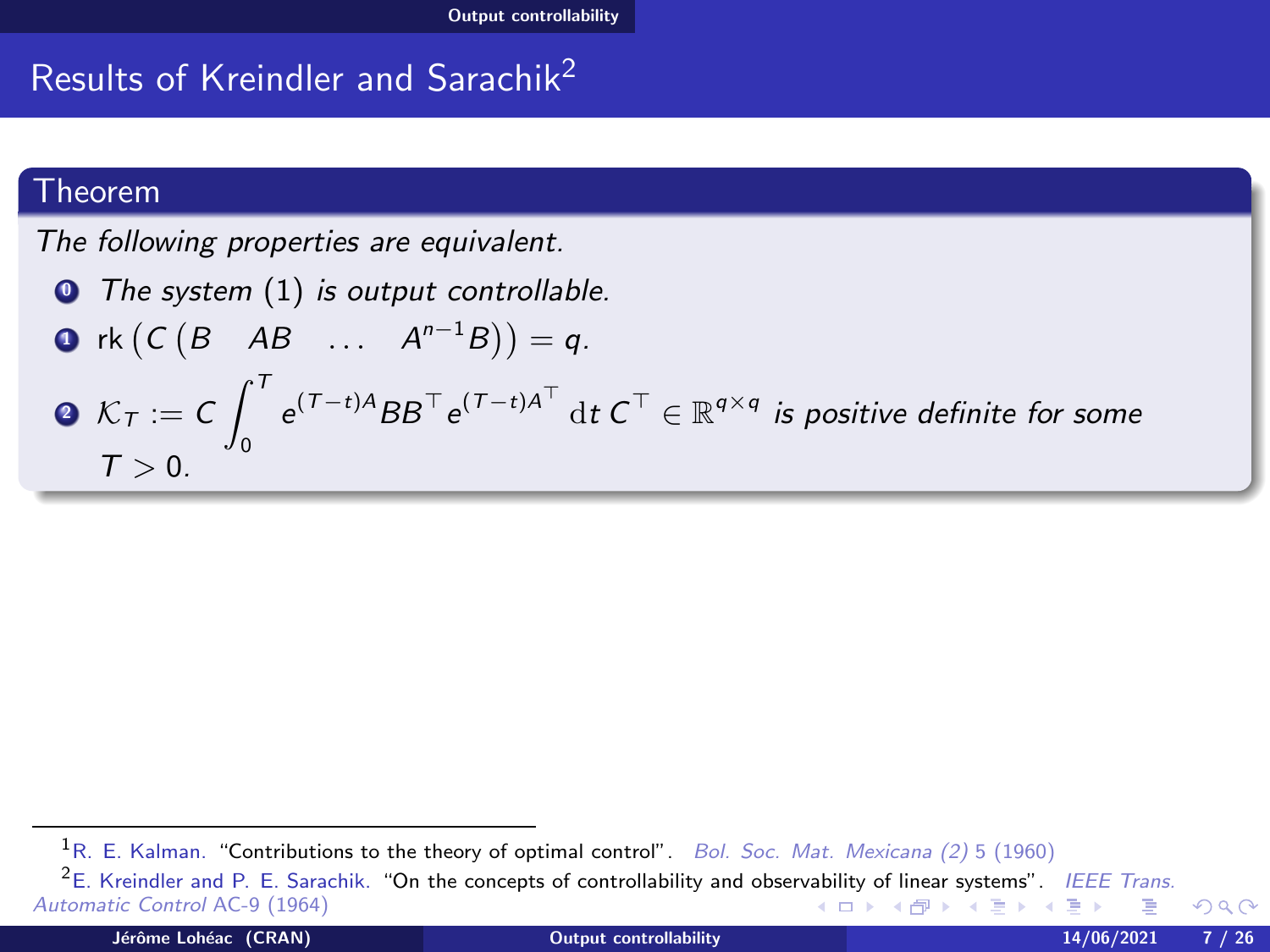# <span id="page-11-0"></span>Results of Kreindler and Sarachik<sup>2</sup>

#### Theorem

The following properties are equivalent.

\n- **①** The system (1) is output controllable.
\n- **①** rk 
$$
(C (B \ AB \ \ldots \ A^{n-1}B)) = q
$$
.
\n- **②**  $K_T := C \int_0^T e^{(T-t)A} BB^T e^{(T-t)A^T} dt C^T \in \mathbb{R}^{q \times q}$  is positive definite for some  $T > 0$ .
\n

With 
$$
q = n
$$
 and  $C = I_n$ , we have:  
\n•  $\mathbf{r} \mathbf{k} (B \ AB \ \dots \ A^{n-1} B) = n$ .  
\n•  $\int_0^T e^{(T-t)A} BB^T e^{(T-t)A^T} dt \in \mathbb{R}^{n \times n}$  is positive definite for some  $T > 0$ .

These are the necessary and sufficient conditions for (state) controllability of Kalman $^1$ .

<sup>&</sup>lt;sup>1</sup>R. E. Kalman. "Contributions to the theory of optimal control". Bol. Soc. Mat. Mexicana (2) 5 (1960)

<sup>&</sup>lt;sup>2</sup>E. Kreindler and P. E. Sarachik. "On the concepts of controllability and obser[vabi](#page-10-0)lit[y o](#page-12-0)[f l](#page-9-0)[in](#page-10-0)[ea](#page-12-0)[r](#page-13-0) [sys](#page-8-0)[te](#page-9-0)[m](#page-17-0)[s"](#page-18-0)[.](#page-8-0) *[I](#page-9-0)[EE](#page-17-0)[E](#page-18-0) [Tra](#page-0-0)[ns.](#page-51-0)*<br>It on the state of the state of the state of the state of the state of the state of the state of Automatic Control AC-9 (1964)  $\Omega$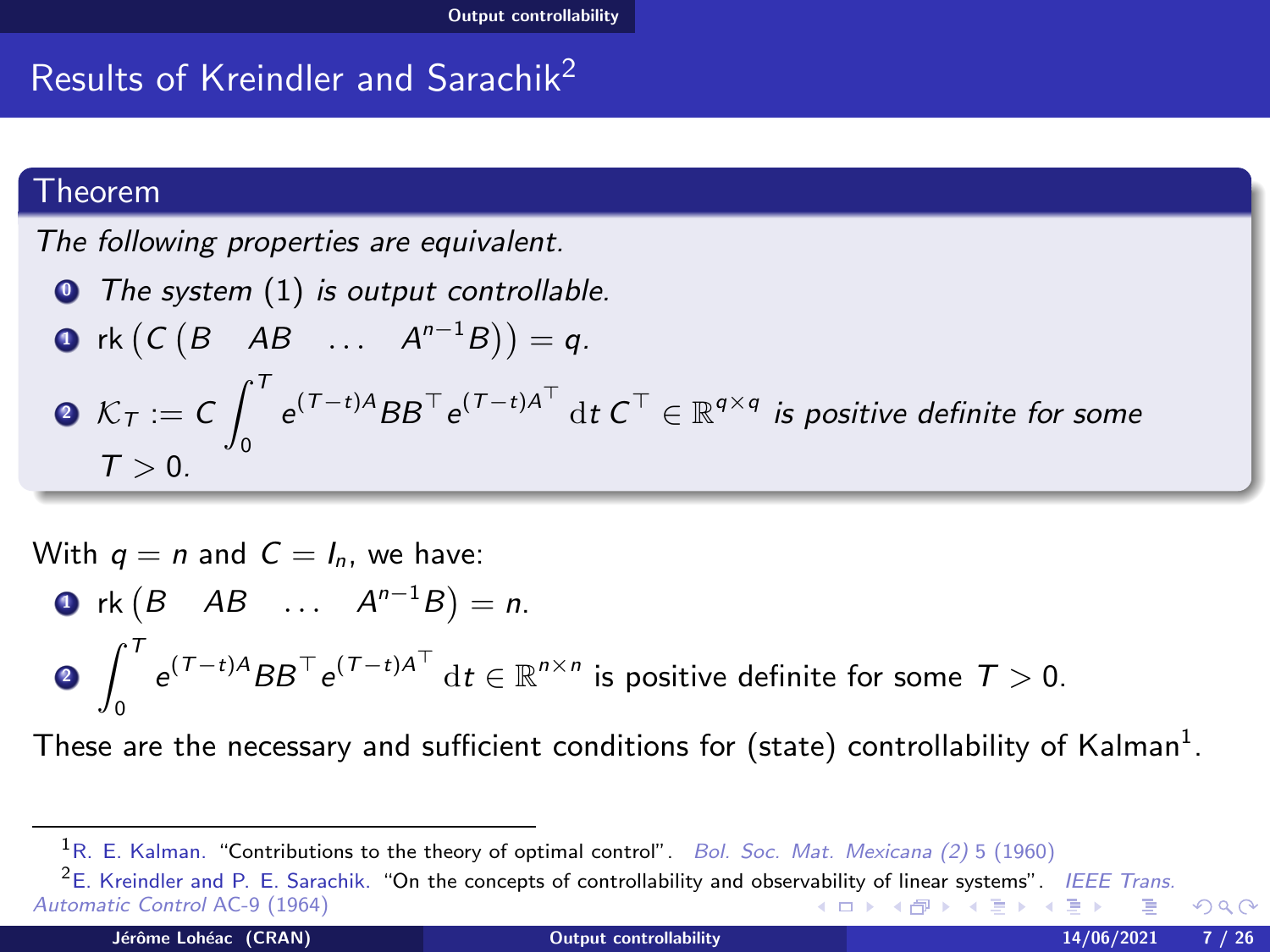# <span id="page-12-0"></span>Results of Kreindler and Sarachik<sup>2</sup>

#### Theorem

The following properties are equivalent.

\n- **①** The system (1) is output controllable.
\n- **①** rk 
$$
(C (B \ AB \ \ldots \ A^{n-1}B)) = q
$$
.
\n- **②**  $K_T := C \int_0^T e^{(T-t)A} BB^T e^{(T-t)A^T} dt C^T \in \mathbb{R}^{q \times q}$  is positive definite for some  $T > 0$ .
\n

With 
$$
q = n
$$
 and  $C = I_n$ , we have:  
\n•  $\mathbf{r} \mathbf{k} (B \ AB \ \dots \ A^{n-1}B) = n$ .  
\n•  $\int_0^T e^{(T-t)A} BB^\top e^{(T-t)A^\top} dt \in \mathbb{R}^{n \times n}$  is positive definite for some  $T > 0$ .

These are the necessary and sufficient conditions for (state) controllability of Kalman $^1$ .

The Hautus test is missing.

<sup>&</sup>lt;sup>1</sup>R. E. Kalman. "Contributions to the theory of optimal control". Bol. Soc. Mat. Mexicana (2) 5 (1960)

<sup>&</sup>lt;sup>2</sup>E. Kreindler and P. E. Sarachik. "On the concepts of controllability and obser[vabi](#page-11-0)lit[y o](#page-13-0)[f l](#page-9-0)[in](#page-10-0)[ea](#page-12-0)[r](#page-13-0) [sys](#page-8-0)[te](#page-9-0)[m](#page-17-0)[s"](#page-18-0)[.](#page-8-0) [I](#page-9-0)[EE](#page-17-0)[E](#page-18-0) [Tra](#page-0-0)[ns.](#page-51-0)<br>Itomatic Control AC-9 (1964) Automatic Control AC-9 (1964) つくい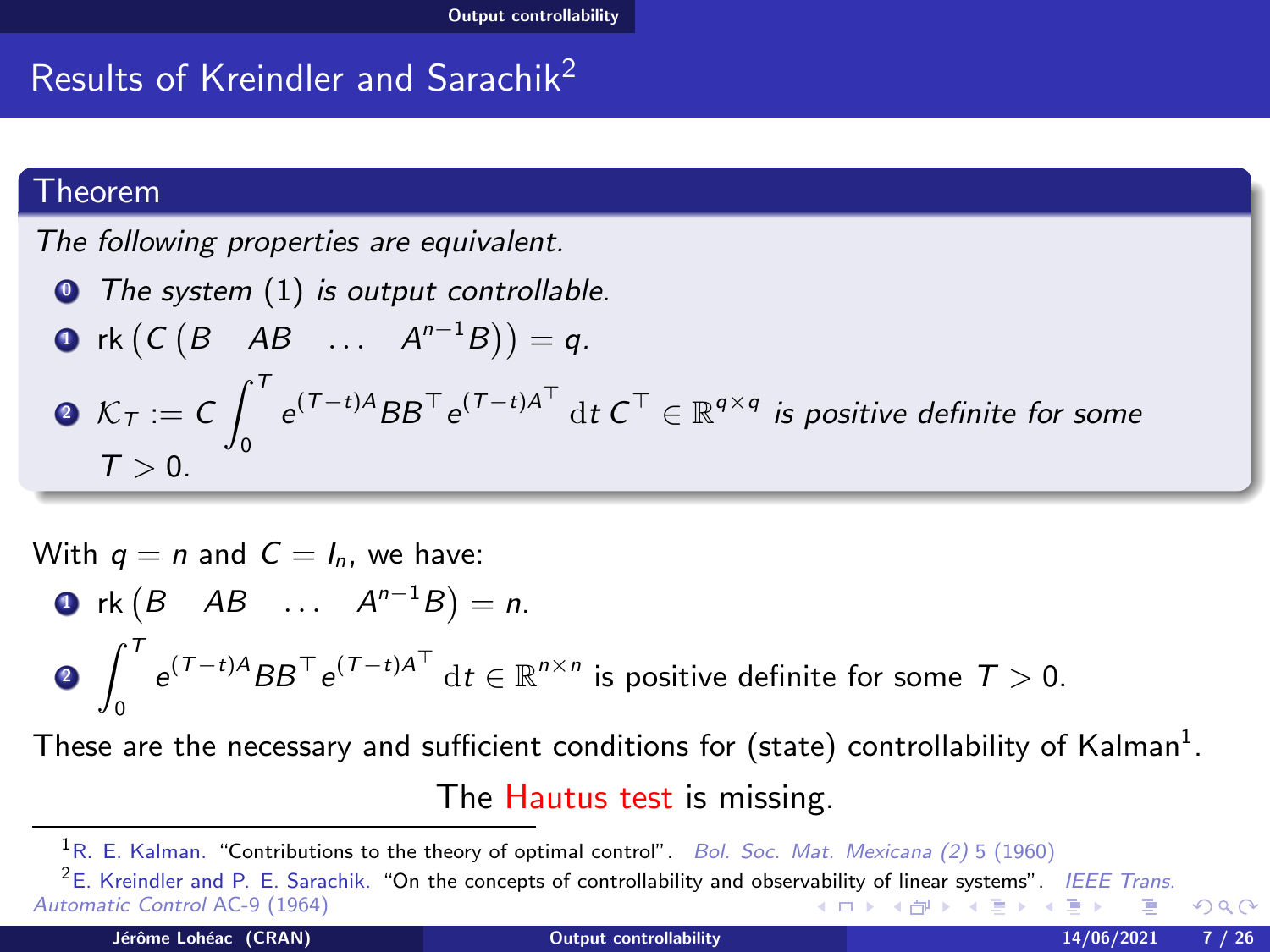# <span id="page-13-0"></span>Hautus test for (state) controllability

#### Theorem

The following properties are equivalent.

<sup>0</sup> The system [\(1a\)](#page-1-1) is (state) controllable.

• 
$$
\ker(B^{\top}) \cap \ker(A^{\top} - \lambda I_n) = \{0\}, \quad \forall \lambda \in \mathbb{C}.
$$

• 
$$
\mathsf{rk}(A - \lambda I_n \mid B) = n, \quad \forall \lambda \in \mathbb{C}.
$$

### Remark

- This result is also known as Popov-Belevitch-Hautus condition<sup>345</sup>.
- Doing the test for  $\lambda \in \mathbb{C}$  or for  $\lambda \in \sigma(A)$  is the same.

 $3V.$  Belevitch. Classical network theory. 1968

<sup>&</sup>lt;sup>4</sup>M. L. J. Hautus. "Controllability and observability conditions of linear autonomous systems". Nederl. Akad. Wetensch. Proc. Ser. A 72 = Indag. Math. 31 (1969)<br> $5V$ .-M. Popov. Hyperstability of control systems.

Translated from the Romani[an b](#page-12-0)y [Ra](#page-14-0)[du](#page-12-0) [Ge](#page-13-0)[or](#page-14-0)[ge](#page-8-0)[sc](#page-9-0)[u,](#page-17-0) [D](#page-18-0)[ie](#page-8-0) [G](#page-9-0)[ru](#page-17-0)[nd](#page-18-0)[leh](#page-0-0)[ren d](#page-51-0)er mathematischen Wissenschaften, Band 204. 1973 イロメ イ母メ イヨメ イヨ つくい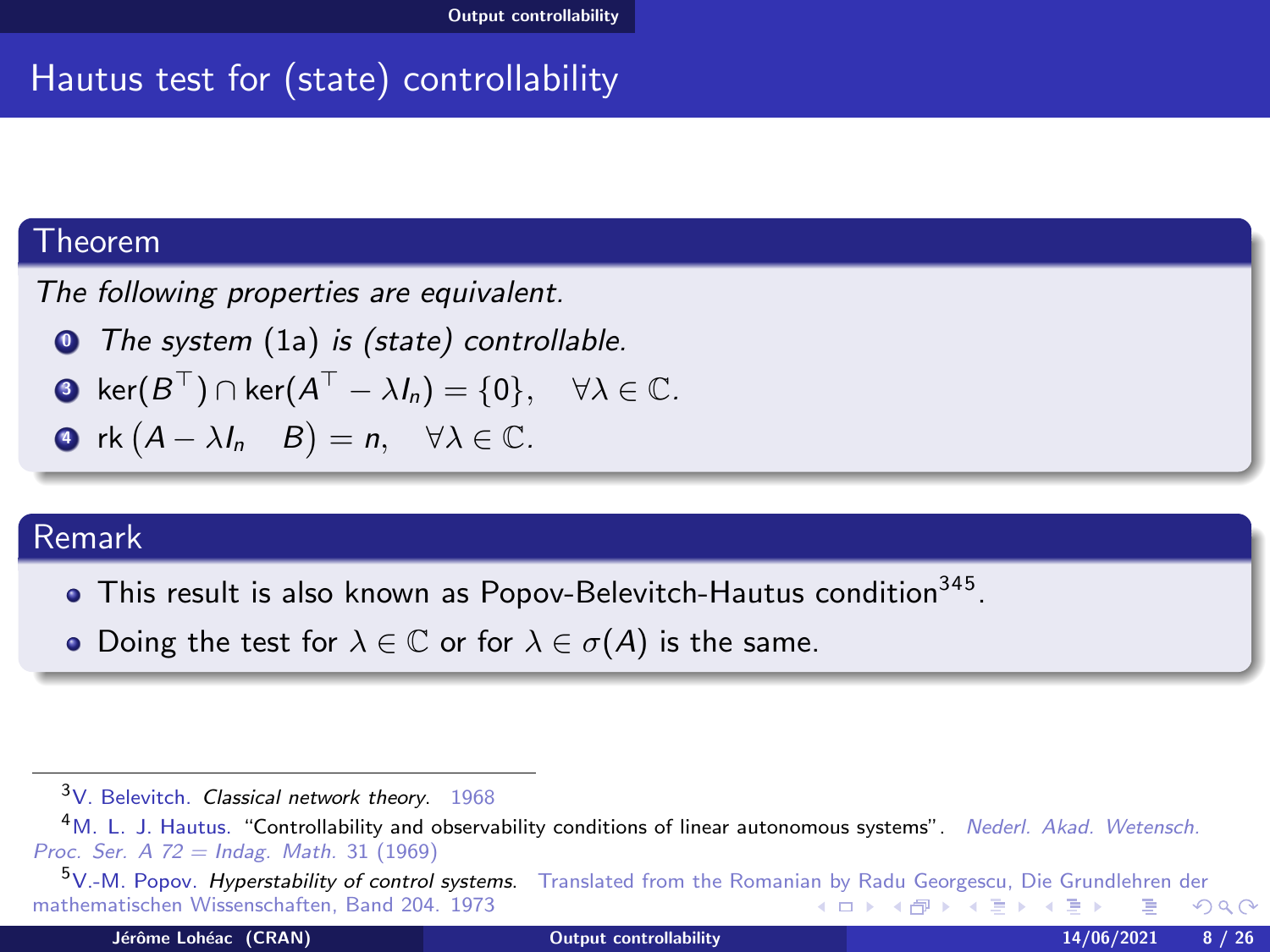## <span id="page-14-0"></span>Hautus test for output controllability I

#### Theorem

The following properties are equivalent.

**O** The system [\(1\)](#page-1-0) is output controllable.

$$
\text{ or } k \subset = q \quad \text{and} \quad \text{Im } C^{\top} \cap \left( \bigoplus_{\lambda \in \sigma(A)} E_{\lambda} \right) = \{0\},
$$

where 
$$
E_{\lambda} = \ker(A^{\top} - \lambda I_n)^{n_{\lambda}} \cap \left(\bigcap_{k=0}^{n_{\lambda}-1} \ker B^{\top}(A^{\top} - \lambda I_n)^{k}\right)
$$
,

with  $n_{\lambda}$ , the algebraic multiplicity of  $\lambda$  in the minimal polynomial of A.

 $M_{\lambda_1}$  0  $C^{\perp}$  $\sqrt{ }$ <sup>1</sup> . . . . . . **1** rk  $C = q$  and rk  $=$  np,  $\overline{\phantom{a}}$ 0  $M_{\lambda_p}$   $C^{\perp}$ where  $p = \#\sigma(A)$ ,  $\{\lambda_1, \lambda_2, \cdots, \lambda_p\} = \sigma(A)$ , and  $M_{\lambda} = ((A - \lambda I_n)^{n_{\lambda}} \quad (A - \lambda I_n)^{n_{\lambda}-1}B \quad \dots \quad (A - \lambda I_n)B \quad B) \in \mathbb{R}^{n \times (n+n_{\lambda}m)}$ .  $C^{\perp} \in \mathbb{R}^{n \times \dim \ker C}$  is a matrix of maximal rank such that  $CC^{\perp} = 0$ . K ロ ▶ K 御 ▶ K 君 ▶ K 君 ▶

 $209$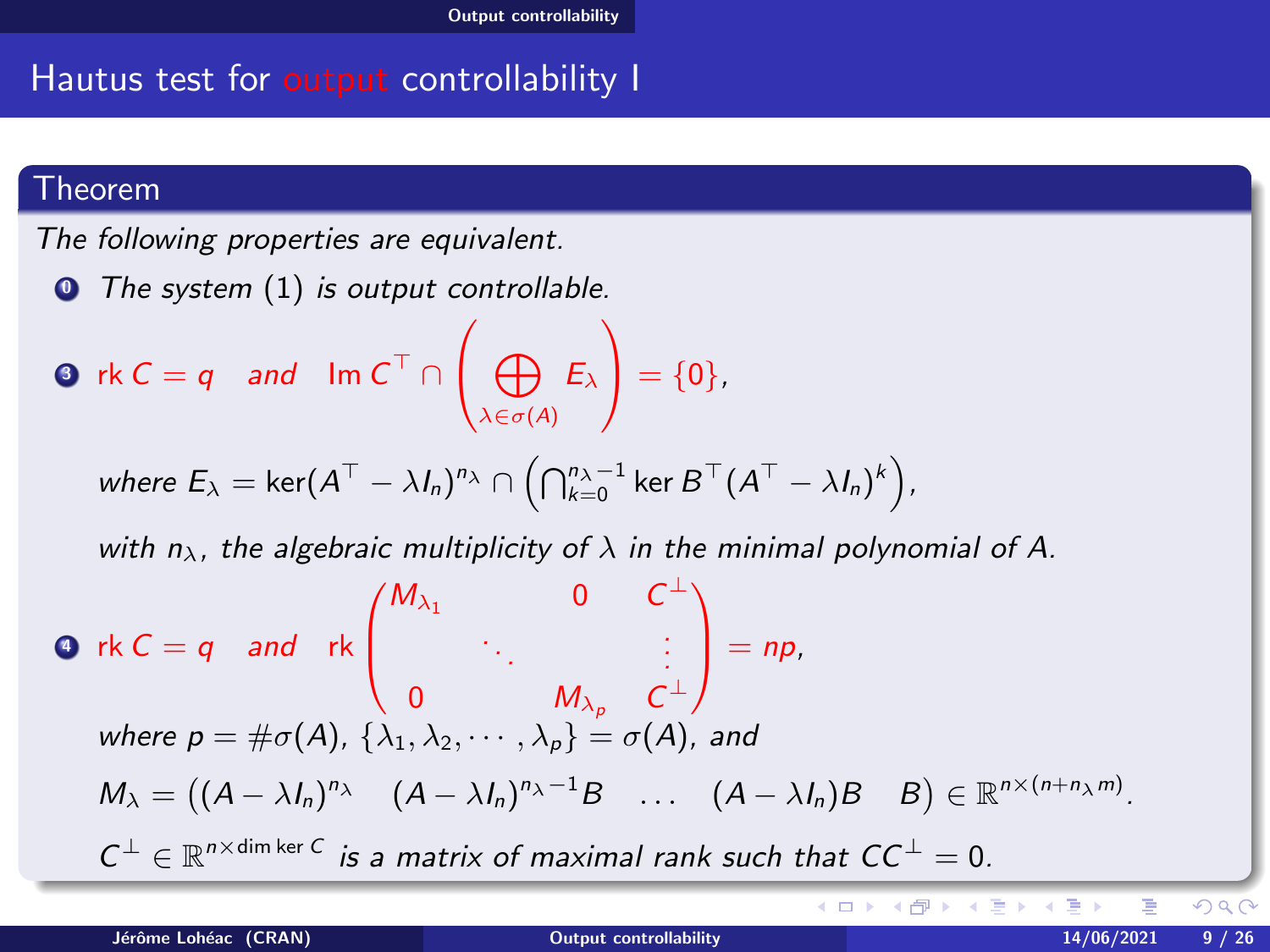### <span id="page-15-0"></span>Hautus test for output controllability II When  $C = I_n$

Let us consider the case  $n = q$  and  $C = I_n$ . We have

\n- \n
$$
\bigoplus_{\lambda \in \sigma(A)} E_{\lambda} = \{0\} \Rightarrow \forall \lambda \in \sigma(A), E_{\lambda} = \{0\}
$$
\n $\Rightarrow \forall \lambda \in \sigma(A), \ker(A^{\top} - \lambda I_n)^{n_{\lambda}} \cap \left( \bigcap_{k=0}^{n_{\lambda}-1} \ker B^{\top} (A^{\top} - \lambda I_n)^{k} \right) = \{0\}$ \n $\Rightarrow \forall \lambda \in \sigma(A), \ker(A^{\top} - \lambda I_n) \cap \ker B^{\top} = \{0\}.$ \n
\n- \n $\bigotimes \text{rk} \begin{pmatrix} M_{\lambda_1} & 0 \\ & \ddots & \\ 0 & M_{\lambda_p} \end{pmatrix} = np \Rightarrow \forall \lambda \in \sigma(A), \text{ rk } M_{\lambda} = n$ \n $\Rightarrow \forall \lambda \in \sigma(A), \text{ rk } \big((A - \lambda I_n)^{n_{\lambda}} \quad (A - \lambda I_n)^{n_{\lambda}-1}B \quad \dots \quad (A - \lambda I_n)B \quad B \big) = n$ \n $\Rightarrow \forall \lambda \in \sigma(A), \ker(A^{\top} - \lambda I_n)^{n_{\lambda}} \cap \left( \bigcap_{k=0}^{n_{\lambda}-1} \ker B^{\top} (A^{\top} - \lambda I_n)^{k} \right) = \{0\}$ \n $\Rightarrow \forall \lambda \in \sigma(A), \ker(A^{\top} - \lambda I_n) \cap \ker B^{\top} = \{0\}$ \n $\Rightarrow \forall \lambda \in \sigma(A), \text{ rk } (A - \lambda I_n)B = n.$ \n
\n

 $299$ 

メロトメ 伊 トメ ミトメ 毛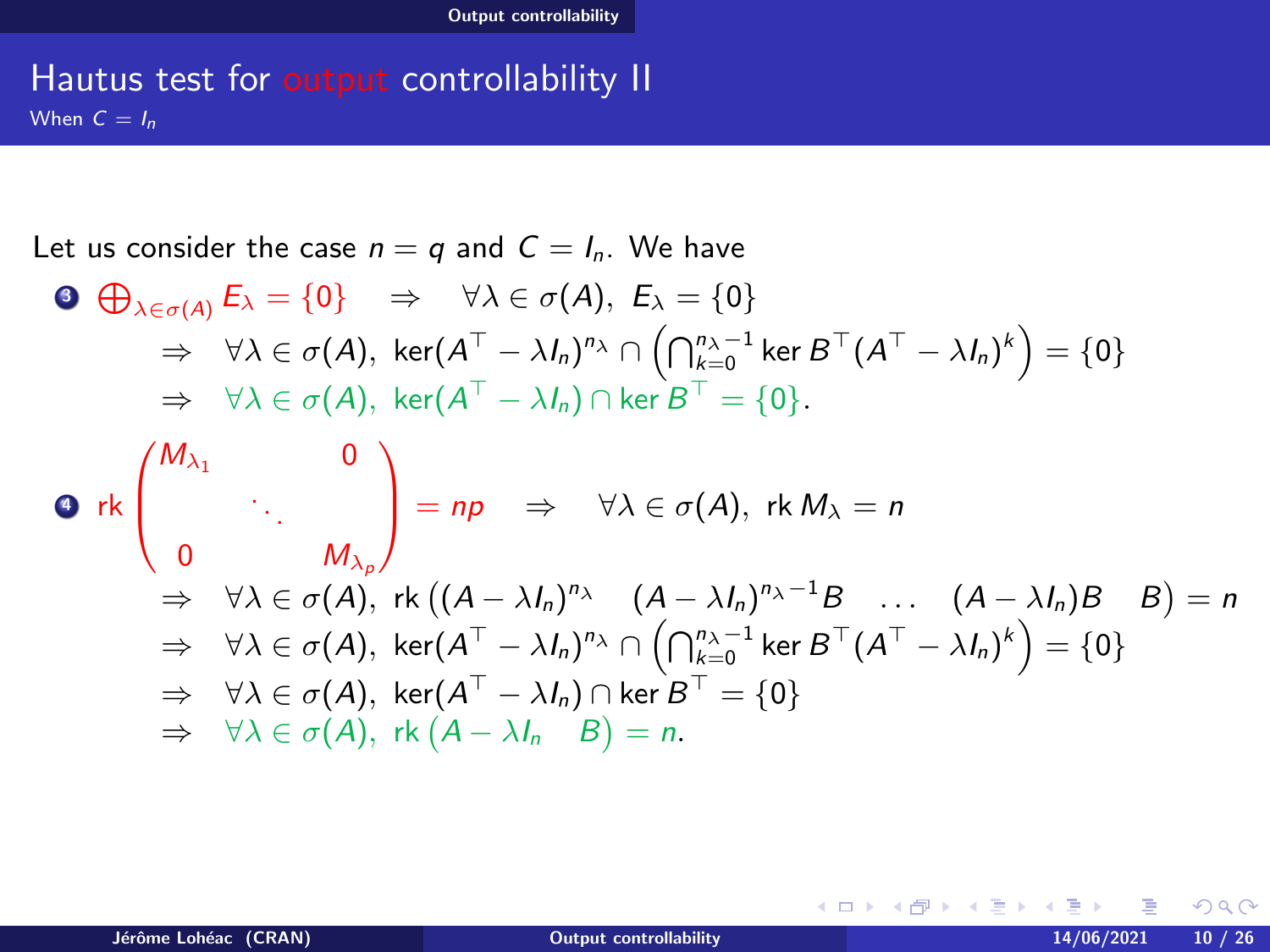### <span id="page-16-0"></span>Hautus test for output controllability II When  $C = I_n$

Let us consider the case  $n = q$  and  $C = I_n$ . We have

\n- \n
$$
\bigoplus_{\lambda \in \sigma(A)} E_{\lambda} = \{0\} \Rightarrow \forall \lambda \in \sigma(A), E_{\lambda} = \{0\}
$$
\n $\Rightarrow \forall \lambda \in \sigma(A), \ker(A^{\top} - \lambda I_n)^{n_{\lambda}} \cap \left( \bigcap_{k=0}^{n_{\lambda}-1} \ker B^{\top} (A^{\top} - \lambda I_n)^{k} \right) = \{0\}$ \n $\Rightarrow \forall \lambda \in \sigma(A), \ker(A^{\top} - \lambda I_n) \cap \ker B^{\top} = \{0\}.$ \n
\n- \n $\bigotimes$  rk\n  $\begin{pmatrix} M_{\lambda_1} & 0 \\ & \ddots & \\ 0 & M_{\lambda_p} \end{pmatrix} = np \Rightarrow \forall \lambda \in \sigma(A), \text{ rk } M_{\lambda} = n$ \n $\Rightarrow \forall \lambda \in \sigma(A), \text{ rk } \big((A - \lambda I_n)^{n_{\lambda}} \quad (A - \lambda I_n)^{n_{\lambda}-1}B \quad \dots \quad (A - \lambda I_n)B \quad B \big) = n$ \n $\Rightarrow \forall \lambda \in \sigma(A), \ker(A^{\top} - \lambda I_n)^{n_{\lambda}} \cap \left( \bigcap_{k=0}^{n_{\lambda}-1} \ker B^{\top} (A^{\top} - \lambda I_n)^{k} \right) = \{0\}$ \n $\Rightarrow \forall \lambda \in \sigma(A), \ker(A^{\top} - \lambda I_n) \cap \ker B^{\top} = \{0\}$ \n $\Rightarrow \forall \lambda \in \sigma(A), \text{ rk } (A - \lambda I_n)B = n.$ \n
\n

We recover the classical Hautus test.

 $QQ$ 

メロトメ 伊 トメ 君 トメ 君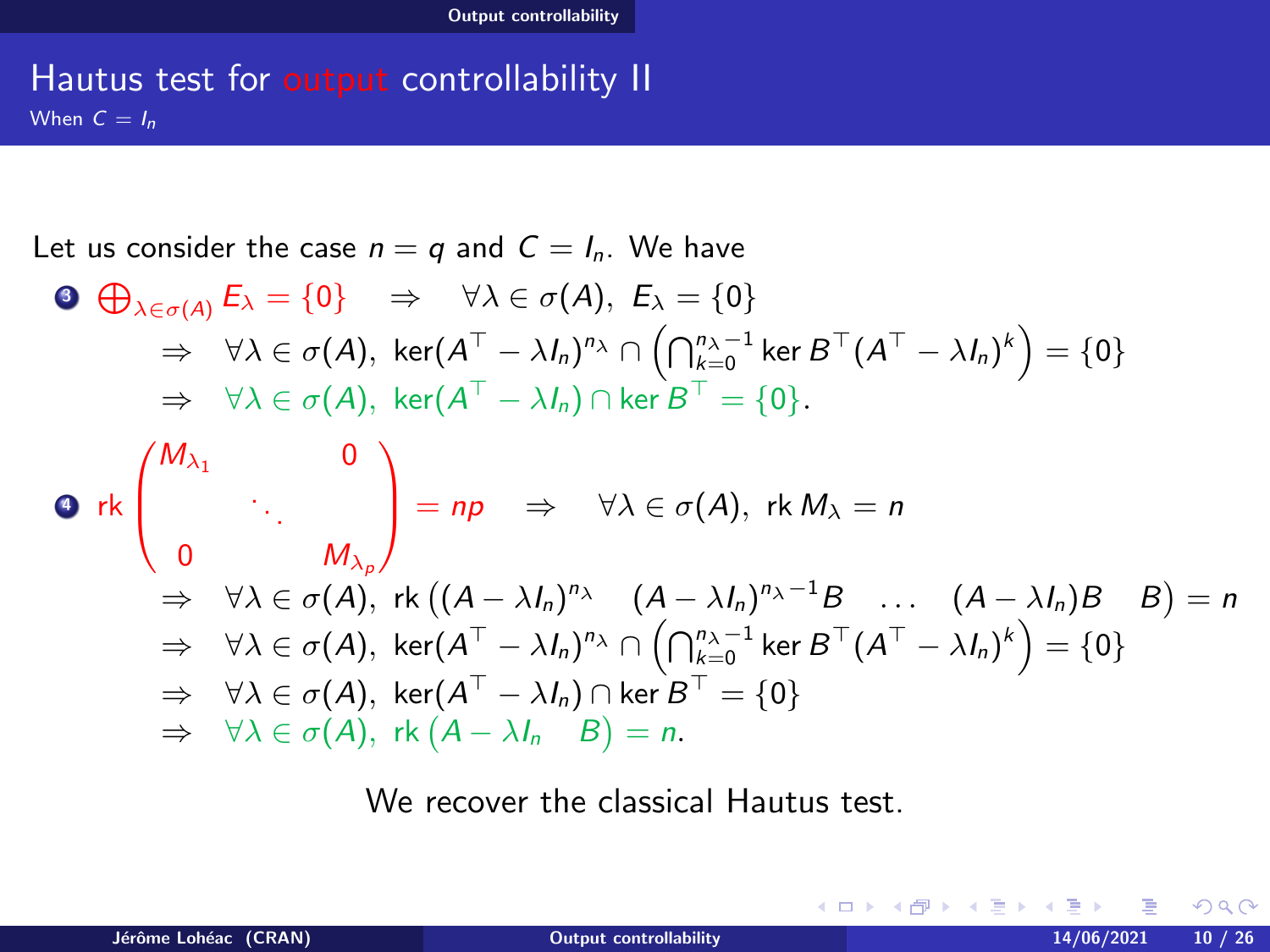### <span id="page-17-0"></span>Hautus test for output controllability III Proof

## Proof.

 $\bullet$  We prove that our criterion is equivalent to rk C  $(B\quad AB\quad \dots \quad A^{n-1}B)=q.$ Assume rk  $C = q$  (if rk  $C < q$ , the proof is trivial).

Assume  $\textsf{Im} \, \mathcal{C}^\top \cap \bigoplus_{\lambda \in \sigma(A)} E_\lambda \neq \{0\}.$ 

There exist  $\eta\in\mathbb{R}^q$  such that  $C^\top\eta\neq 0$  and there exist  $z_\lambda\in E_\lambda$   $(\forall\lambda\in\sigma(A))$  such that

$$
C^\top \eta = \sum_{\lambda \in \sigma(A)} z_\lambda.
$$

We then deduce,  $B^\top {A^k}^\top C^\top \eta = \sum\ B^\top {A^k}^\top z_\lambda = 0.$  $\lambda \in \sigma(A)$ 

That is to say, rk  $C\begin{pmatrix} B & AB & \dots & A^{n-1}B \end{pmatrix} < q$ .

Reciprocally, if rk  $C(B \ AB \ ... \ A^{n-1}B) < q$ .

There exists  $\eta\in\mathbb{R}^q\backslash\{0\}$  such that  $B^\top{A^k}^\top C^\top\eta=0$  for all  $k\in\mathbb{N}.$ We deduce that  $C^\top \eta \in \big(\textsf{Im}\,C^\top \cap \mathcal{N}\big) \setminus \{0\}$  where  $\mathcal{N} = \bigcap_{k \in \mathbb{N}}$  ker  $B^\top (A^k)^\top$ . Since  $\mathcal N$  is  $A^{\top}$  invariant, we have  $\mathcal N=\bigoplus_{\lambda\in\sigma(A)}\big(\mathcal N\cap\ker\widetilde{(A^{\top}-\lambda I_n)}^{n_\lambda}\big).$ We conclude by noticing that  $\mathcal{N} \cap$  ker  $\left(A^\top - \lambda I_n\right)^{n_\lambda} = E_\lambda.$ 

 $\bullet$  Simply observe that  $E_\lambda = \ker M^\top_\lambda$ , and conclude by duality.

つのへ

メロト メ御 トメ き トメ きょ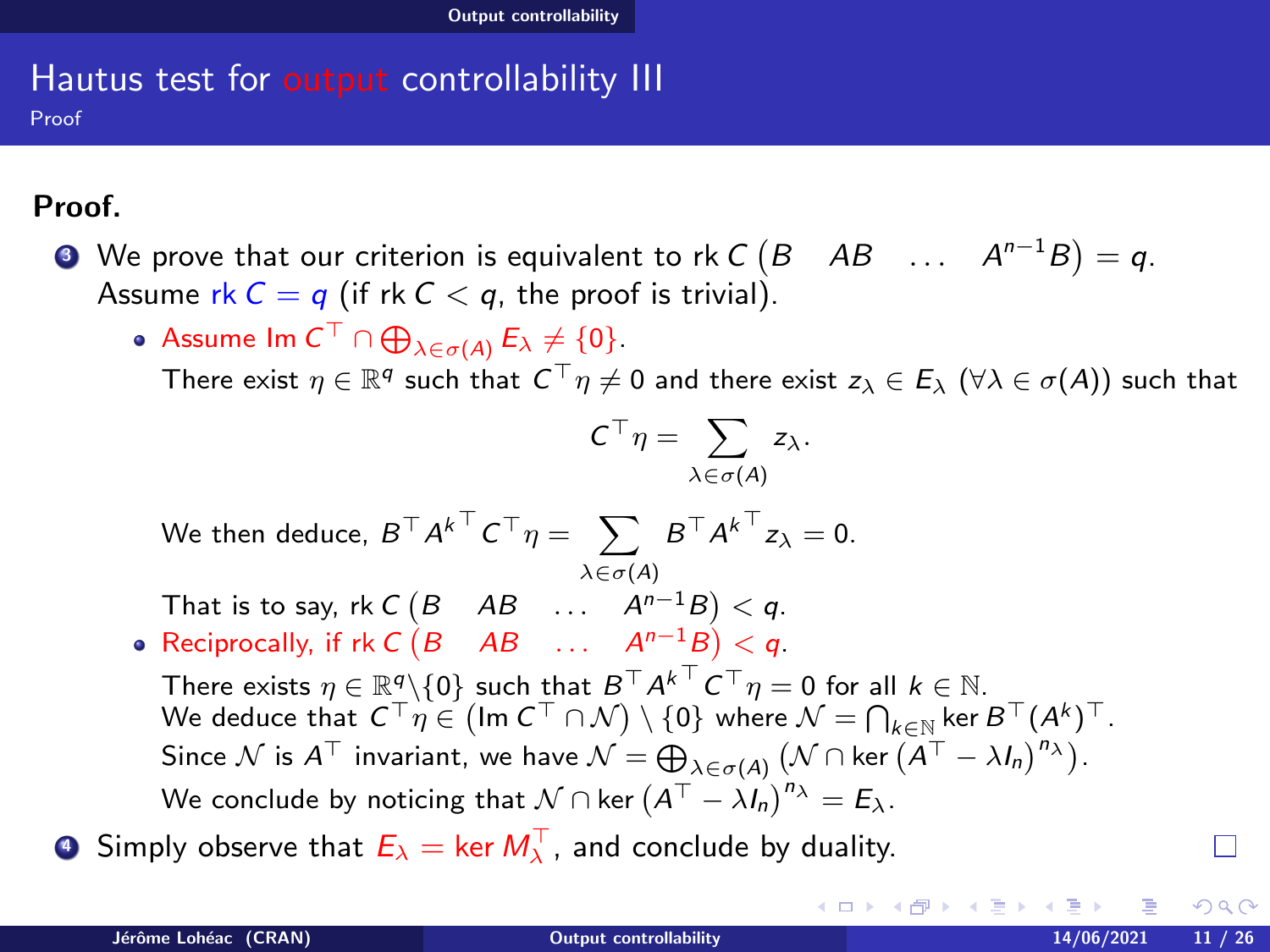### <span id="page-18-0"></span>[First considerations](#page-5-0)

### 2 [Output controllability](#page-9-0)

# 3 [Long-time output controllability](#page-18-0)

#### **[Conclusion](#page-46-0)**

 $299$ 

メロメ メタメ メモメ メモメ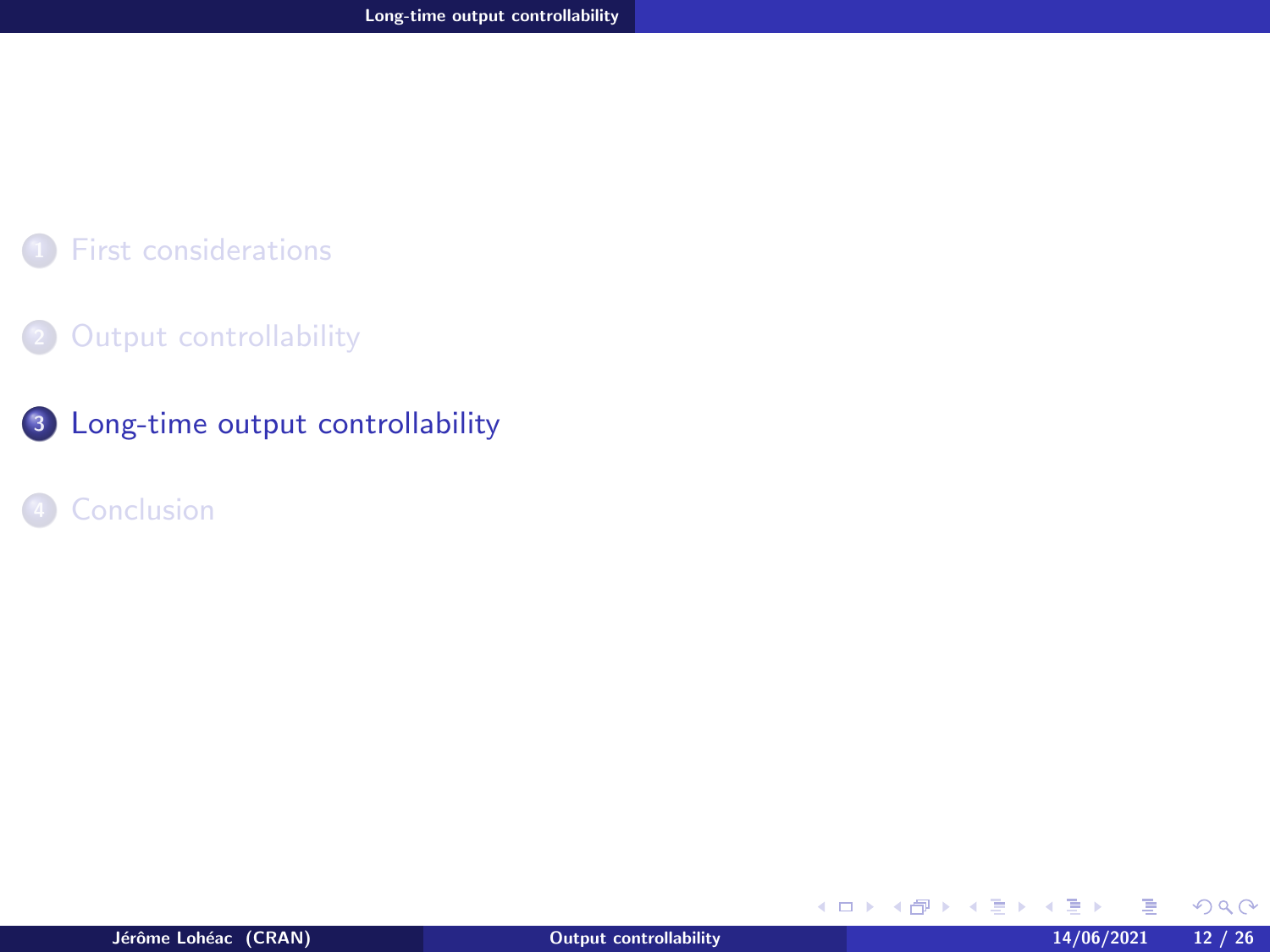# <span id="page-19-0"></span>A simple observation

Given  $x^0 \in \mathbb{R}^n$  and  $T > 0$ .

State controllability case If at time T, we have  $x(T) = 0$ , taking  $u(t) = 0$  for  $t > T$  implies

 $x(t) = 0$   $(t > T)$ .

Output controllability case If at time T, we have  $y(T) = 0$ , taking  $u(t) = 0$  for  $t > T$  does not imply

 $y(t) = 0$   $(t > T)$ .

This would automatically append if ker  $C$  is stable by  $A$ .

**K ロ ▶ K 母 ▶ K ヨ ▶ K** 

つのへ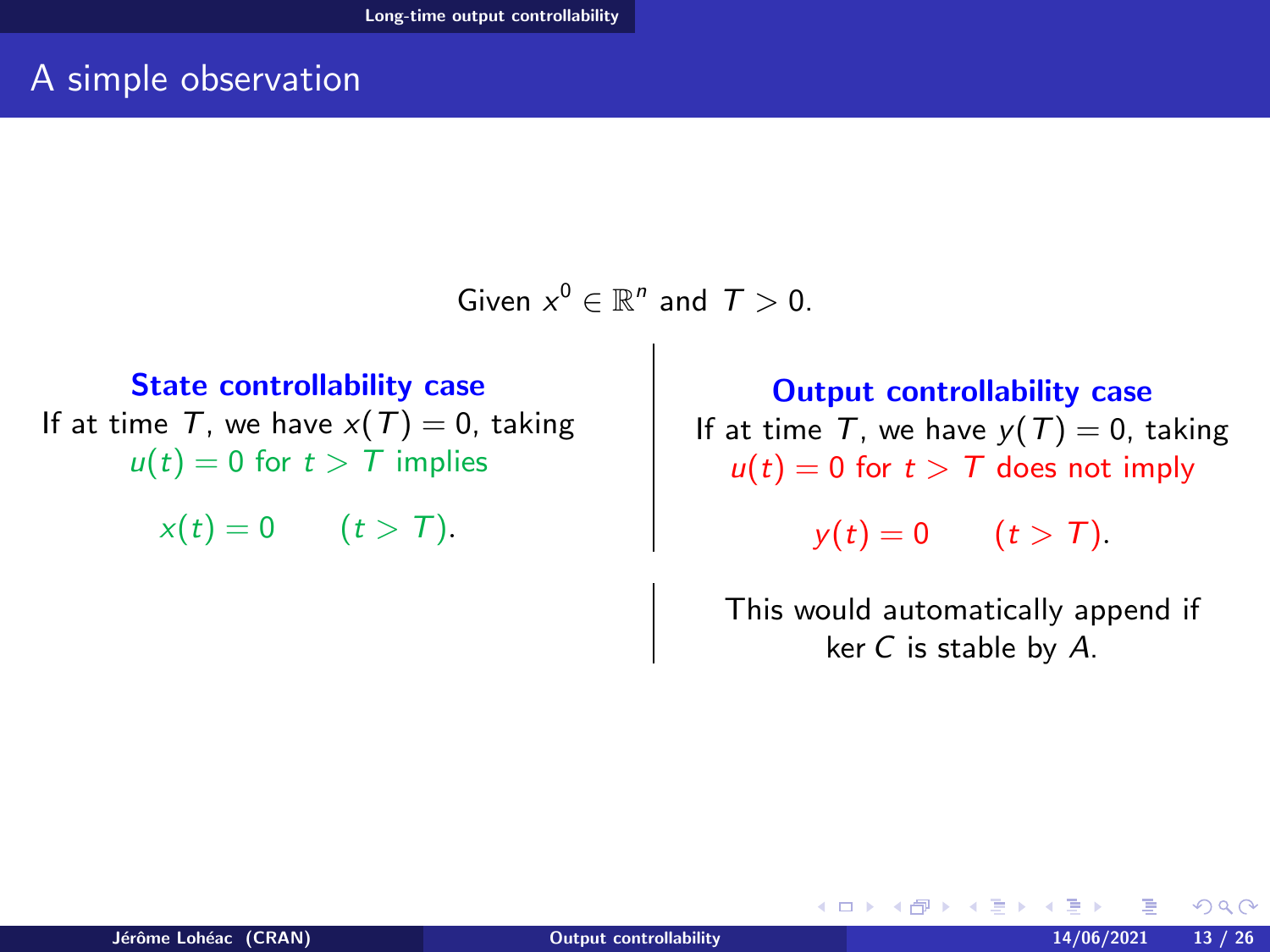# <span id="page-20-0"></span>A slight modification of the output controllability notion

### **Definition**

We say that the system  $(1)$  (still with  $D=0)$  is *output controllable*, if for all  $x^0\in\mathbb{R}^n$ and all  $y^1\in$  lm  $C$ , these exits  $u\in L^2([0,\,T],\mathbb{R}^m)$  such that  $y(\,T,x^0,\,u)=y^1.$ 

 $\Omega$ 

**K ロ ▶ K 何 ▶ K**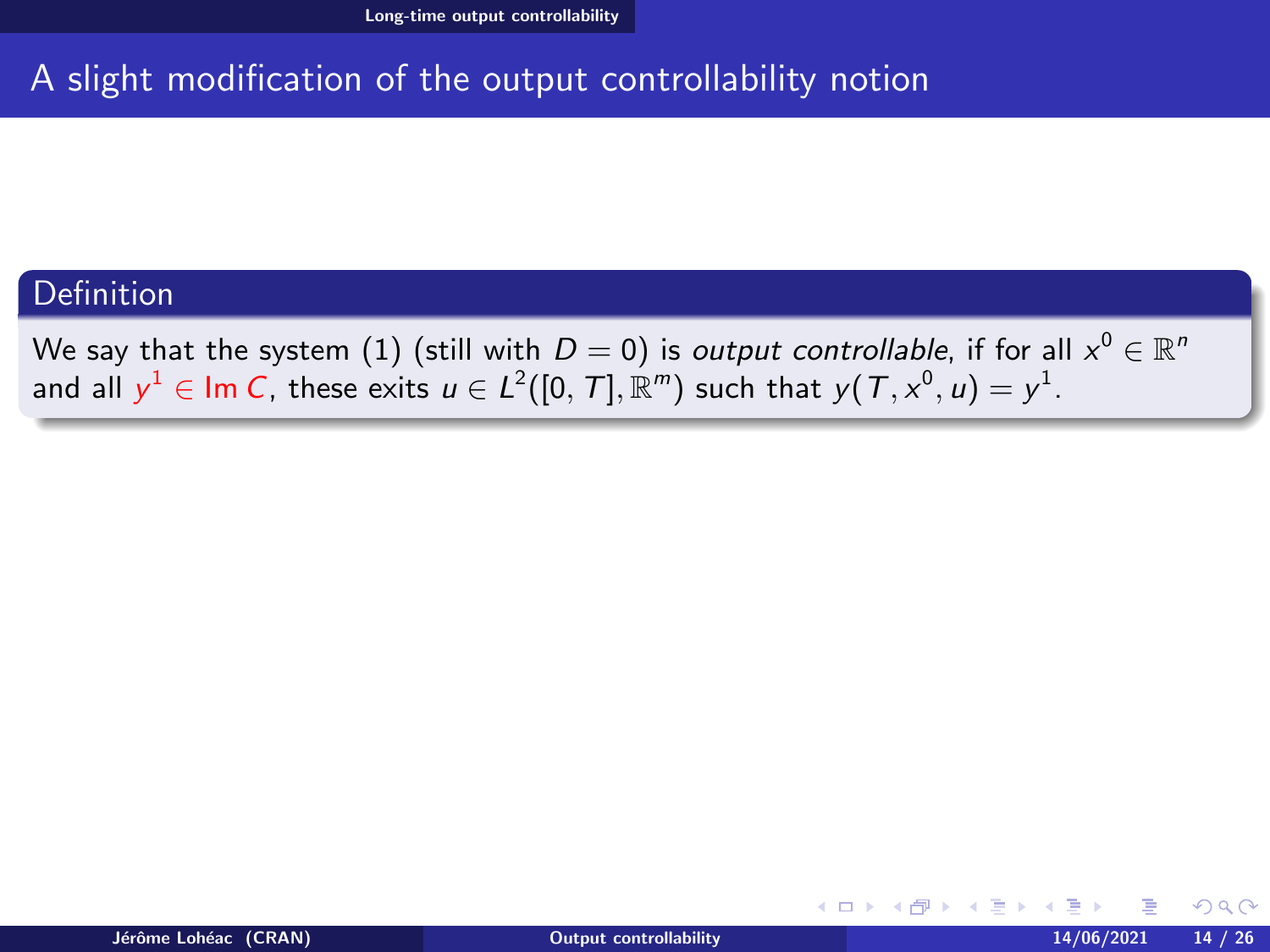# <span id="page-21-0"></span>A slight modification of the output controllability notion

### Definition

We say that the system  $(1)$  (still with  $D=0)$  is *output controllable*, if for all  $x^0\in\mathbb{R}^n$ and all  $y^1\in$  lm  $C$ , these exits  $u\in L^2([0,\,T],\mathbb{R}^m)$  such that  $y(\,T,x^0,\,u)=y^1.$ 

With this definition, we easily have the following necessary and sufficient condition.

### Proposition

System [\(1\)](#page-1-0) is output controllable if and only if

$$
rk C(B \tAB \t... A^{n-1}B) = rk C.
$$

**← ロ ▶ → 何 ▶** 

つのへ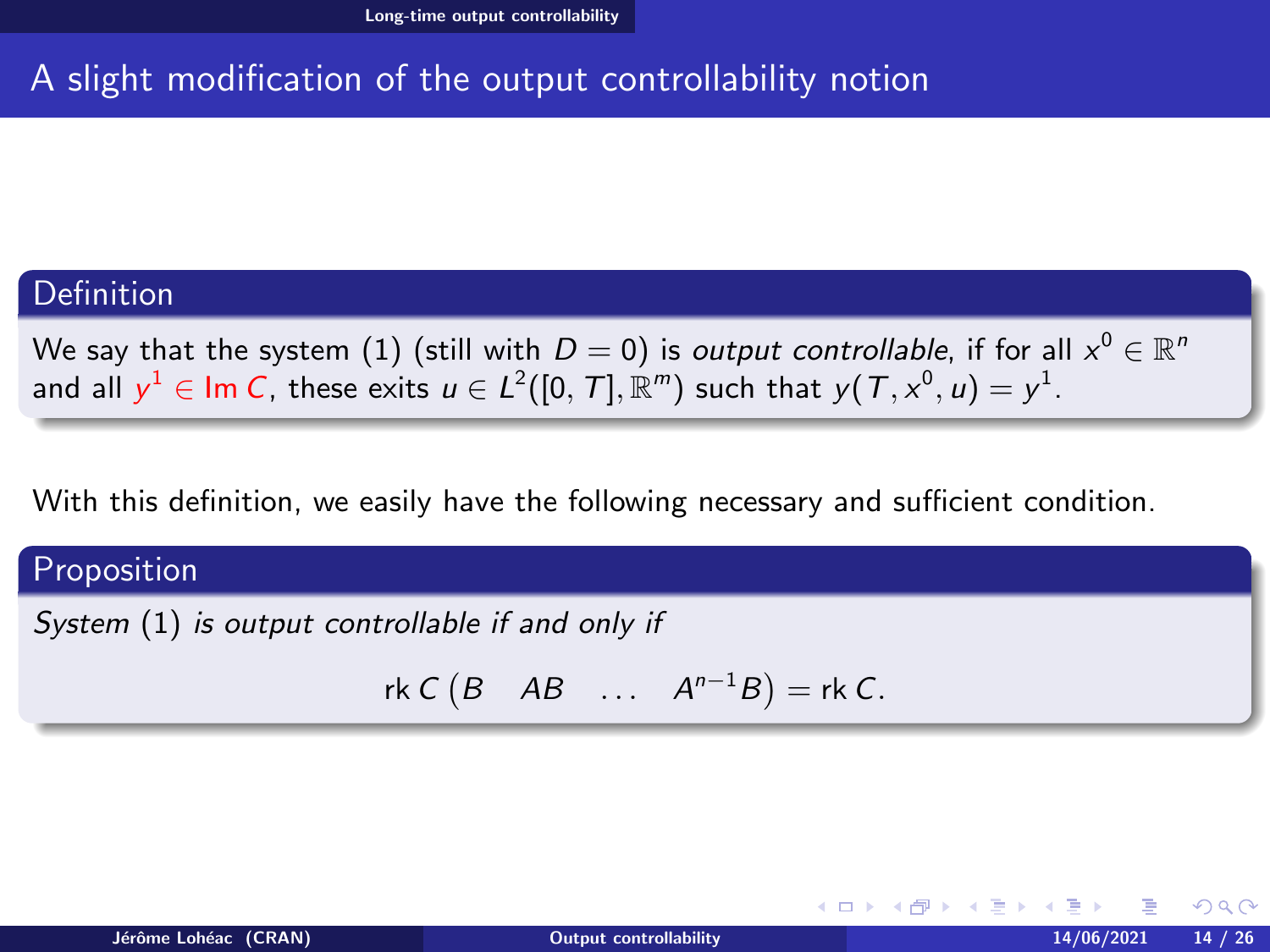<span id="page-22-0"></span>The basic idea – necessary condition for long-time output controllability I

Of course, it is required that the system is output controllable.

At time  $\mathcal T$ , we have  $\mathsf{x}(\mathcal T)=\bar{\mathsf{x}}$ , with  $\bar{\mathsf{x}}\in\mathbb R^n$  such that  $\mathcal C\bar{\mathsf{x}}=\mathsf{y}^1$ . The aim is to find u such that  $Cx(t) = y^1$  for every  $t \geqslant T$ .

つくい

**K ロ ト K 何 ト K ヨ ト**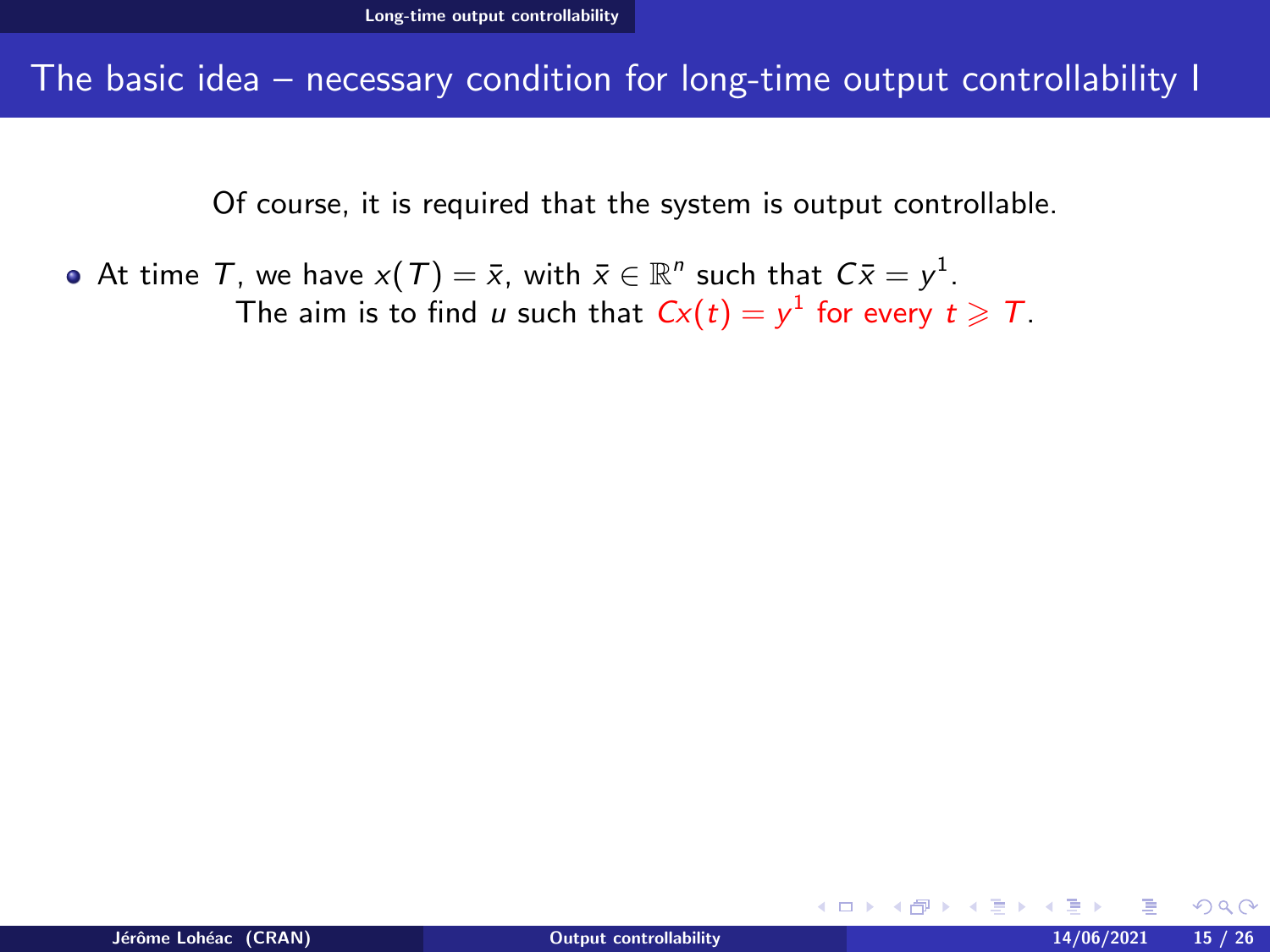### <span id="page-23-0"></span>The basic idea – necessary condition for long-time output controllability I

Of course, it is required that the system is output controllable.

- At time  $\mathcal T$ , we have  $\mathsf{x}(\mathcal T)=\bar{\mathsf{x}}$ , with  $\bar{\mathsf{x}}\in\mathbb R^n$  such that  $\mathcal C\bar{\mathsf{x}}=\mathsf{y}^1$ . The aim is to find u such that  $Cx(t) = y^1$  for every  $t \geqslant T$ .
- **•** If this holds, then,  $Cx(t) = 0$ , i.e.,  $CAx(t) + CBu(t) = 0$ .

つくい

**K ロ ト K 伊 ト K ヨ ト**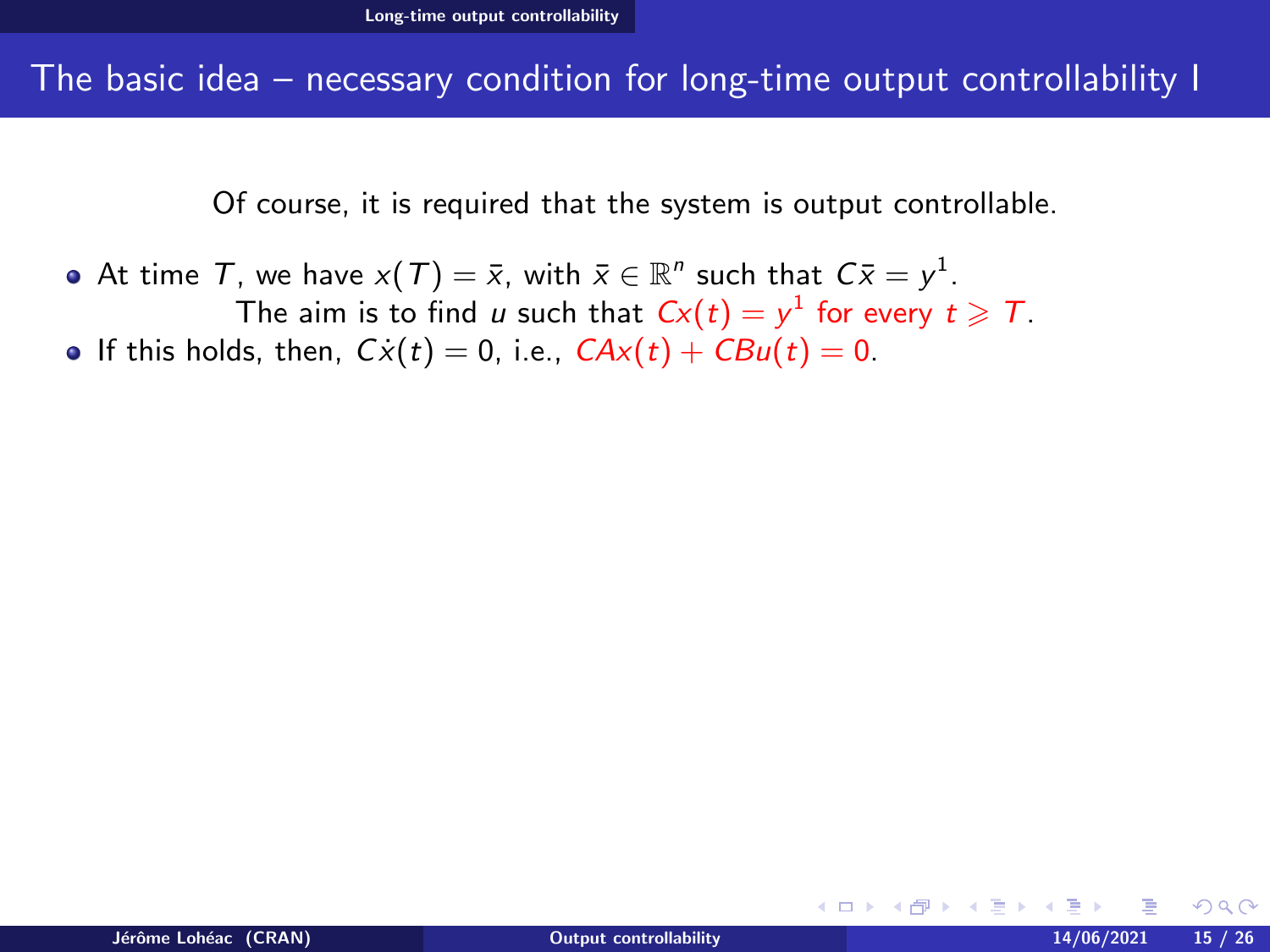Of course, it is required that the system is output controllable.

- <span id="page-24-0"></span>At time  $\mathcal T$ , we have  $\mathsf{x}(\mathcal T)=\bar{\mathsf{x}}$ , with  $\bar{\mathsf{x}}\in\mathbb R^n$  such that  $\mathcal C\bar{\mathsf{x}}=\mathsf{y}^1$ . The aim is to find u such that  $Cx(t) = y^1$  for every  $t \geqslant T$ .
- If this holds, then,  $C\dot{x}(t) = 0$ , i.e.,  $C Ax(t) + C Bu(t) = 0$ .
- Let us define  $P$  the orthogonal projector of  $\mathbb{R}^q$  on ker $(\mathcal{C}B)^{\top}.$ We have  $P = I_q - QCB(QCB)^\top$ , where  $Q$  is the Gram-Schmidt matrix ensuring that Im  $QCB = \text{Im } CB$ , and the columns of  $QCB$  are orthonormal. We then have,

$$
-PCAx(t) = PCBu(t) = 0.
$$

 $\Omega$ 

**∢ロト ∢母ト ∢ヨト**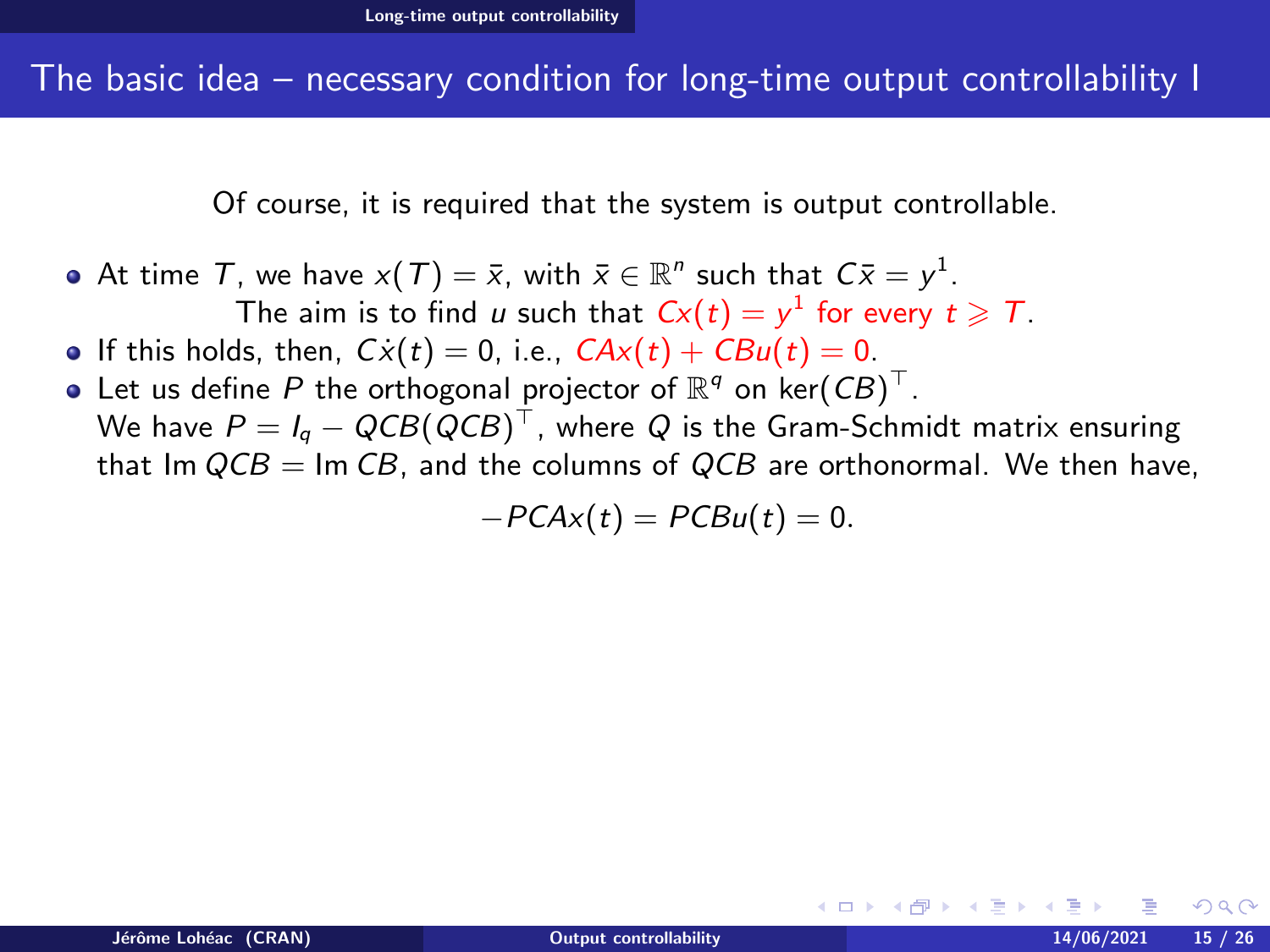Of course, it is required that the system is output controllable.

- <span id="page-25-0"></span>At time  $\mathcal T$ , we have  $\mathsf{x}(\mathcal T)=\bar{\mathsf{x}}$ , with  $\bar{\mathsf{x}}\in\mathbb R^n$  such that  $\mathcal C\bar{\mathsf{x}}=\mathsf{y}^1$ . The aim is to find u such that  $Cx(t) = y^1$  for every  $t \geqslant T$ .
- **•** If this holds, then,  $Cx(t) = 0$ , i.e.,  $CAx(t) + CBu(t) = 0$ .
- Let us define  $P$  the orthogonal projector of  $\mathbb{R}^q$  on ker $(\mathcal{C}B)^{\top}$ ,

 $-PCAx(t) = PCBu(t) = 0.$ 

**∢ロト ∢母ト ∢ヨト** 

 $\Omega$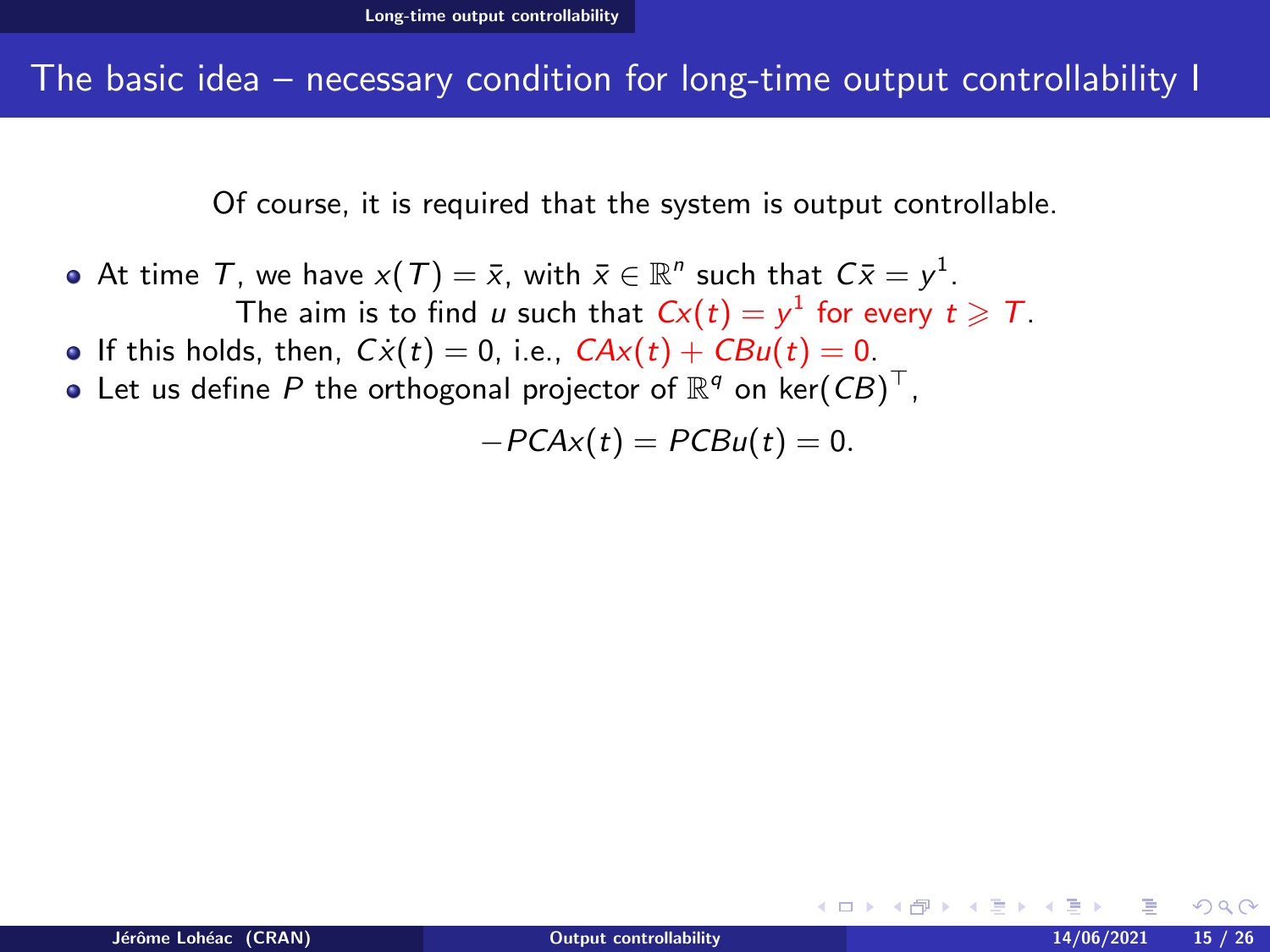Of course, it is required that the system is output controllable.

- <span id="page-26-0"></span>At time  $\mathcal T$ , we have  $\mathsf{x}(\mathcal T)=\bar{\mathsf{x}}$ , with  $\bar{\mathsf{x}}\in\mathbb R^n$  such that  $\mathcal C\bar{\mathsf{x}}=\mathsf{y}^1$ . The aim is to find u such that  $Cx(t) = y^1$  for every  $t \geqslant T$ .
- If this holds, then,  $C\dot{x}(t) = 0$ , i.e.,  $C Ax(t) + C Bu(t) = 0$ .
- Let us define  $P$  the orthogonal projector of  $\mathbb{R}^q$  on ker $(\mathcal{C}B)^{\top}$ ,

$$
-PCAx(t) = PCBu(t) = 0.
$$

In addition to  $Cx(t) = y^1$ , one has to satisfy,

$$
\begin{pmatrix} C \\ PCA \end{pmatrix} x(t) = \begin{pmatrix} y^1 \\ 0 \end{pmatrix} = \begin{pmatrix} C \\ PCA \end{pmatrix} \bar{x}.
$$

 $\Omega$ 

**∢ロト ∢母ト ∢ヨト**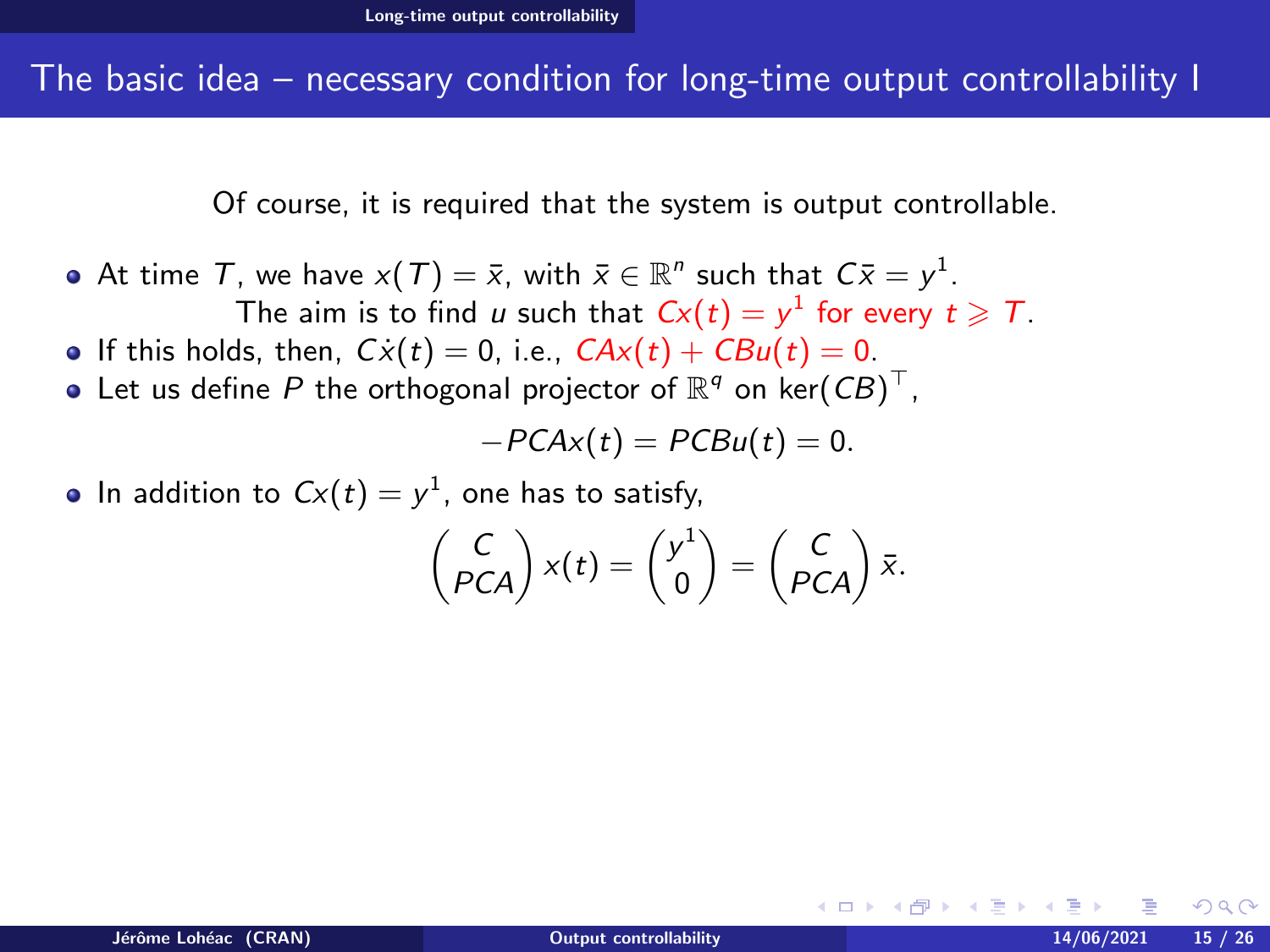## <span id="page-27-0"></span>The basic idea – necessary condition for long-time output controllability I

Of course, it is required that the system is output controllable.

- At time  $\mathcal T$ , we have  $\mathsf{x}(\mathcal T)=\bar{\mathsf{x}}$ , with  $\bar{\mathsf{x}}\in\mathbb R^n$  such that  $\mathcal C\bar{\mathsf{x}}=\mathsf{y}^1$ . The aim is to find u such that  $Cx(t) = y^1$  for every  $t \geqslant T$ .
- If this holds, then,  $Cx(t) = 0$ , i.e.,  $CAx(t) + CBu(t) = 0$ .
- Let us define  $P$  the orthogonal projector of  $\mathbb{R}^q$  on ker $(\mathcal{C}B)^{\top}$ ,

$$
-PCAx(t) = PCBu(t) = 0.
$$

In addition to  $Cx(t) = y^1$ , one has to satisfy,

$$
\begin{pmatrix} C \\ PCA \end{pmatrix} x(t) = \begin{pmatrix} y^1 \\ 0 \end{pmatrix} = \begin{pmatrix} C \\ PCA \end{pmatrix} \bar{x}.
$$

**If long-time output controllability holds, it must also holds, with:** 

*C* replaced by 
$$
C_1 = \begin{pmatrix} C \\ PCA \end{pmatrix}
$$
, and  $y^1$  replaced by  $\begin{pmatrix} y^1 \\ 0 \end{pmatrix}$ .

 $\Omega$ 

イロト イ押ト イヨトス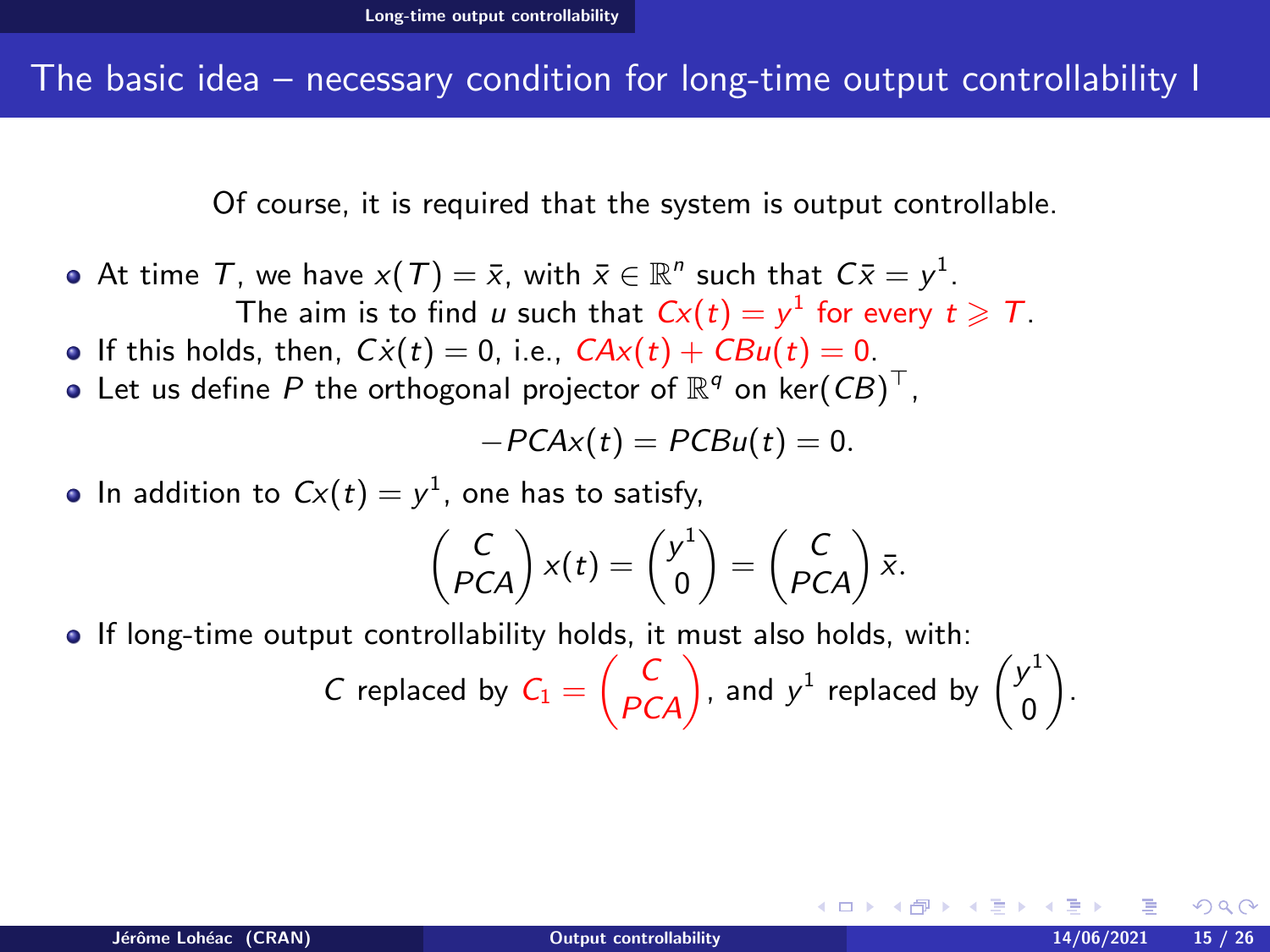## <span id="page-28-0"></span>The basic idea – necessary condition for long-time output controllability I

Of course, it is required that the system is output controllable.

- At time  $\mathcal T$ , we have  $\mathsf{x}(\mathcal T)=\bar{\mathsf{x}}$ , with  $\bar{\mathsf{x}}\in\mathbb R^n$  such that  $\mathcal C\bar{\mathsf{x}}=\mathsf{y}^1$ . The aim is to find u such that  $Cx(t) = y^1$  for every  $t \geqslant T$ .
- If this holds, then,  $C\dot{x}(t) = 0$ , i.e.,  $C Ax(t) + C Bu(t) = 0$ .
- Let us define  $P$  the orthogonal projector of  $\mathbb{R}^q$  on ker $(\mathcal{C}B)^{\top}$ ,

$$
-PCAx(t) = PCBu(t) = 0.
$$

In addition to  $Cx(t) = y^1$ , one has to satisfy,

$$
\begin{pmatrix} C \\ PCA \end{pmatrix} x(t) = \begin{pmatrix} y^1 \\ 0 \end{pmatrix} = \begin{pmatrix} C \\ PCA \end{pmatrix} \bar{x}.
$$

**If long-time output controllability holds, it must also holds, with:** 

*C* replaced by 
$$
C_1 = \begin{pmatrix} C \\ PCA \end{pmatrix}
$$
, and  $y^1$  replaced by  $\begin{pmatrix} y^1 \\ 0 \end{pmatrix}$ .

**I** Iterate, until it stops.

 $\Omega$ 

イロト イ伊ト イヨト イヨ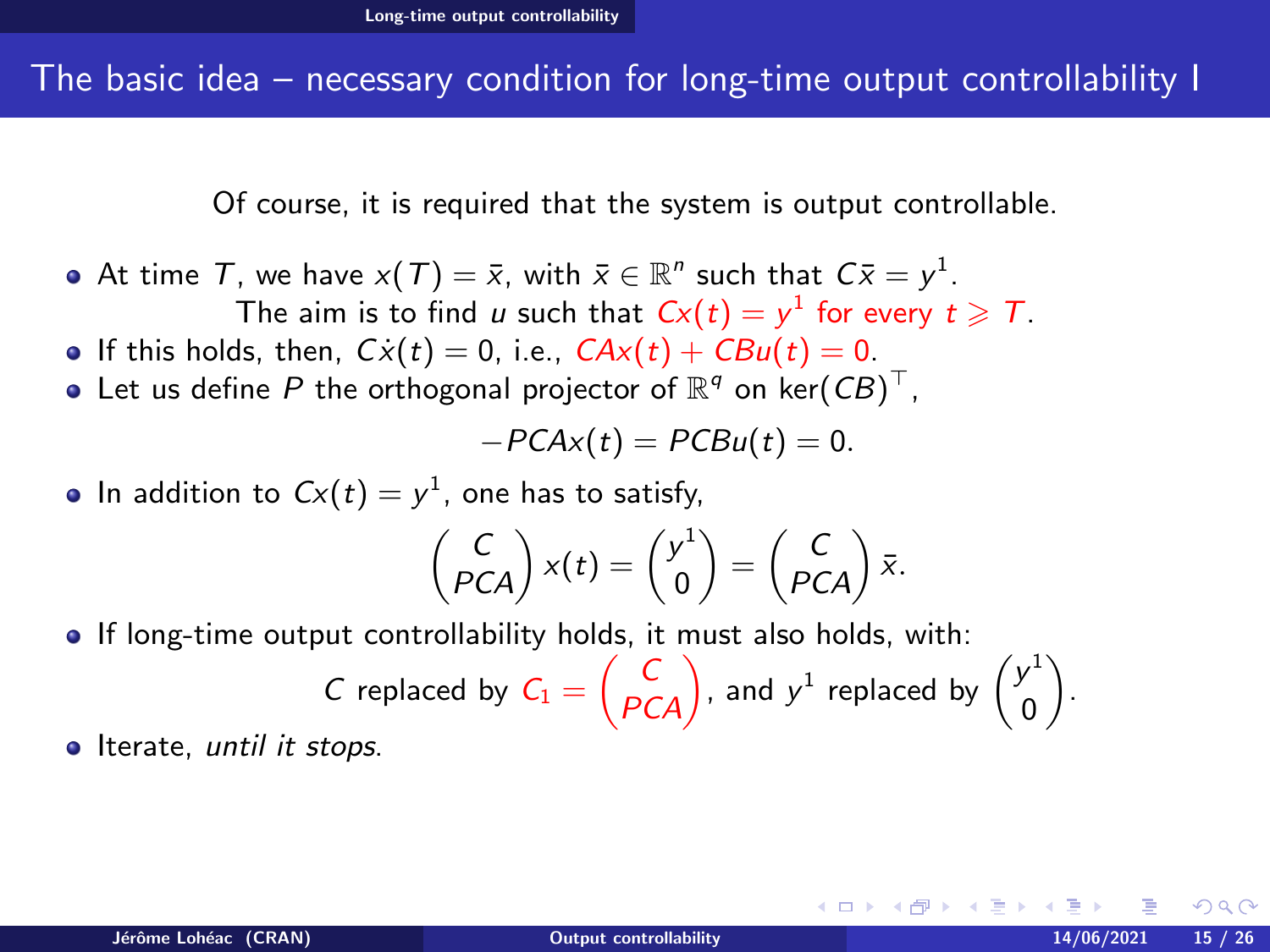# <span id="page-29-0"></span>The basic idea – necessary condition for long-time output controllability II

Based on the previous considerations, we define the iterative sequence  $(C_k)_{k\in\mathbb{N}}$ ,

- $\bullet$   $C_0 = C$
- for  $k \in \mathbb{N}$ , we set  $C_{k+1} = \begin{pmatrix} C \\ D \end{pmatrix}$  $P_kC_kA$  $\Big) \in \mathbb{R}^{(k+1)q \times n}$

with  $P_k$  the orthogonal projector of  $\mathbb{R}^{(k+1)q}$  on ker $(\mathcal{C}_k B)^\top.$ 

 $\Omega$ 

メロトメ 伊 トメ ミトメ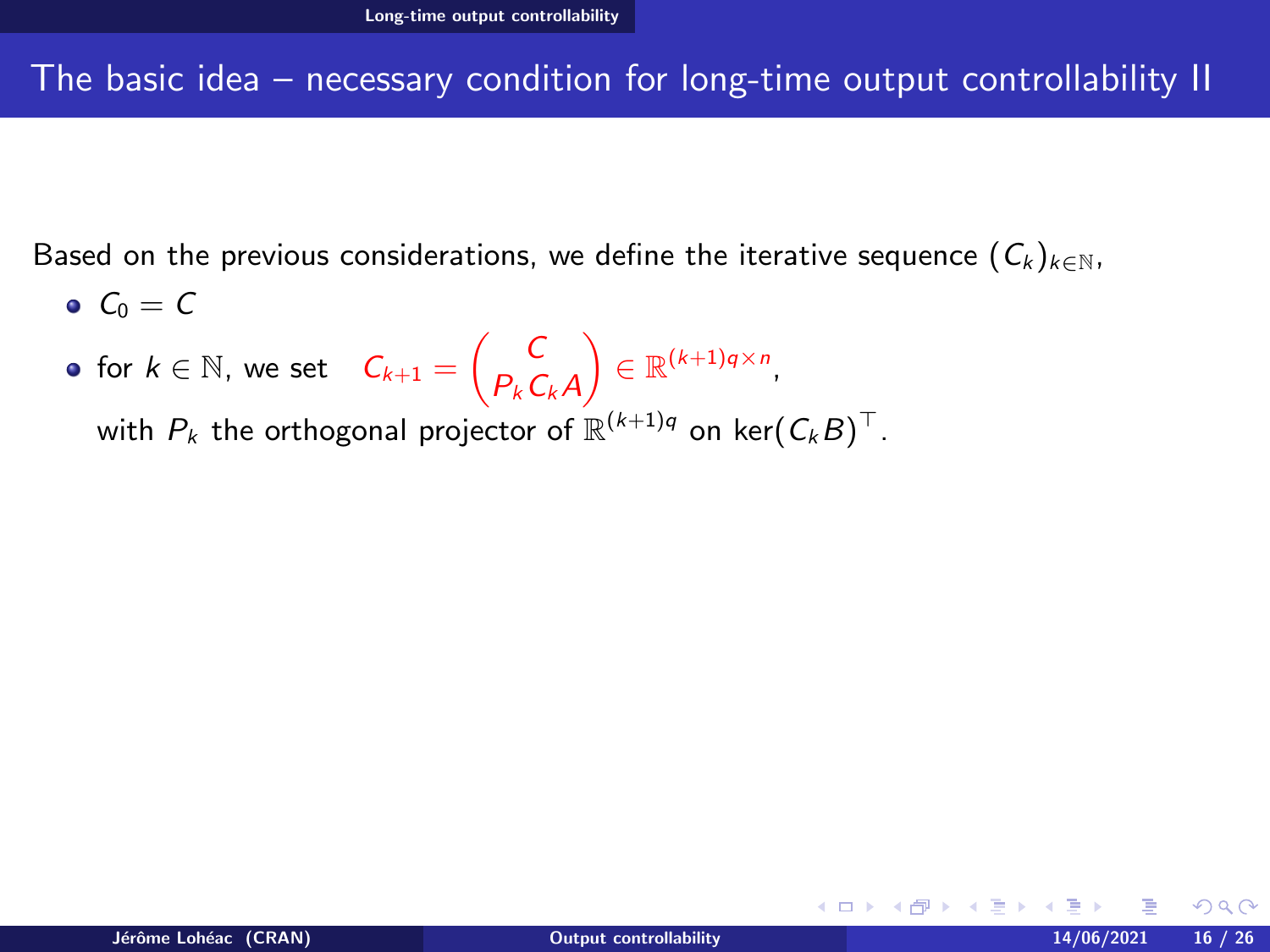<span id="page-30-0"></span>The basic idea – necessary condition for long-time output controllability II

Based on the previous considerations, we define the iterative sequence  $(C_k)_{k\in\mathbb{N}}$ ,

 $\bullet$  C<sub>0</sub> = C

• for 
$$
k \in \mathbb{N}
$$
, we set  $C_{k+1} = \begin{pmatrix} C \\ P_k C_k A \end{pmatrix} \in \mathbb{R}^{(k+1)q \times n}$ ,

with  $P_k$  the orthogonal projector of  $\mathbb{R}^{(k+1)q}$  on ker $(\mathcal{C}_k B)^\top.$ 

#### Lemma

We have,

• ker 
$$
C_{k+1} \subset \text{ker } C_k \subset \mathbb{R}^n
$$
;

- **2** There exist  $K \in \{0, \ldots, n\}$  such that ker  $C_{K+1} = \ker C_K$ ;
- **3** For every  $i \in \mathbb{N}$ , ker  $C_{K+i} = \ker C_K$ .

つくい

**∢ロト ∢母ト ∢ヨト**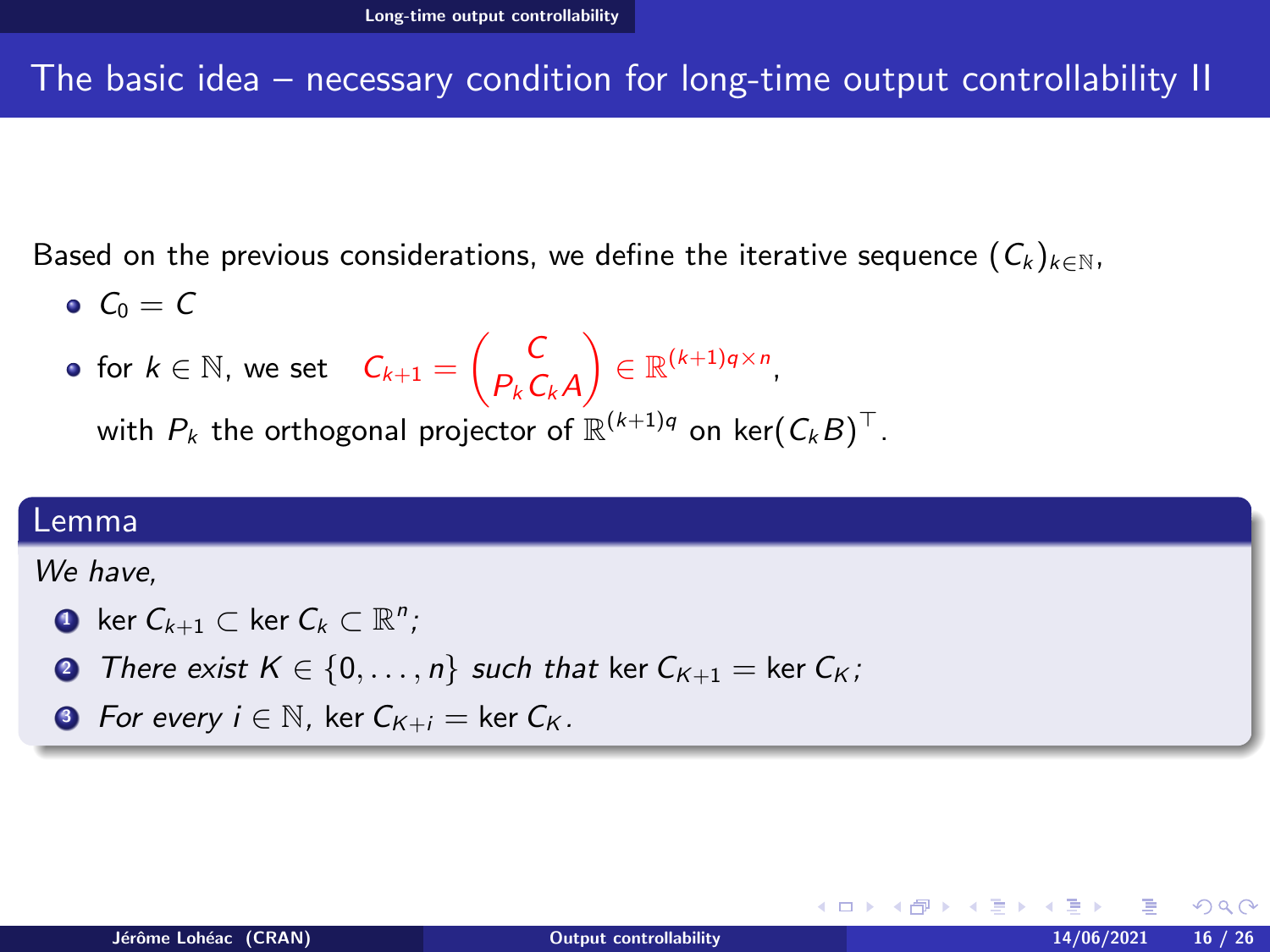# <span id="page-31-0"></span>The basic idea – necessary condition for long-time output controllability III

#### Proof.

**■** It is clear that ker  $C_1$  = ker  $C_0 \cap$  ker  $P_0C_0A \subseteq$  ker  $C_0$ . Suppose that ker  $\mathcal{C}_k \subseteq$  ker  $\mathcal{C}_{k-1}$  for some  $k \in \mathbb{N}^\top$ . We have

$$
P_k C_k Ax = 0 \Leftrightarrow C_k (Ax - Bu) = 0, \text{ for some } u \in \mathbb{R}^m
$$
  
\n
$$
\Rightarrow C_{k-1} (Ax - Bu) = 0 \Leftrightarrow P_{k-1} C_{k-1} Ax = 0.
$$

Thus, ker  $C_{k+1} \subseteq \text{ker } C_k \subseteq \mathbb{R}^n$  for every  $k \in \mathbb{N}$ .

**◆ロト→伊ト** 

 $\Omega$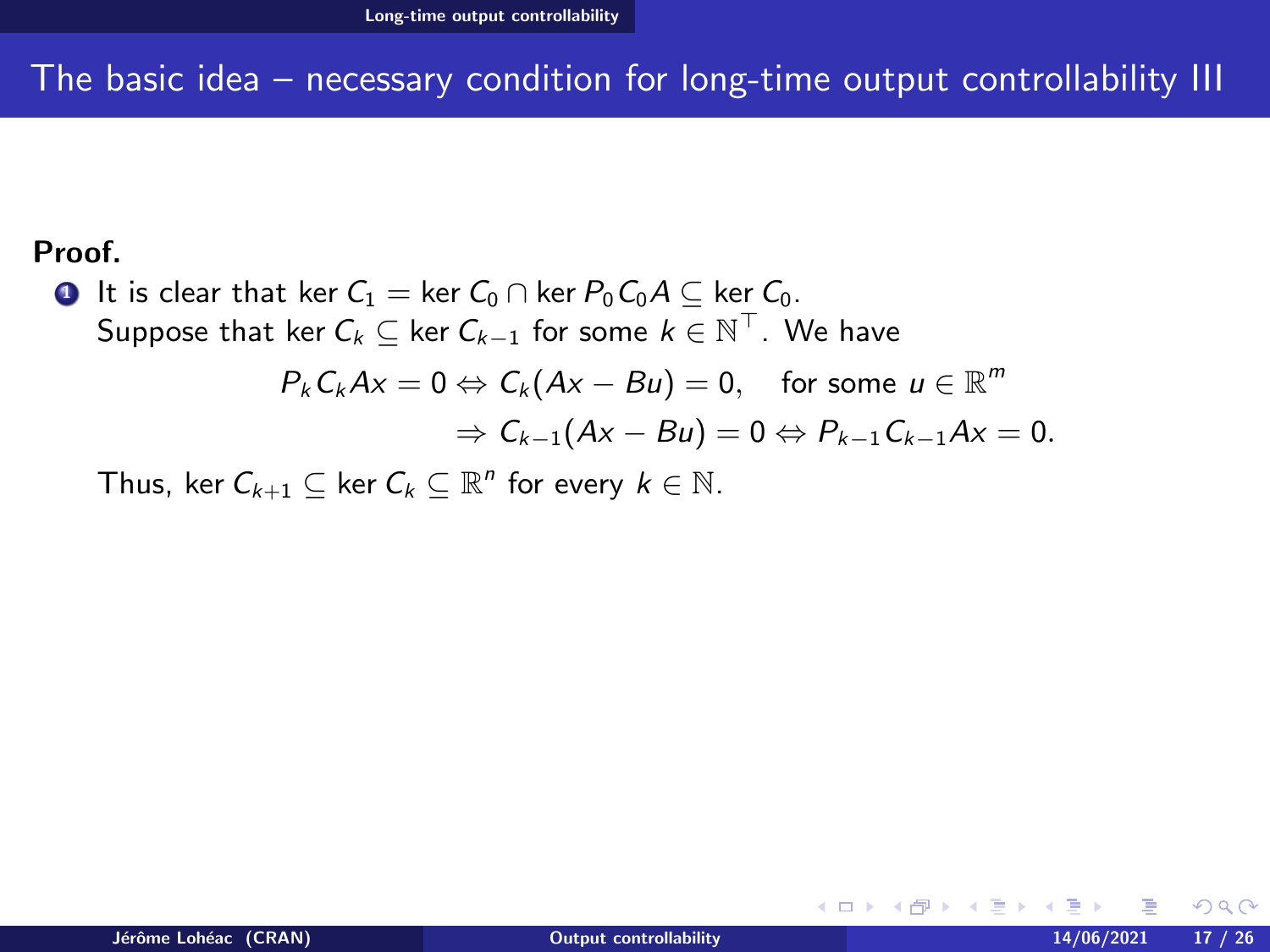# <span id="page-32-0"></span>The basic idea – necessary condition for long-time output controllability III

#### Proof.

**■** It is clear that ker  $C_1 =$  ker  $C_0 \cap$  ker  $P_0 C_0 A \subseteq$  ker  $C_0$ . Suppose that ker  $\mathcal{C}_k \subseteq$  ker  $\mathcal{C}_{k-1}$  for some  $k \in \mathbb{N}^\top$ . We have  $P_kC_kAx=0 \Leftrightarrow C_k(Ax-Bu)=0, \quad \text{for some } u \in \mathbb{R}^m$ 

$$
C_kAx = 0 \Leftrightarrow C_k(Ax - Bu) = 0, \text{ for some } u \in \mathbb{R}
$$
  
\n
$$
\Rightarrow C_{k-1}(Ax - Bu) = 0 \Leftrightarrow P_{k-1}C_{k-1}Ax = 0.
$$

Thus, ker  $C_{k+1} \subseteq \text{ker } C_k \subseteq \mathbb{R}^n$  for every  $k \in \mathbb{N}$ .

**2** It is then easy to show the existence of  $K \in \{0, \ldots, n\}$  such that ker  $C_{K+1} = \ker C_K$ .

 $\Omega$ 

メロメ メ母メ メミメ メミメ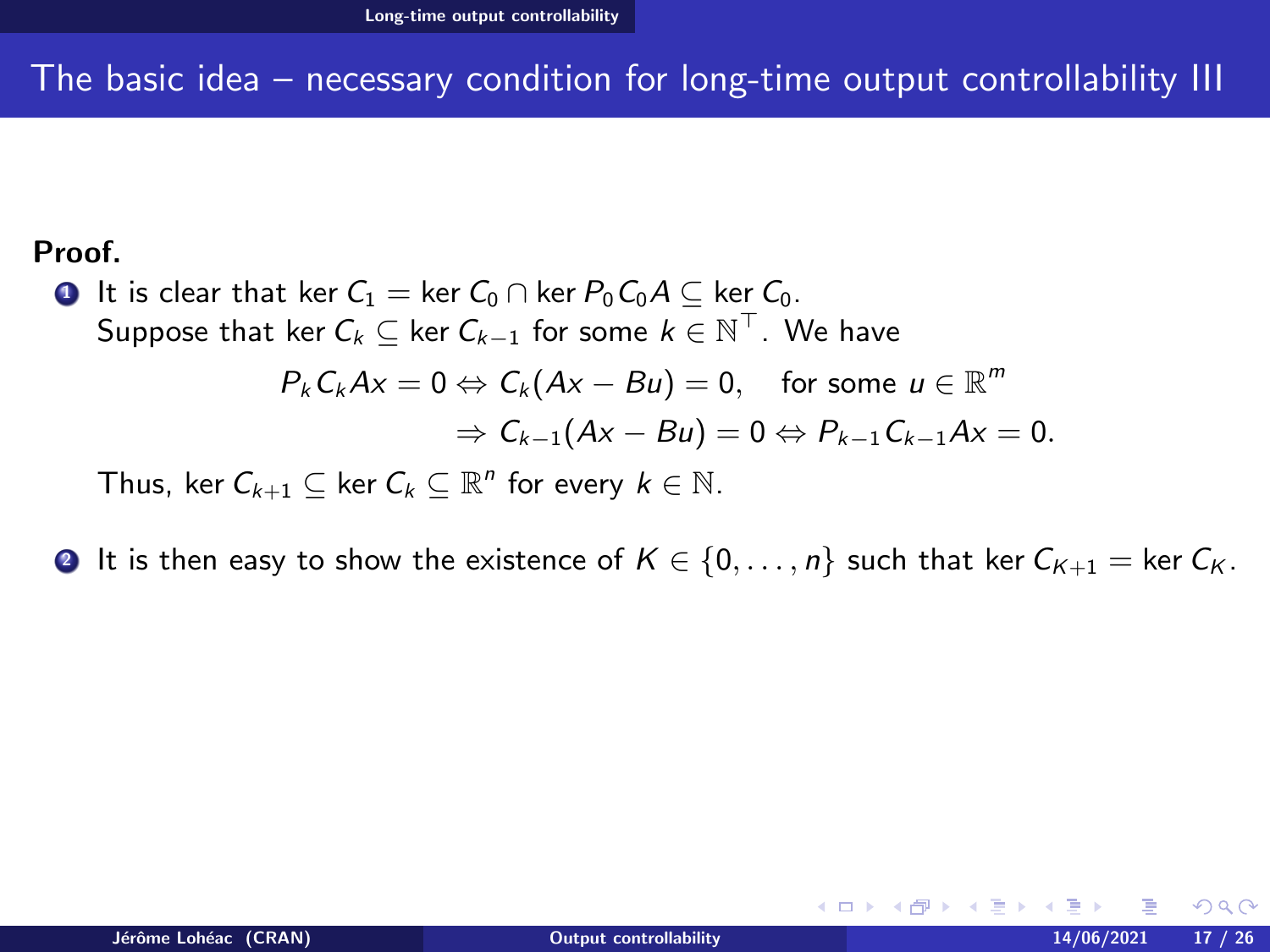# <span id="page-33-0"></span>The basic idea – necessary condition for long-time output controllability III

#### Proof.

**■** It is clear that ker  $C_1 =$  ker  $C_0 \cap$  ker  $P_0C_0A \subseteq$  ker  $C_0$ . Suppose that ker  $\mathcal{C}_k \subseteq$  ker  $\mathcal{C}_{k-1}$  for some  $k \in \mathbb{N}^\top$ . We have m

$$
P_k C_k Ax = 0 \Leftrightarrow C_k (Ax - Bu) = 0, \text{ for some } u \in \mathbb{R}^m
$$
  
\n
$$
\Rightarrow C_{k-1} (Ax - Bu) = 0 \Leftrightarrow P_{k-1} C_{k-1} Ax = 0.
$$

Thus, ker  $C_{k+1} \subseteq \text{ker } C_k \subseteq \mathbb{R}^n$  for every  $k \in \mathbb{N}$ .

- **4** It is then easy to show the existence of  $K \in \{0, \ldots, n\}$  such that ker  $C_{K+1} = \ker C_K$ .
- **3** From the structure of operators  $C_k$ , we have ker  $P_{K+1}C_{K+1}A = \ker P_K C_K A$ , and hence ker  $C_{K+2}$  = ker  $C_{K+1}$ ...

 $\Omega$ 

イロト イ押ト イヨト イヨト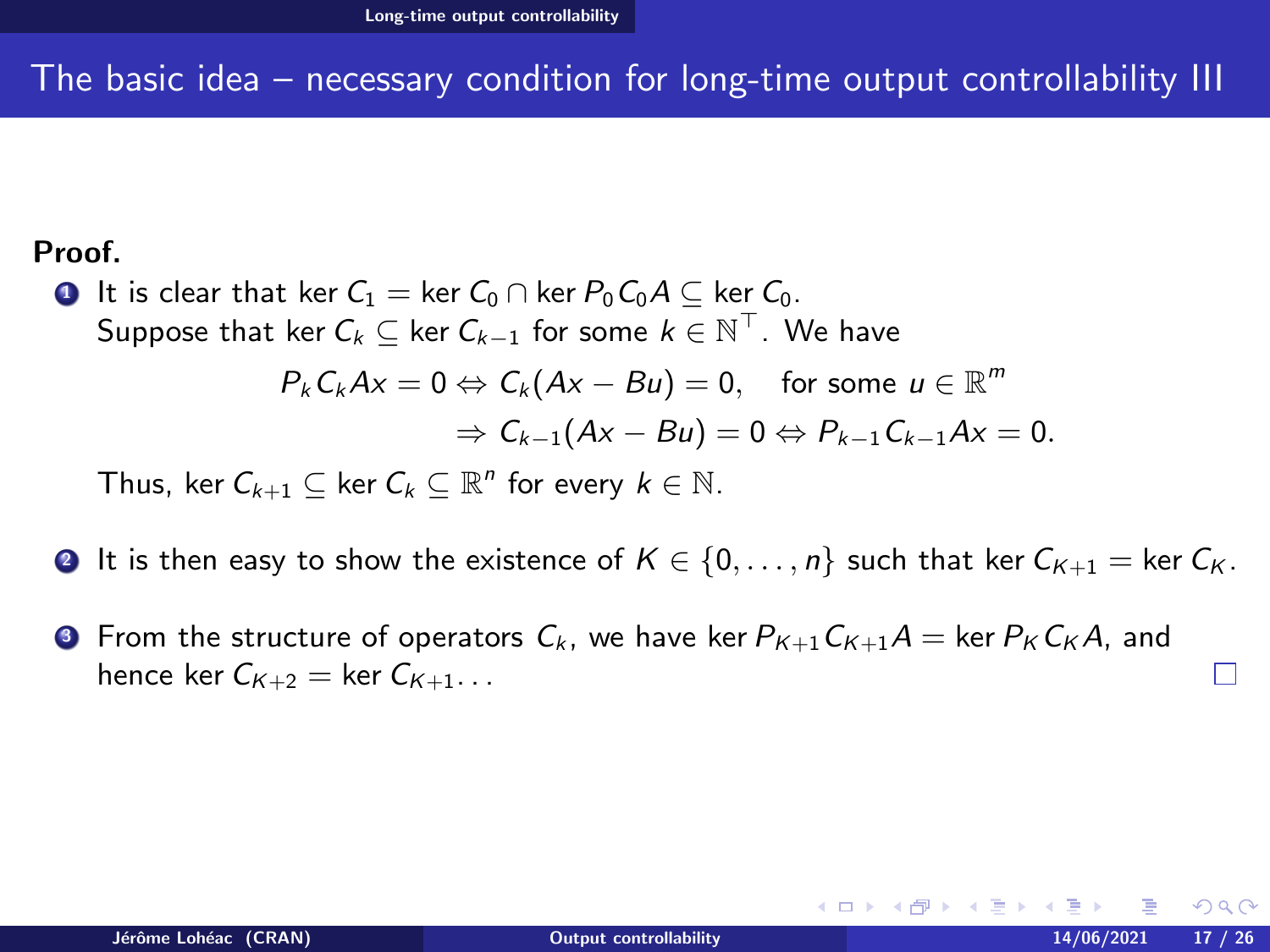#### <span id="page-34-0"></span>Lemma

#### If  $x(T) = \bar{x}$  is such that  $C_K \bar{x} = \begin{pmatrix} y^1 \\ 0 \end{pmatrix}$ 0  $\Big),$  then there exist  $u\in L^2_{loc}([T,\infty),{\mathbb R}^m)$  such that the solution of  $(1)$  satisfies  $Cx(t) = y^1$  for every  $t > T$ .

**K ロ ▶ K 何 ▶** 

 $\Omega$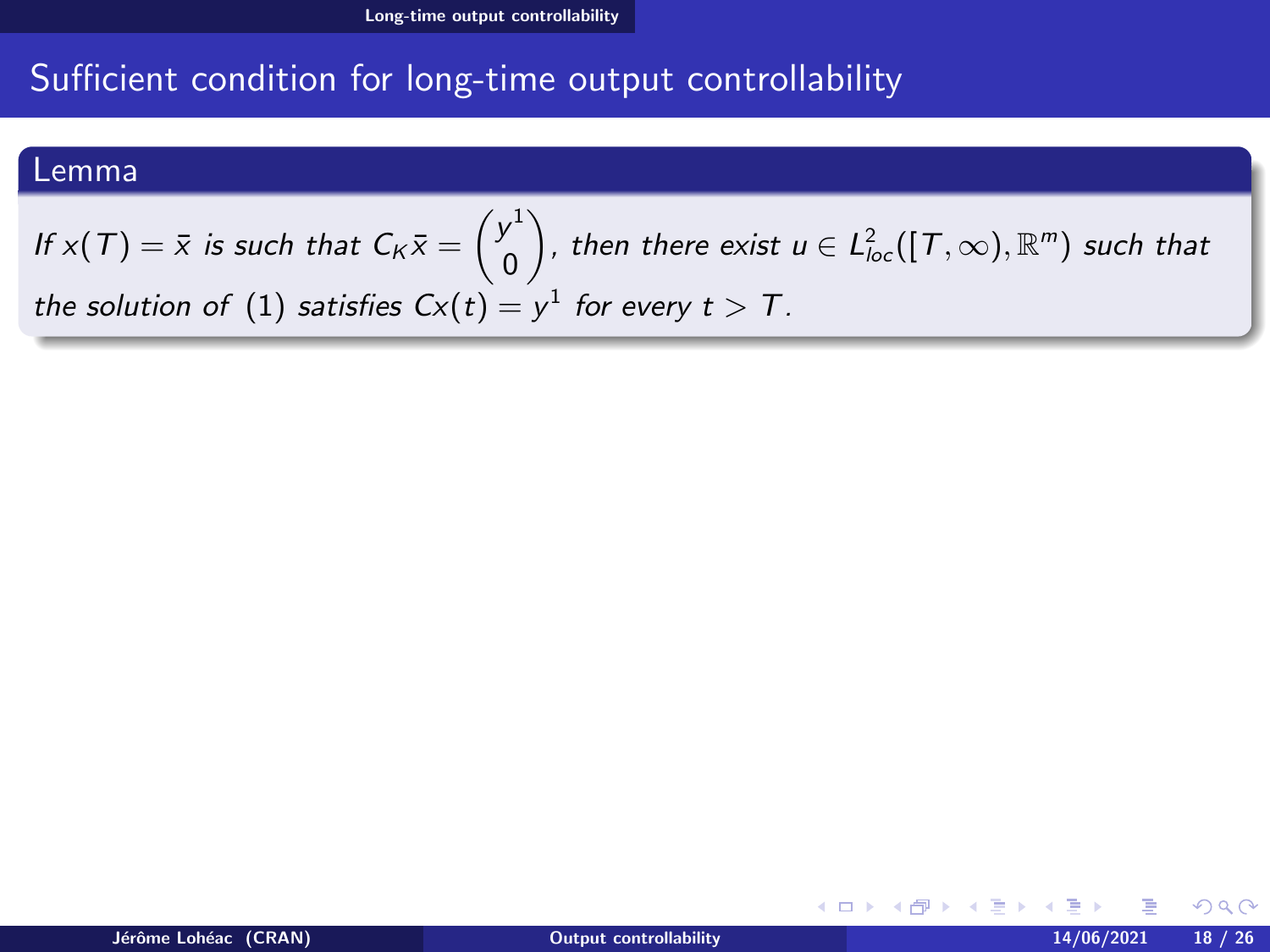#### <span id="page-35-0"></span>Lemma

If 
$$
x(T) = \overline{x}
$$
 is such that  $C_K \overline{x} = \begin{pmatrix} y^1 \\ 0 \end{pmatrix}$ , then there exist  $u \in L^2_{loc}([T, \infty), \mathbb{R}^m)$  such that  
the solution of (1) satisfies  $Cx(t) = y^1$  for every  $t > T$ .

**Proof.** We have  $C_K \dot{x} = P_K C_K Ax + (I_{(K+1)q} - P_K)C_K Ax + C_K Bu$ . Recall that  $P_K$  is the orthonormal projector on ker $(\mathit{C}_K B)^{\top}$ , hence,

$$
(I_{(K+1)q}-P_K)C_KAx\in \text{Im }C_KB,
$$

and we can choose  $u = u(x)$  such that

$$
(I_{(K+1)q}-P_K)C_KAx=-C_KBu.
$$

With this choice, we have

 $C_k \dot{x} = P_k C_k A x$ .

つくい

K ロト K 御 ト K 唐 ト K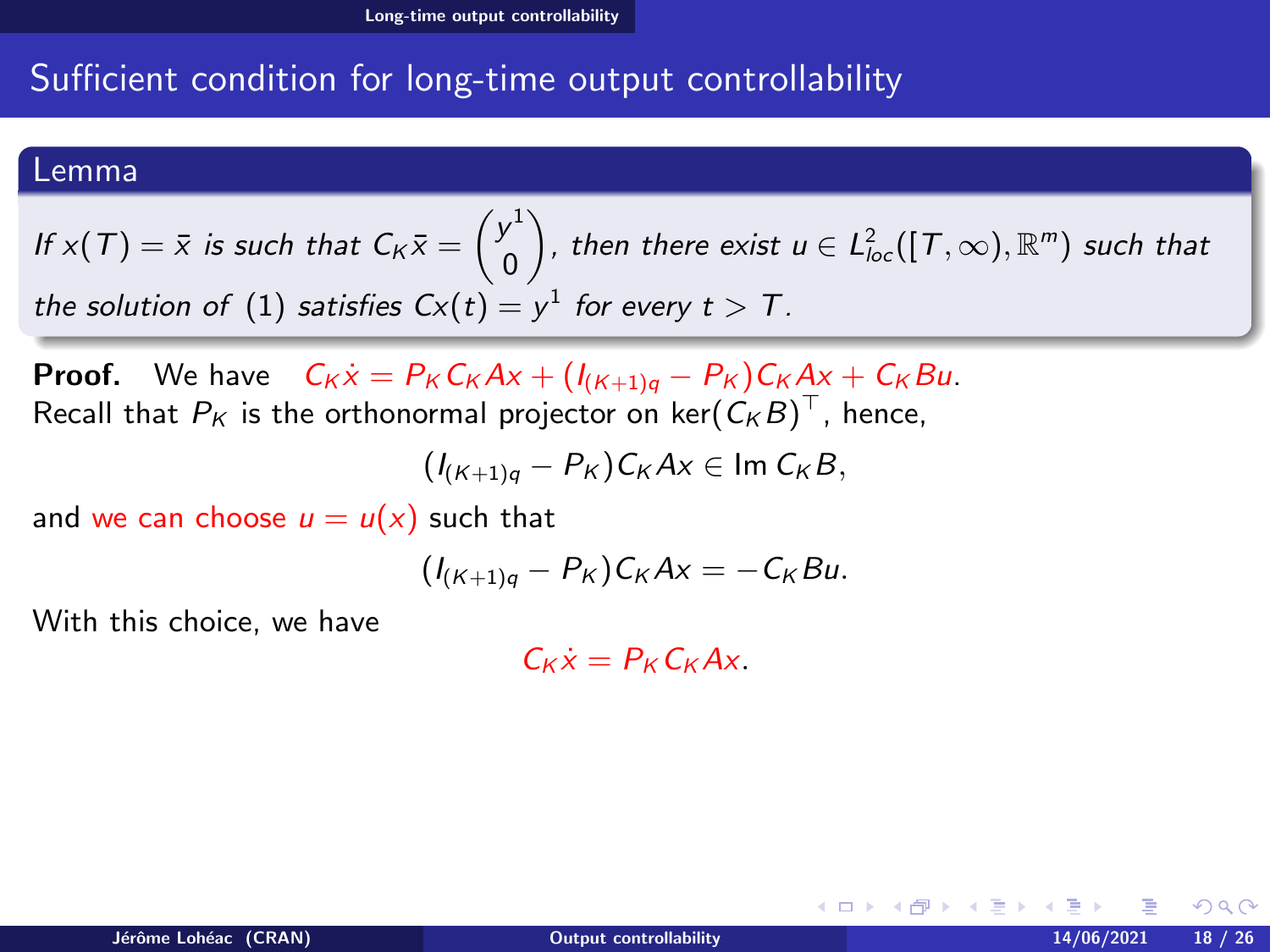### <span id="page-36-0"></span>Lemma

If 
$$
x(T) = \overline{x}
$$
 is such that  $C_K \overline{x} = \begin{pmatrix} y^1 \\ 0 \end{pmatrix}$ , then there exist  $u \in L^2_{loc}([T, \infty), \mathbb{R}^m)$  such that  
the solution of (1) satisfies  $Cx(t) = y^1$  for every  $t > T$ .

**Proof.** With a good choice of  $u$ , we have

$$
C_K\dot{x}=P_KC_KAx.
$$

Let us write

$$
x(t) = \bar{x} + x_0(t) + x_1(t), \quad \text{ with } x_0(t) \in \ker C_K \text{ and } x_1(t) \in \text{Im } C_K^{\top}.
$$

 $QQ$ 

メロメ (個) メモドメ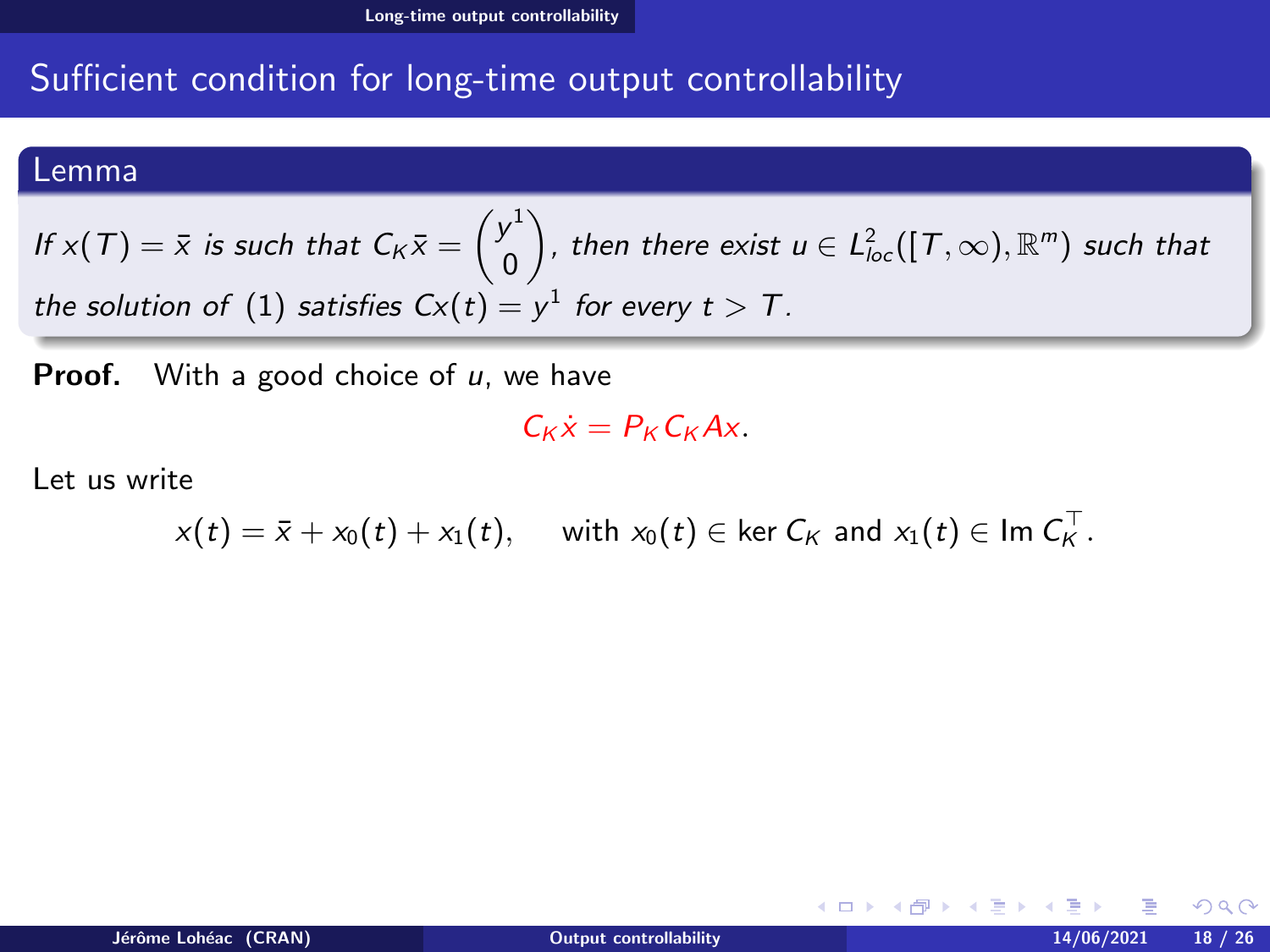#### <span id="page-37-0"></span>Lemma

If 
$$
x(T) = \overline{x}
$$
 is such that  $C_K \overline{x} = \begin{pmatrix} y^1 \\ 0 \end{pmatrix}$ , then there exist  $u \in L^2_{loc}([T, \infty), \mathbb{R}^m)$  such that  
the solution of (1) satisfies  $Cx(t) = y^1$  for every  $t > T$ .

**Proof.** With a good choice of  $u$ , we have

$$
C_K\dot{x}=P_KC_KAx.
$$

Let us write

$$
x(t) = \bar{x} + x_0(t) + x_1(t), \quad \text{ with } x_0(t) \in \ker C_K \text{ and } x_1(t) \in \text{Im } C_K^{\top}.
$$

We have  $C_K \dot{x} = C_K \dot{x}_1 = P_K C_K A (\bar{x} + x_0 + x_1)$ . By assumption,  $\bar{x} \in \text{ker } P_K C_K A$ , and recall that ker  $C_K = \text{ker } C_{K+1} = \text{ker } C_0 \cap \text{ker } P_K C_K A$ , implying that ker  $C_K \subset \text{ker } P_K C_K A$ . We deduce

$$
C_K\dot{x}_1=P_KC_KAx_1.
$$

つくい

**K ロ ⊁ K 伊 ⊁ K ミ ⊁**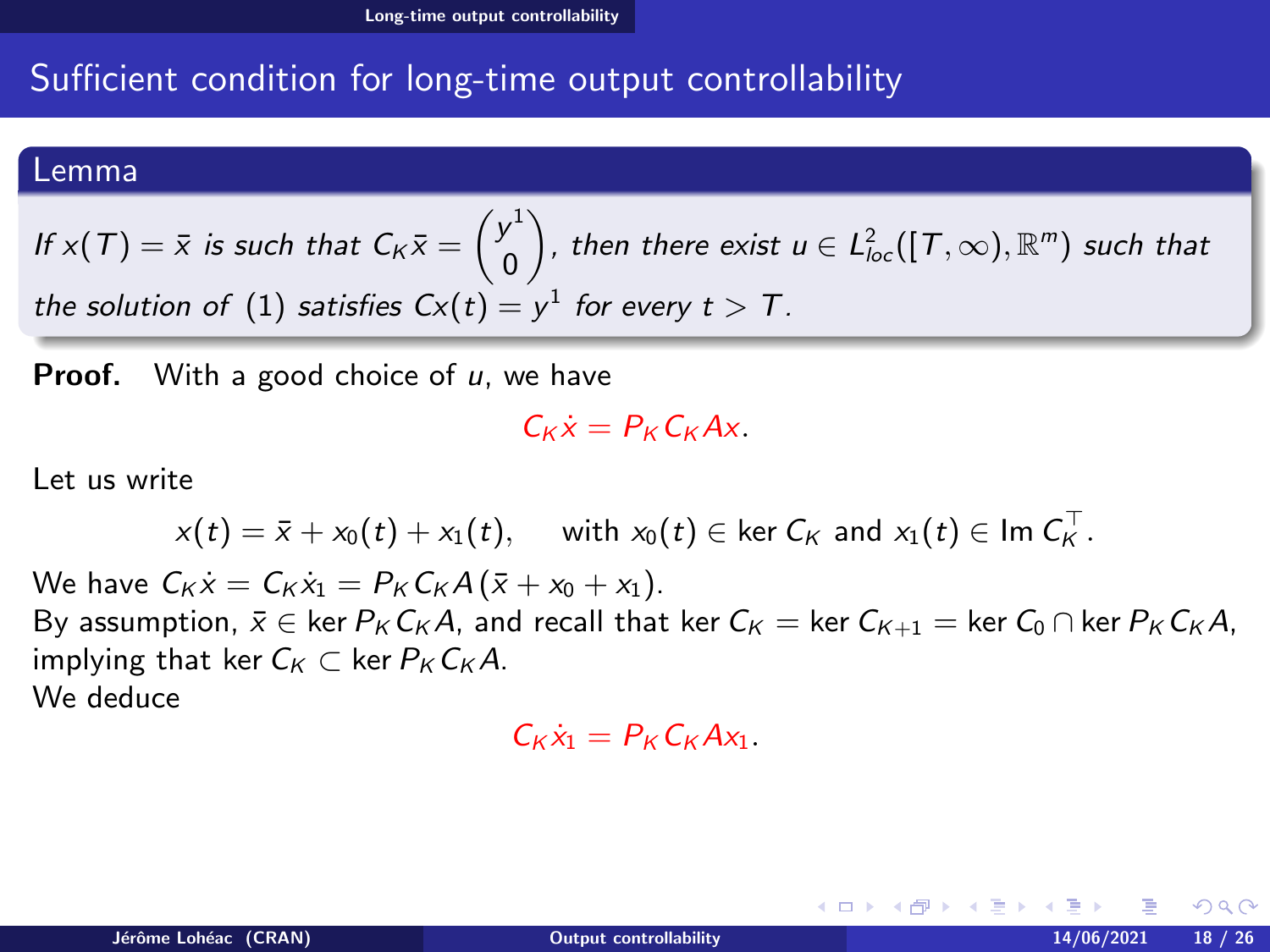#### <span id="page-38-0"></span>Lemma

If 
$$
x(T) = \overline{x}
$$
 is such that  $C_K \overline{x} = \begin{pmatrix} y^1 \\ 0 \end{pmatrix}$ , then there exist  $u \in L^2_{loc}([T, \infty), \mathbb{R}^m)$  such that  
the solution of (1) satisfies  $Cx(t) = y^1$  for every  $t > T$ .

**Proof.** With a good choice of  $u$ , we have

$$
C_K\dot{x}=P_KC_KAx.
$$

Let us write

$$
x(t) = \bar{x} + x_0(t) + x_1(t), \quad \text{ with } x_0(t) \in \text{ker } C_K \text{ and } x_1(t) \in \text{Im } C_K^{\top}.
$$

We deduce

$$
C_K\dot{x}_1=P_KC_KAx_1.
$$

Set  $z = C_K x_1$ .  $C_K: \text{Im } C_K^{\top} \to \text{Im } C_K$  is regular, hence, there exist  $\Theta$  : Im  $C_K \to \text{Im } C_K^{\top}$  such that  $\Theta z = x_1$ . Thus,

$$
\dot{z}=P_K C_K A\Theta z.
$$

つくい

**K ロ ▶ K 何 ▶ K**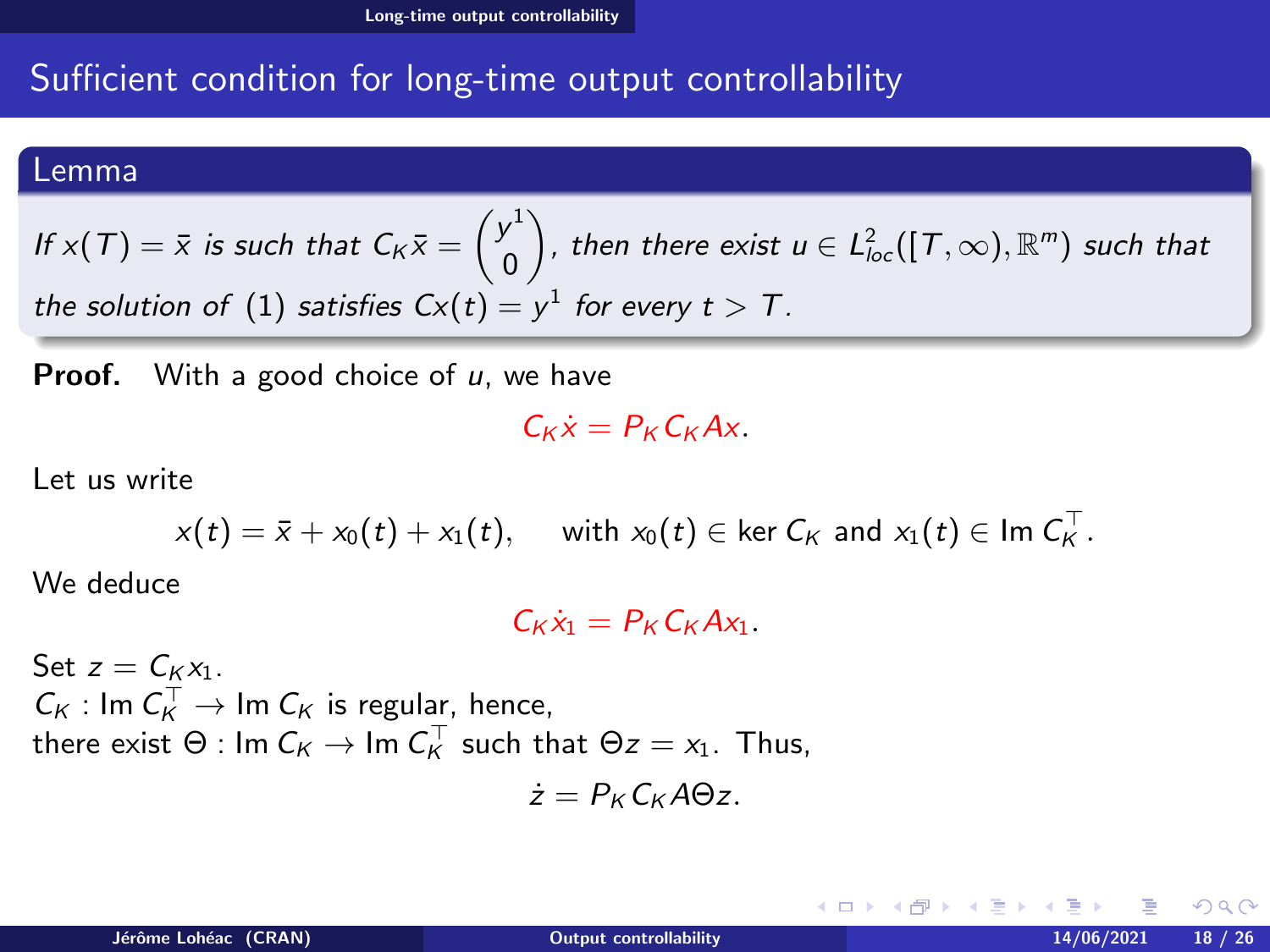#### <span id="page-39-0"></span>Lemma

If 
$$
x(T) = \overline{x}
$$
 is such that  $C_K \overline{x} = \begin{pmatrix} y^1 \\ 0 \end{pmatrix}$ , then there exist  $u \in L^2_{loc}([T, \infty), \mathbb{R}^m)$  such that  
the solution of (1) satisfies  $Cx(t) = y^1$  for every  $t > T$ .

**Proof.** With a good choice of  $u$ , we have

$$
C_K\dot{x}=P_KC_KAx.
$$

Let us write

$$
x(t) = \bar{x} + x_0(t) + x_1(t), \quad \text{with } x_0(t) \in \text{ker } C_K \text{ and } x_1(t) \in \text{Im } C_K^\top.
$$

We deduce

 $C_k \dot{x}_1 = P_k C_k A x_1.$ 

 $z = C_K x_1$  and  $x_1 = \Theta z$ .

 $\dot{z}=P_K C_K A \Theta z.$ 

This together with  $x_1(T) = 0$  implies  $z(T) = 0$ ,  $z(t) = 0$  for every  $t \geq T$ , and finally,

$$
C_K\dot{x}=0.
$$

 $\Omega$ 

**K ロ ⊁ K 個 ≯ K 差 ⊁ K**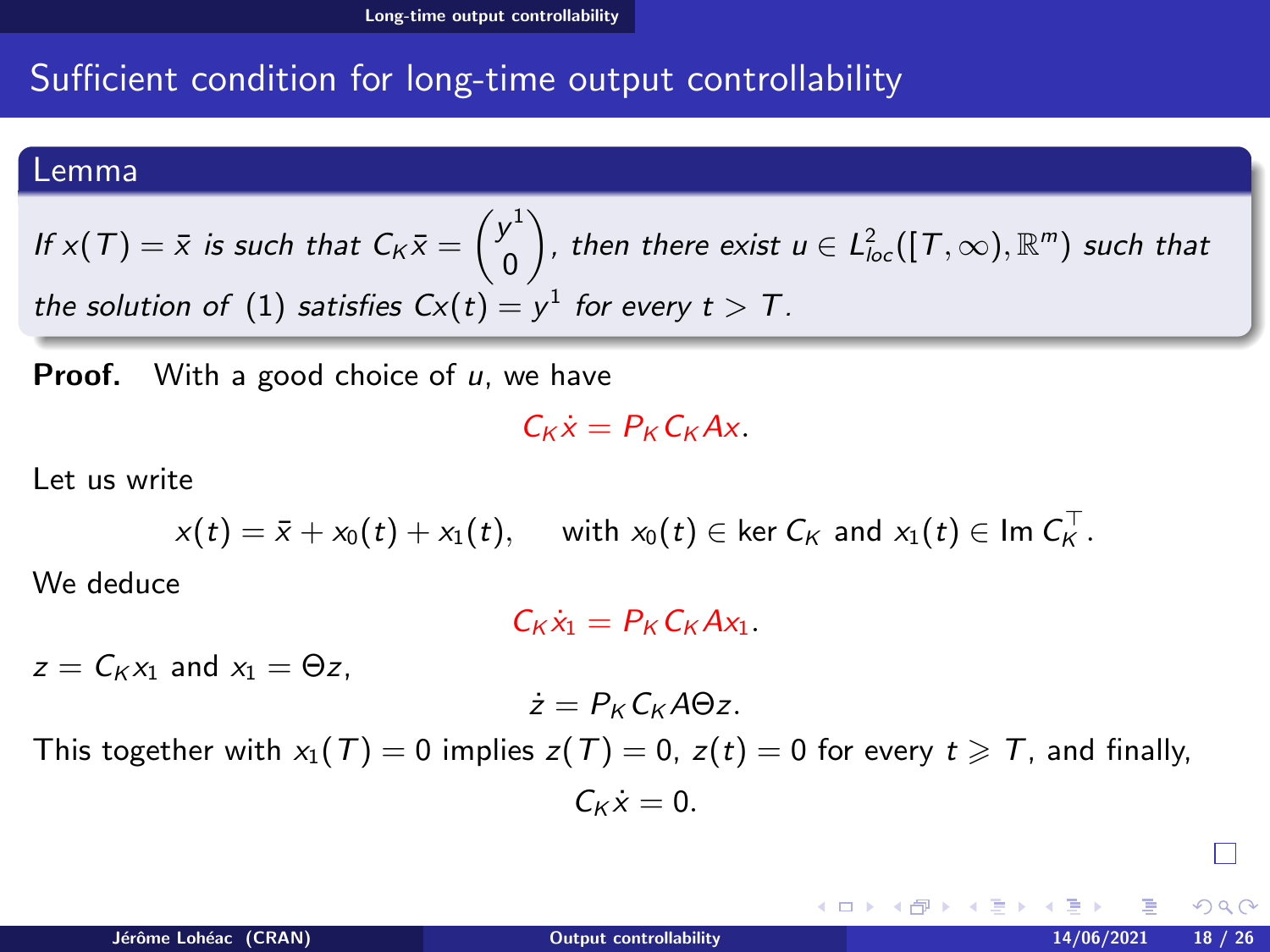# <span id="page-40-0"></span>Necessary and sufficient condition for long-time output controllability

#### Theorem

Given  $y^1 \in \text{Im } C$  and  $T > 0$ . For every  $x^0 \in \mathbb{R}^n$  there exists a control  $u \in L^2_{loc}(\mathbb{R}_+, \mathbb{R}^m)$ such that the solution to the system  $(1)$  satisfies  $C\! x(t) = y^1$  for every  $t\geqslant \overline{T}$  if and only it

> $\left( y^{1}\right)$ 0  $\mathcal{L}_{\mathsf{K}}$  and rk  $\mathcal{C}_{\mathsf{K}}$  (B AB ...  $A^{n-1}B$ ) = rk  $\mathcal{C}_{\mathsf{K}}$

 $\Omega$ 

K ロ ▶ K 御 ▶ K 君 ▶ K 君 ▶ ...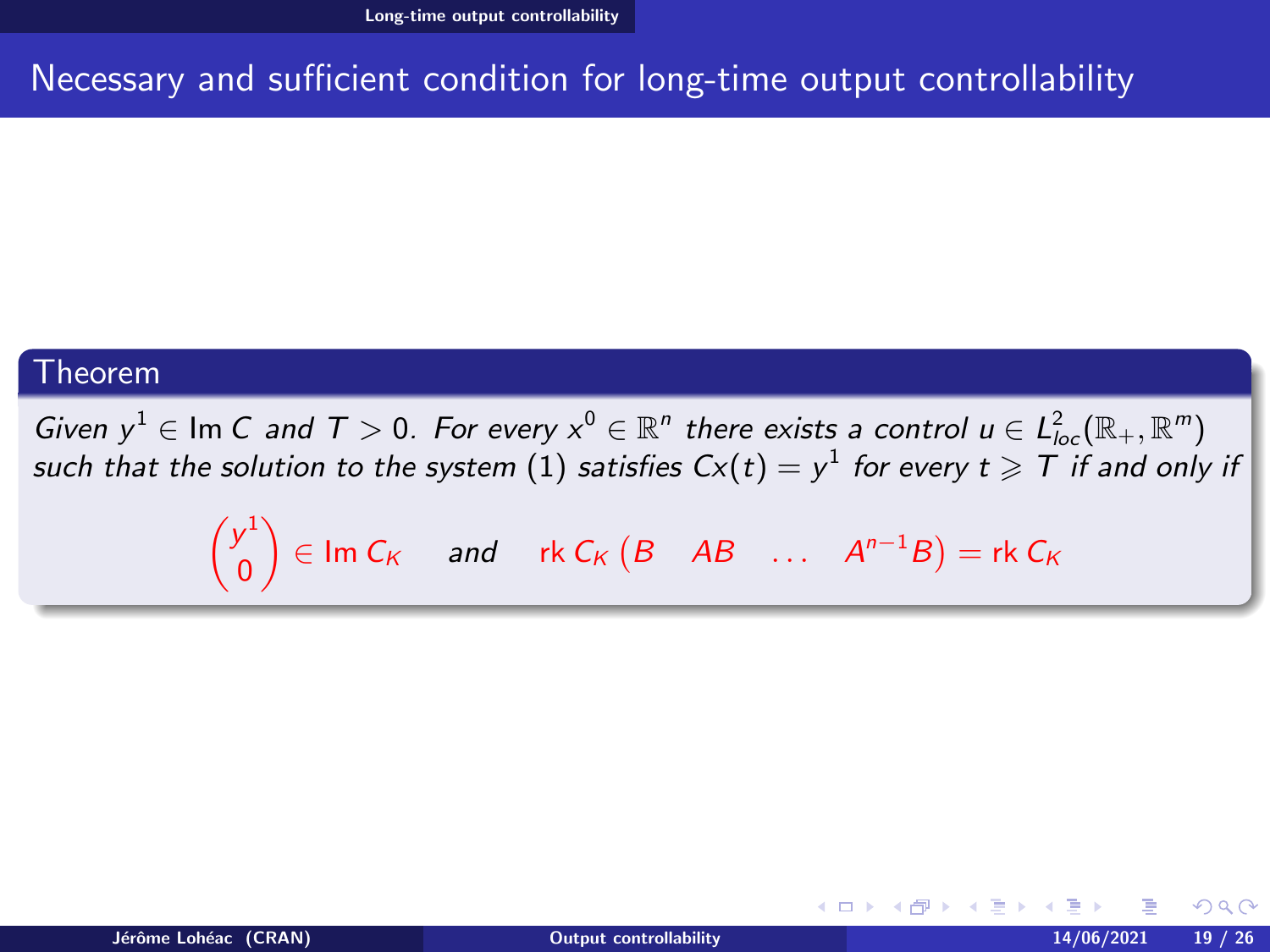# <span id="page-41-0"></span>Norm optimal control I

Given  $T_0 > 0$ ,  $T_1 > 0$ , and  $x^0 \in \mathbb{R}^n$ , we aim to find the control minimizing:

$$
\begin{array}{ll}\n\min & \frac{1}{2} ||u||_{L^2(0,T_0+T_1)}^2 \\
& C\times(t) = y^1 \quad (t \in (T_0, T_0+T_1)).\n\end{array}
$$

 $2Q$ 

メロトメ 伊 トメ ミトメ 毛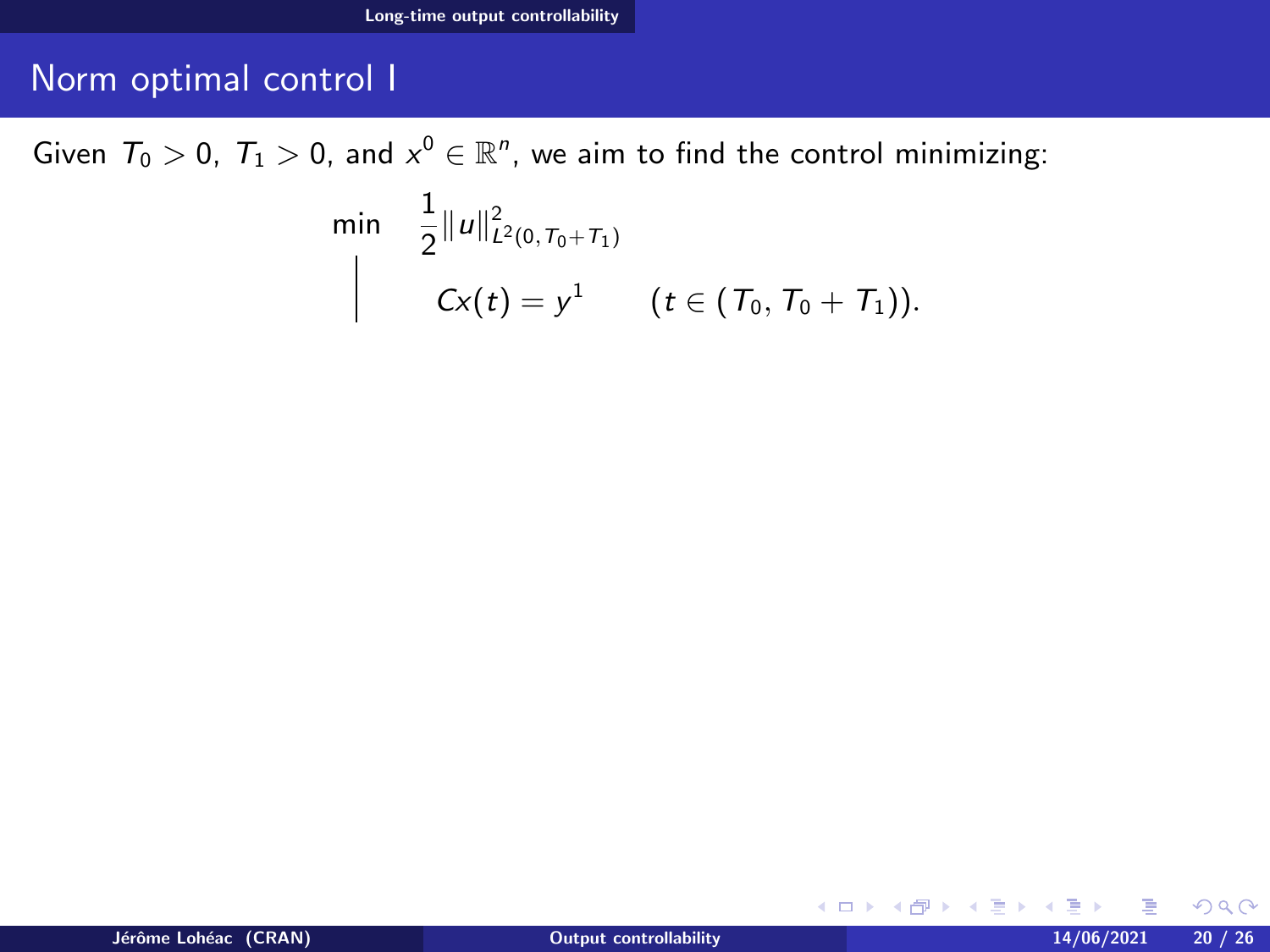# <span id="page-42-0"></span>Norm optimal control I

Given  $T_0 > 0$ ,  $T_1 > 0$ , and  $x^0 \in \mathbb{R}^n$ , we aim to find the control minimizing:

$$
\begin{array}{ll}\n\min & \frac{1}{2} ||u||_{L^2(0,T_0+T_1)}^2 \\
& \bigg| & Cx(t) = y^1 \quad (t \in (T_0, T_0+T_1)).\n\end{array}
$$

Using Bellman principle, this minimum is:

$$
\begin{array}{ll}\n\min & J_0(\bar{x}, T_0) + J_1(\bar{x}, T_1) \\
& \bar{x} \in \{e^{T_0 A} x^0\} + \operatorname{Im} \left(B \quad AB \quad \dots \quad A^{n-1} B\right), \\
& C_K \bar{x} = \begin{pmatrix} y^1 \\ 0 \end{pmatrix},\n\end{array}
$$

 $\overline{1}$ 

with

$$
J_0(\bar{x}, T_0) = \min \frac{1}{2} ||u||^2_{L^2([0, T_0], \mathbb{R}^m)}
$$
  
\n
$$
u \in L^2([0, T_0], \mathbb{R}^m),
$$
  
\n
$$
x(T_0) = \bar{x}
$$
  
\n
$$
J_1(\bar{x}, T_1) = \min \frac{1}{2} ||u||^2_{L^2([0, T_1], \mathbb{R}^m)}
$$
  
\n
$$
u \in L^2([0, T_1], \mathbb{R}^m),
$$
  
\n
$$
Cx(t) = C\bar{x} \ (t \in (0, T_1)).
$$

 $QQ$ 

**Kロトメ部 トメミト**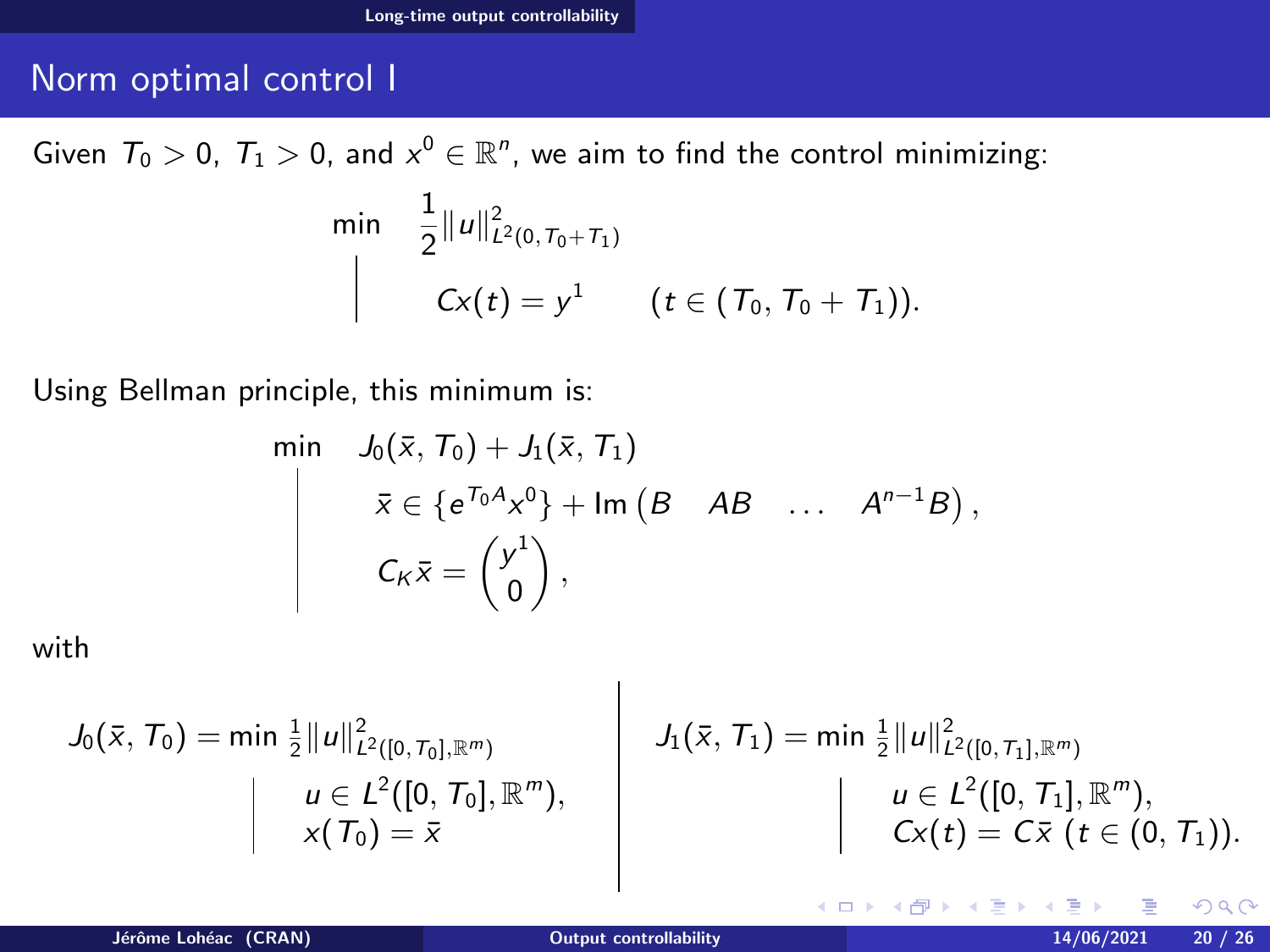# <span id="page-43-0"></span>Norm optimal control II

### Lemma

There exist  $E \in \mathbb{R}^{n \times n}$  (solution at time  $t = 0$  of a backward Riccati equation set  $(0, T_1)$ ) such that

$$
J_1(\bar{x}, T_1) = -\bar{x}^\top E \bar{x}.
$$

The original problem can hence be reset as:

$$
\begin{aligned}\n\min \quad & \frac{1}{2} \|u\|_{L^2(0, T_0)}^2 - x(T_0)^\top E x(T_0) \\
& u \in L^2([0, T_0], \mathbb{R}^m), \\
& C_K x(T_0) = \begin{pmatrix} y^1 \\ 0 \end{pmatrix}.\n\end{aligned}
$$

 $QQ$ 

**K ロ ト K 何 ト K ヨ ト**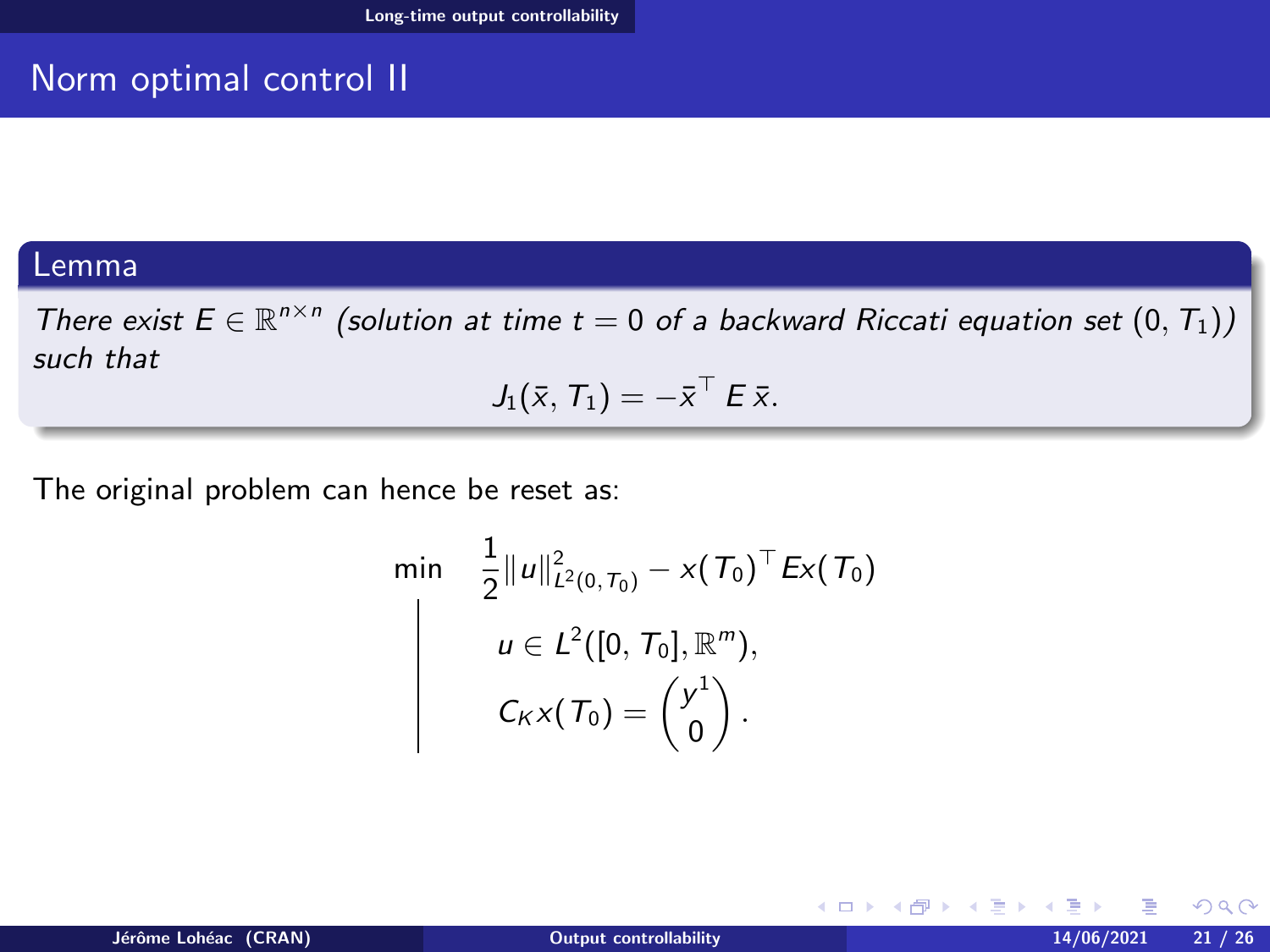### <span id="page-44-0"></span>Illustration I

Consider the system [\(1\)](#page-1-0) with,

$$
A = \begin{pmatrix} \begin{pmatrix} 0 & -1 \\ 1 & 0 \end{pmatrix} & 0 \\ 0 & \begin{pmatrix} 1 & 2 \\ 0 & 1 \end{pmatrix} \end{pmatrix}, \qquad B = \begin{pmatrix} 1 \\ 0 \\ 1 \\ 0 \end{pmatrix} \quad \text{and} \quad C = \frac{1}{2} \begin{pmatrix} I_2 & I_2 \end{pmatrix}
$$

This can be seen as an *averaged controllability system* $^6$ *.* 

Taking  $y^1=0$ , one can check that for every  $\mathcal{T}>0$ , there exist a control  $u\in L^2_{loc}(\mathbb{R}_+)$ such that  $Cx(t)=y^1$  for every  $t>T$ .

We can also look for a control of minimal  $L^2$ -norm.

 $\Omega$ 

**◆ロト→伊ト** 

<sup>6</sup>E. Zuazua. "Averaged control". Automatica J. IFAC 50.12 (2014) Jérôme Lohéac (CRAN) **[Output controllability](#page-0-0)** 14/06/2021 22 / 26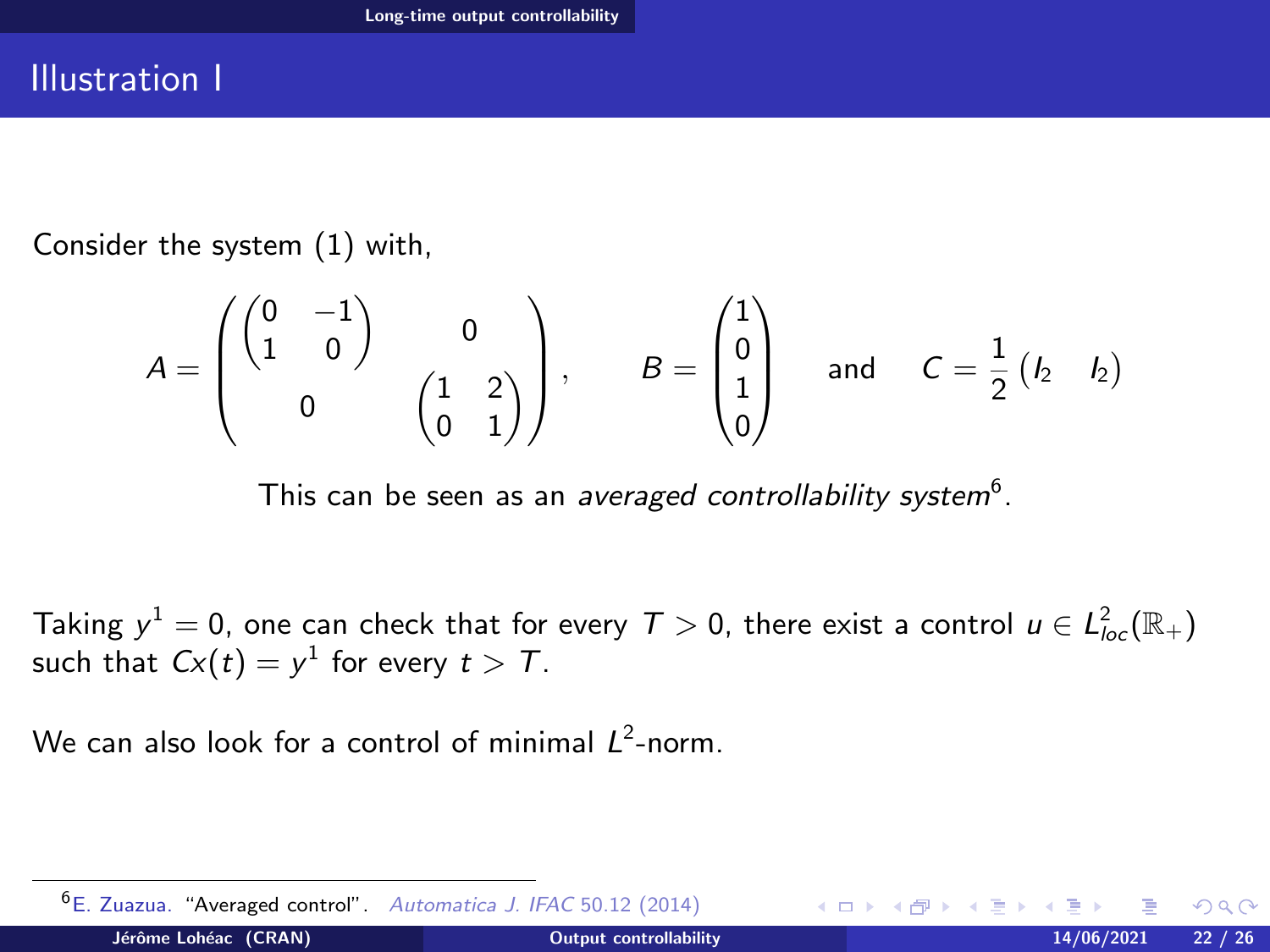# <span id="page-45-0"></span>Illustration II

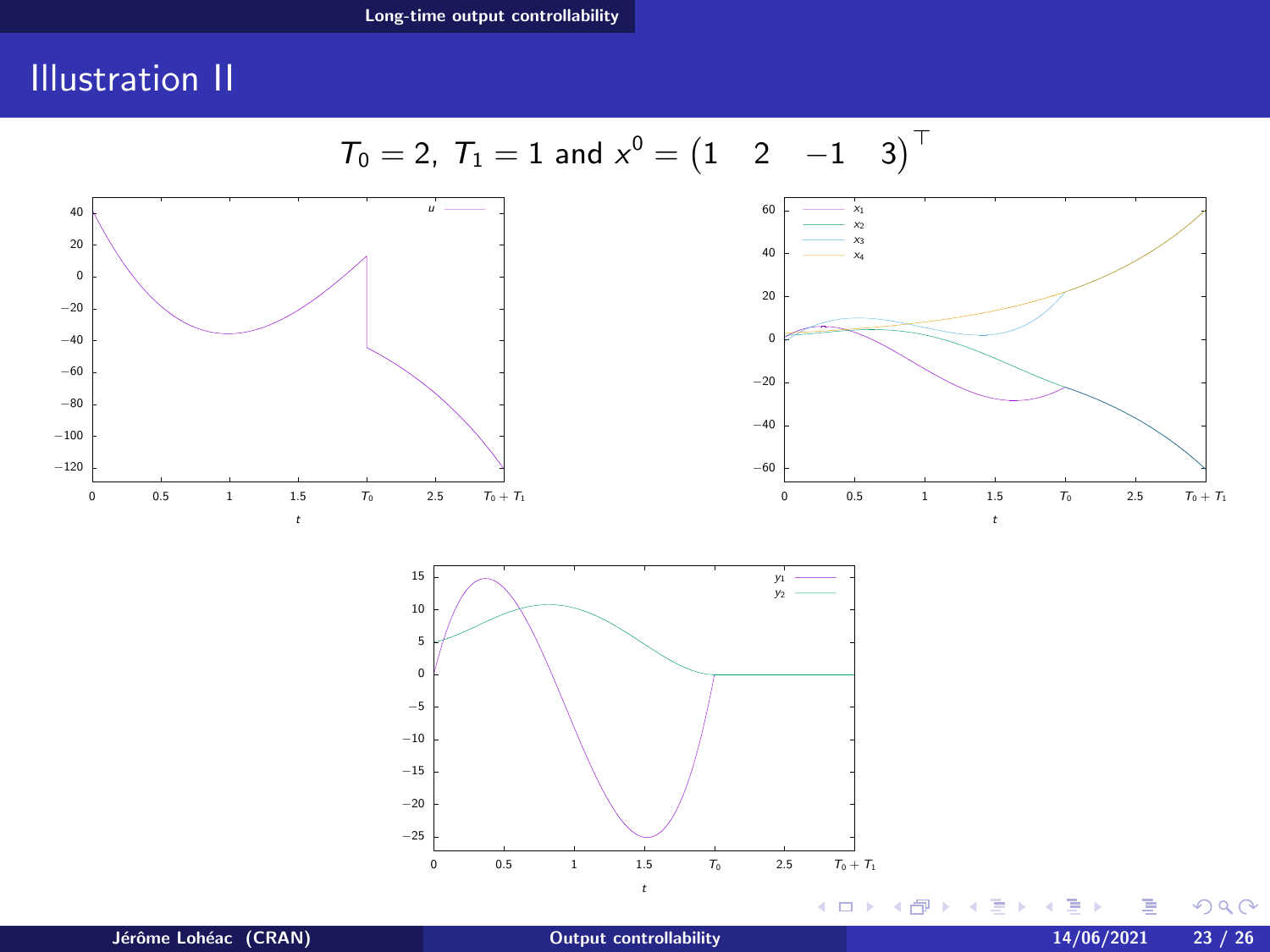### <span id="page-46-0"></span>**1** [First considerations](#page-5-0)

#### 2 [Output controllability](#page-9-0)

<sup>3</sup> [Long-time output controllability](#page-18-0)

### 4 [Conclusion](#page-46-0)

**In** 

 $299$ 

メロトメ 伊 トメ きょくき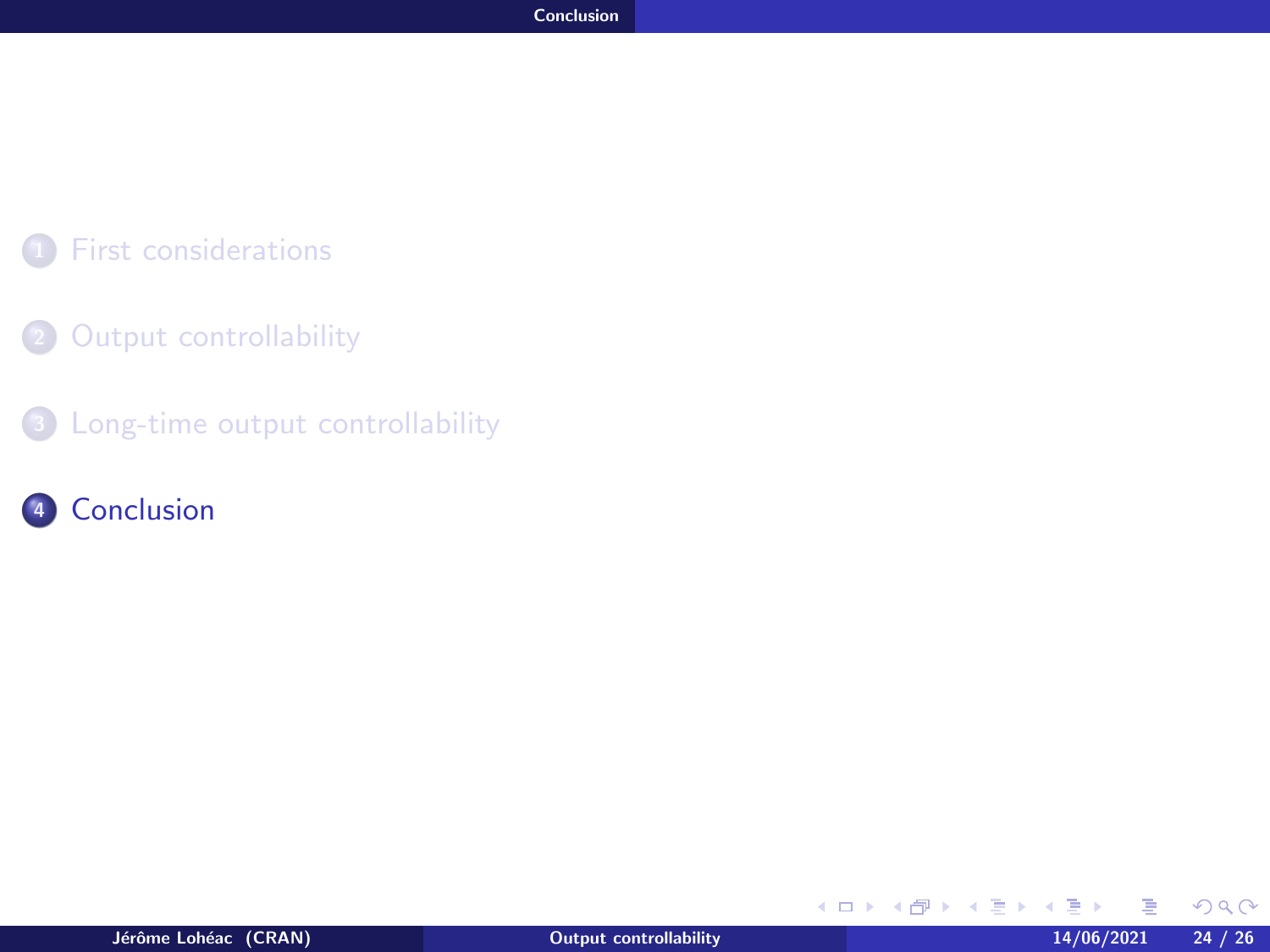## <span id="page-47-0"></span>Conclusion I

Note that we can design systems which are:

- not output controllable;
- o output controllable, but not long-time output controllable;
- long time output controllable, but not state controllable;
- state controllable.

 $QQ$ 

イロメ イ母メ イヨメ イ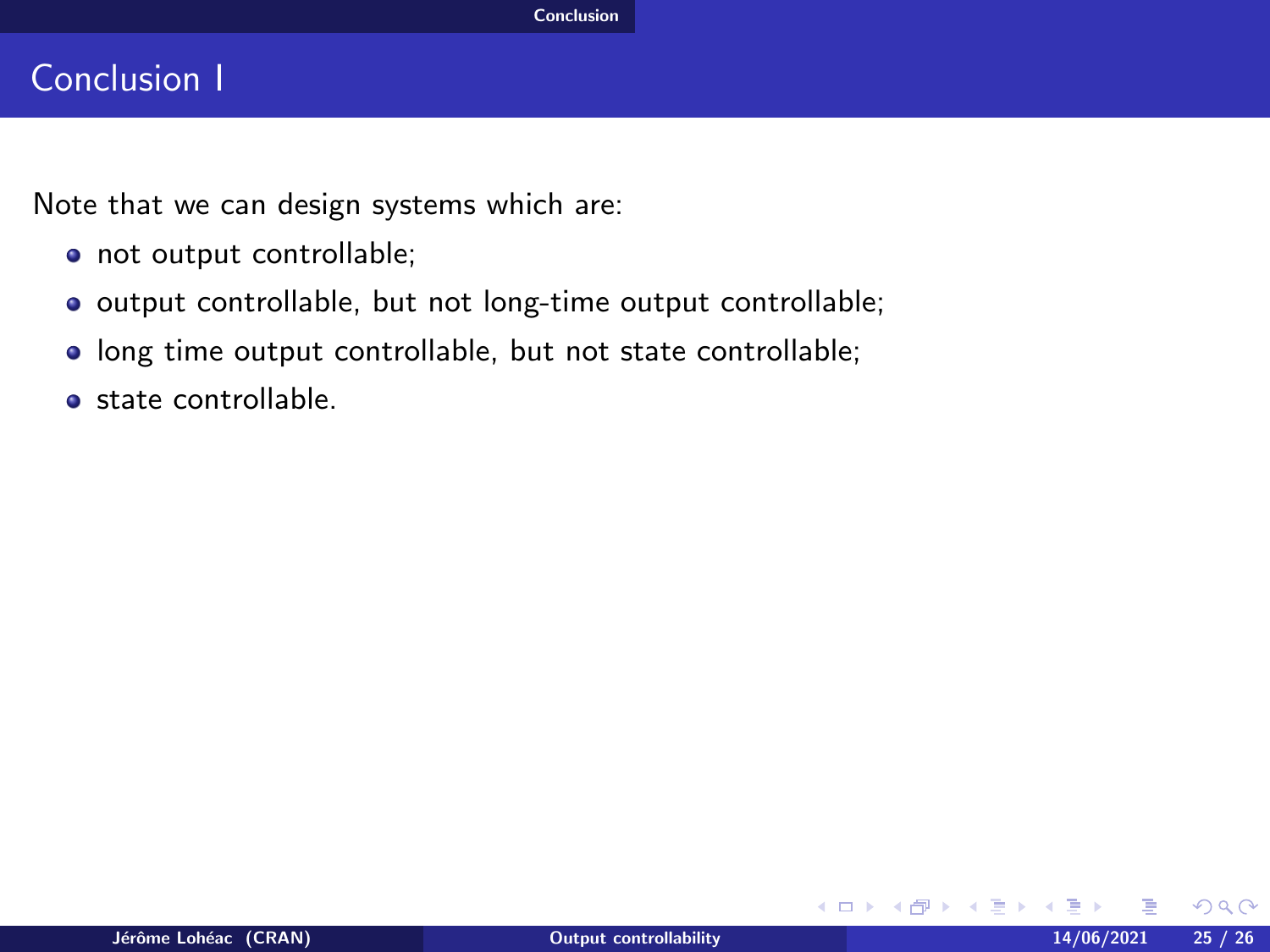# <span id="page-48-0"></span>Conclusion I

Note that we can design systems which are:

- o not output controllable;
- output controllable, but not long-time output controllable;
- long time output controllable, but not state controllable;
- state controllable.

Comments:

- The proposed Hautus test, might be hard to use for checking the output controllability.
- Computing  $C_K$  might be hard in practice.

 $\Omega$ 

イロメ イ母メ イヨメ イ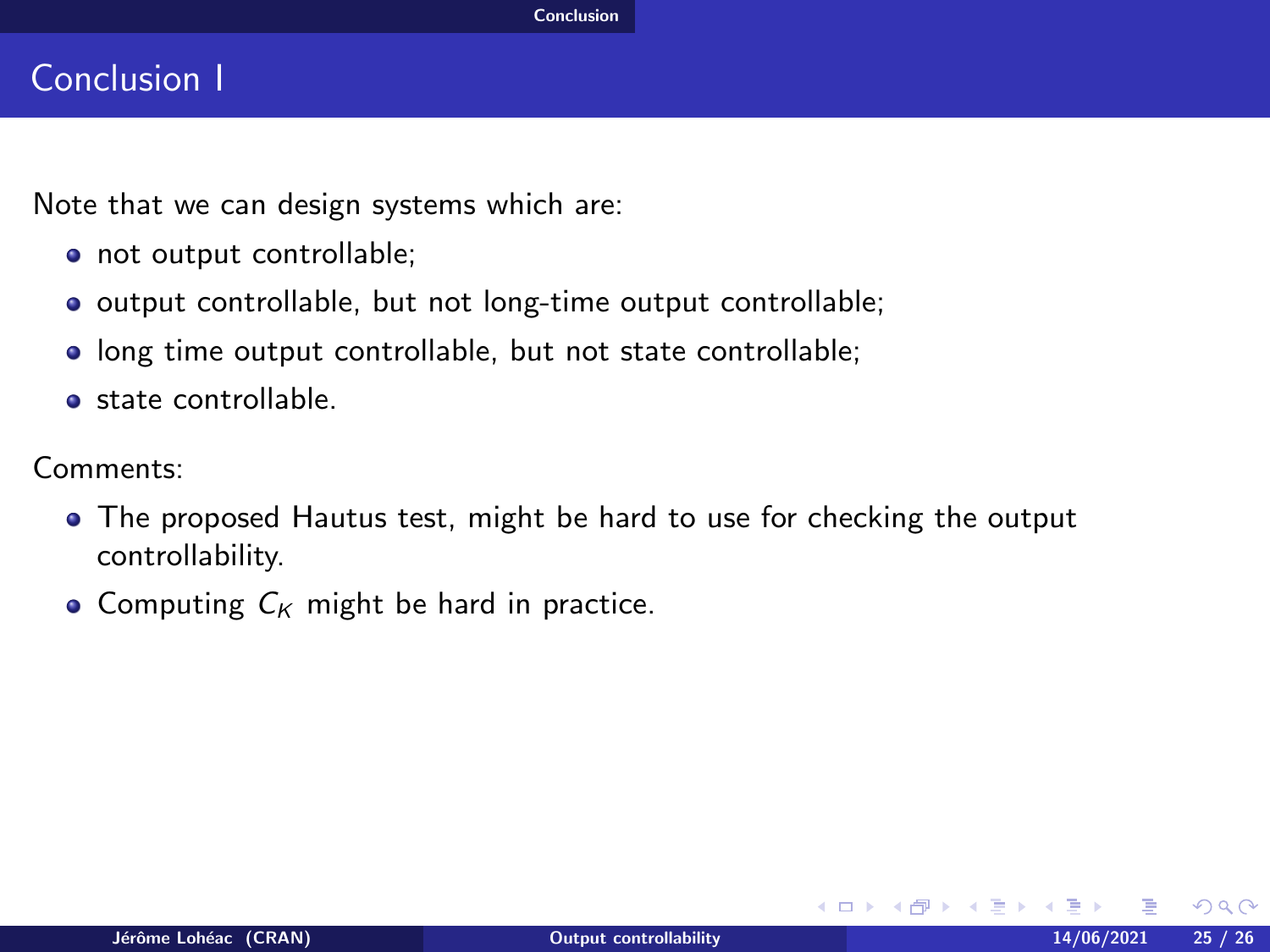# <span id="page-49-0"></span>Conclusion I

Note that we can design systems which are:

- o not output controllable;
- output controllable, but not long-time output controllable;
- long time output controllable, but not state controllable;
- **state controllable**

Comments:

- The proposed Hautus test, might be hard to use for checking the output controllability.
- Computing  $C_K$  might be hard in practice.

Open questions:

- What is the behavior of the minimal  $L^2$ -norm output control to 0 with respect to the control time T?
- What about feed-back output control?

 $\Omega$ 

イロメ イ母メ イヨメ イヨ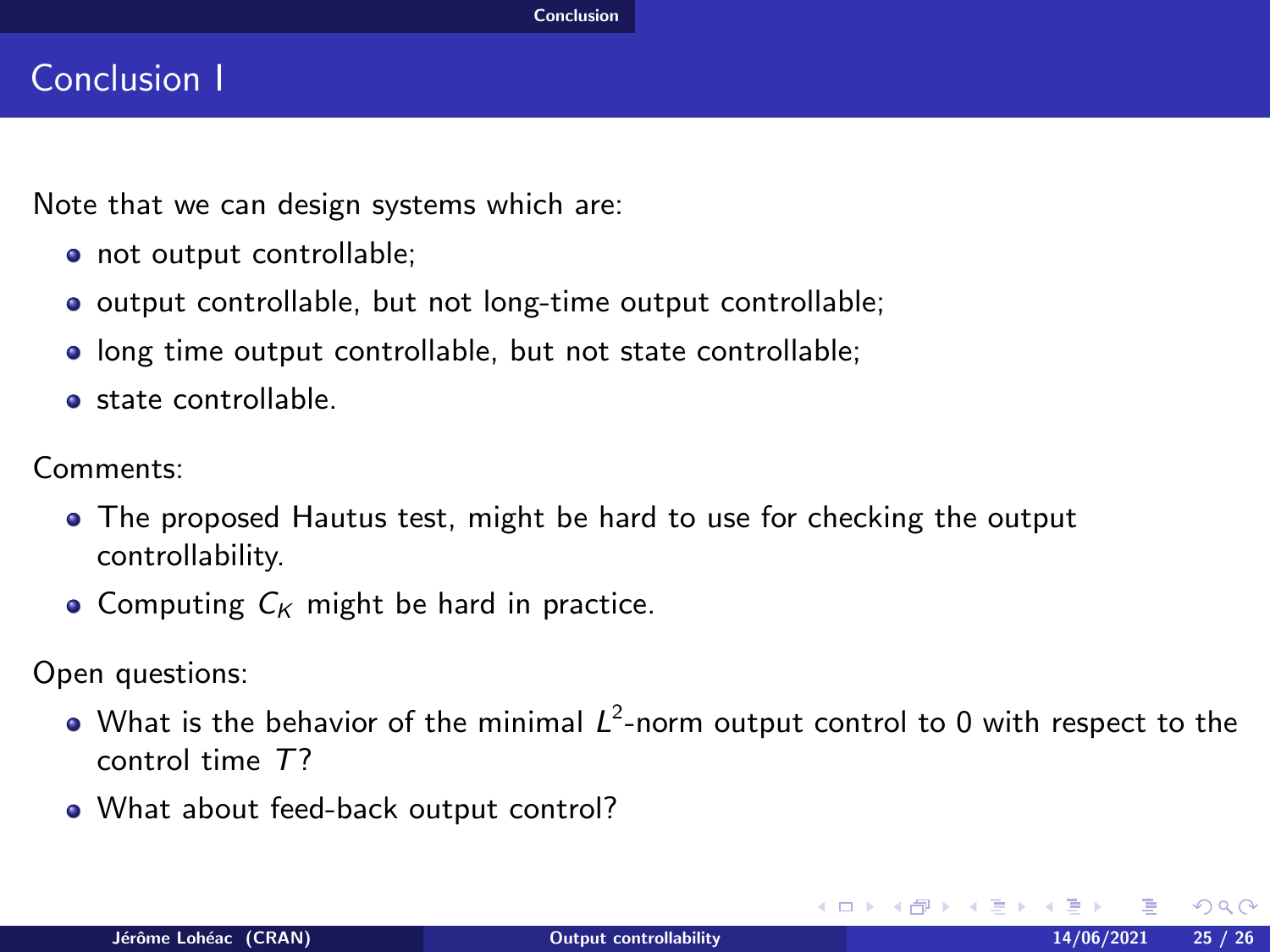<span id="page-50-0"></span>The presented results are taken from:

- $\bullet$  B. Danhane, J. Lohéac, and M. Jungers. "Characterizations of output controllability for LTI systems" Preprint. 2020
- M. Lazar and J. Lohéac. "Output controllability in a long-time horizon". Automatica J. IFAC 113 (2020)

 $QQ$ 

イロメ イ母メ イヨメ イヨ